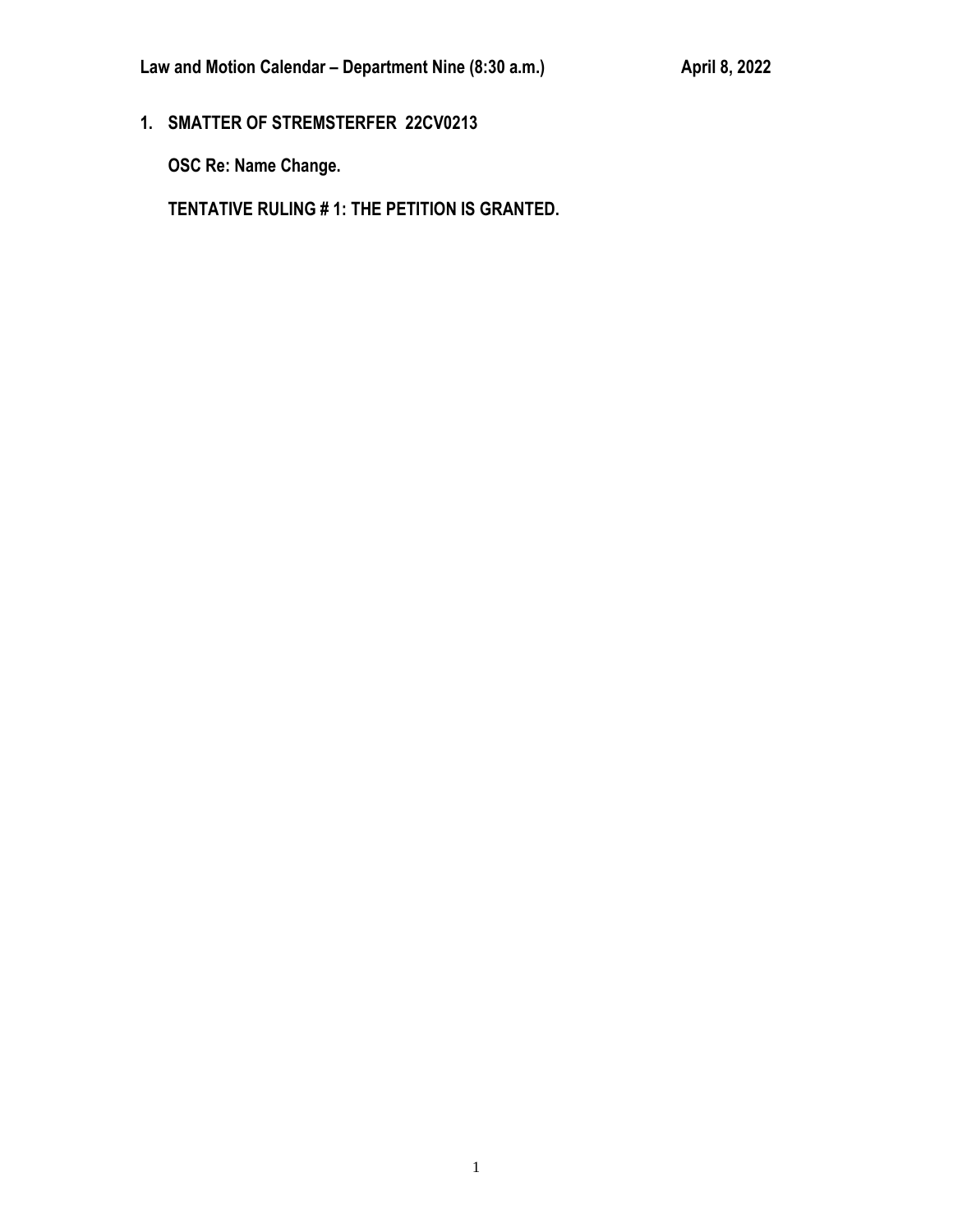# **2. MATTER OF MCPHERSON AND ARNEY 22CV0187**

# **OSC Re: Name Change.**

There is no proof of publication in the court's file, which is mandated by Code of Civil Procedure, § 1277(a).

**TENTATIVE RULING # 2: APPEARANCES ARE REQUIRED AT 8:30 A.M. ON FRIDAY, APRIL 8, 2022, IN DEPARTMENT NINE. IF A PARTY OR PARTIES WISH TO APPEAR TELEPHONICALLY, THEY MUST APPEAR BY "VCOURT", WHICH MUST BE SCHEDULED AND PAID THROUGH THE COURT WEBSITE AT www.eldorado.courts.ca.gov/onlineservices/telephonic-appearances.**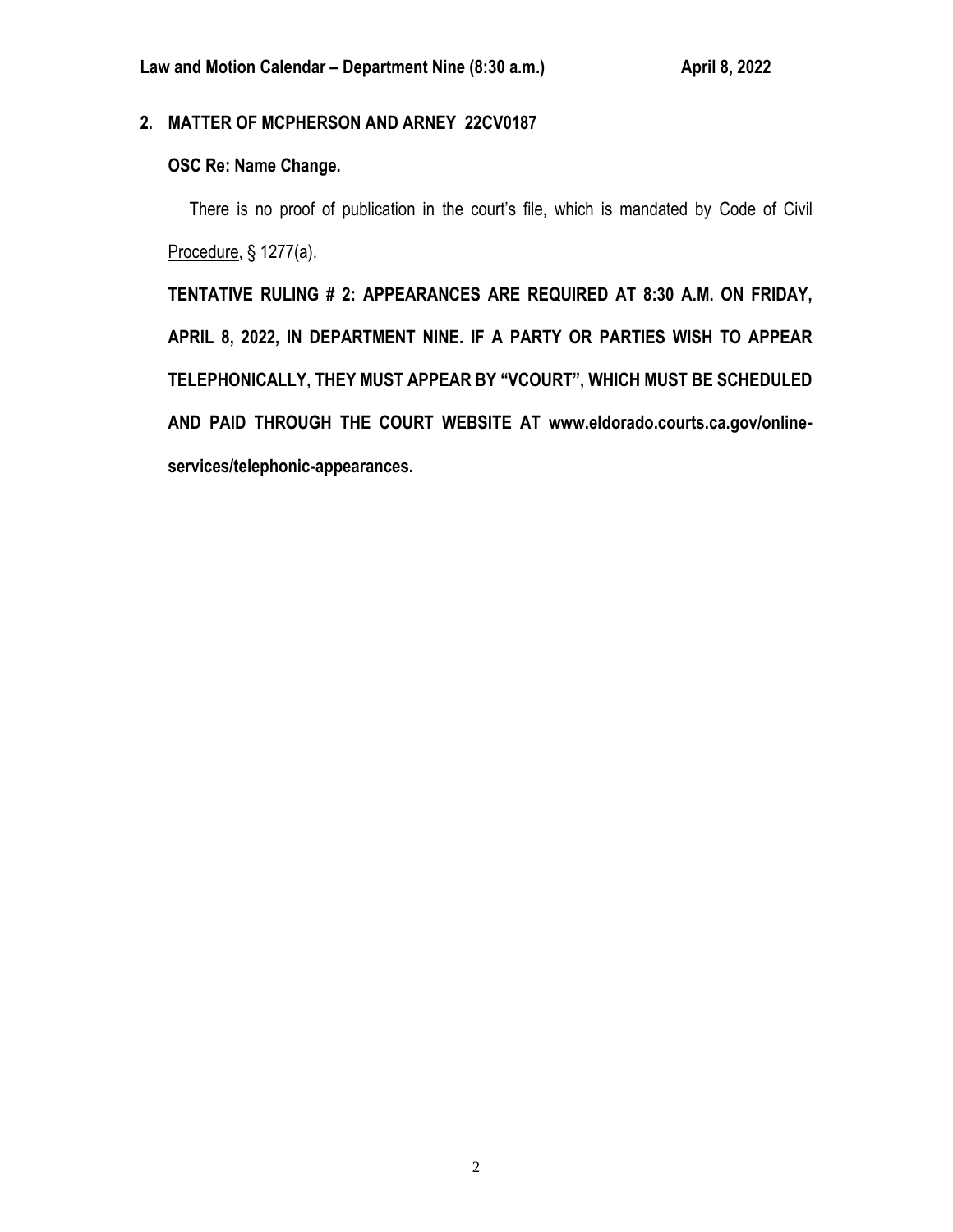# **3. KUMAR v. FLORES PC-20210349**

### **Respondent Flores' Motion for Attorney Fees.**

 On July 8, 2021, petitioner filed a request for civil harassment restraining order against respondent Flores. Trial was held on the request on October 5, 2021. After finding that there was no clear and convincing evidence to support a restraining order the court denied the request for restraining order. On January 3, 2022, respondent Flores filed a motion for an award of attorney fees incurred to defend against the request in the amount of \$7,260.

 The proof of service declares that notice of the hearing and the moving papers were served on petitioner Kumar's counsel by mail on January 3, 2022. At the time this tentative ruling was prepared there was no opposition in the court's file

### Recovery of Fees in Civil Harassment Action

 "The prevailing party in any action brought under this section may be awarded court costs and attorney's fees, if any." (Code of Civil Procedure, § 527.6(s).)

 In rejecting a plaintiff's argument that attorney fees may only be awarded to a prevailing defendant in a civil harassment action where the action was filed frivolously, or in bad faith, an appellate court held: "…[S]ection 527.6(i) states that the prevailing party "may" be awarded attorney fees. The normal rule of statutory construction is that when the Legislature provides that a court or other decisionmaking body "may" do an act, the statute is permissive, and grants discretion to the decisionmaker. (See, e.g., *Lewis v. Clarke* (2003) 108 Cal.App.4th 563, 569, 133 Cal.Rptr.2d 749; *Woodbury v. Brown–Dempsey* (2003) 108 Cal.App.4th 421, 433, 134 Cal.Rptr.2d 124.) Appellant has not convinced us, through statutory analysis or legislative history, that a different rule of construction should apply to Section 527(i). Accordingly, we conclude that the decision whether to award attorney fees to a prevailing party—plaintiff or defendant—under section 527.6(i) is a matter committed to the discretion of the trial court." (Krug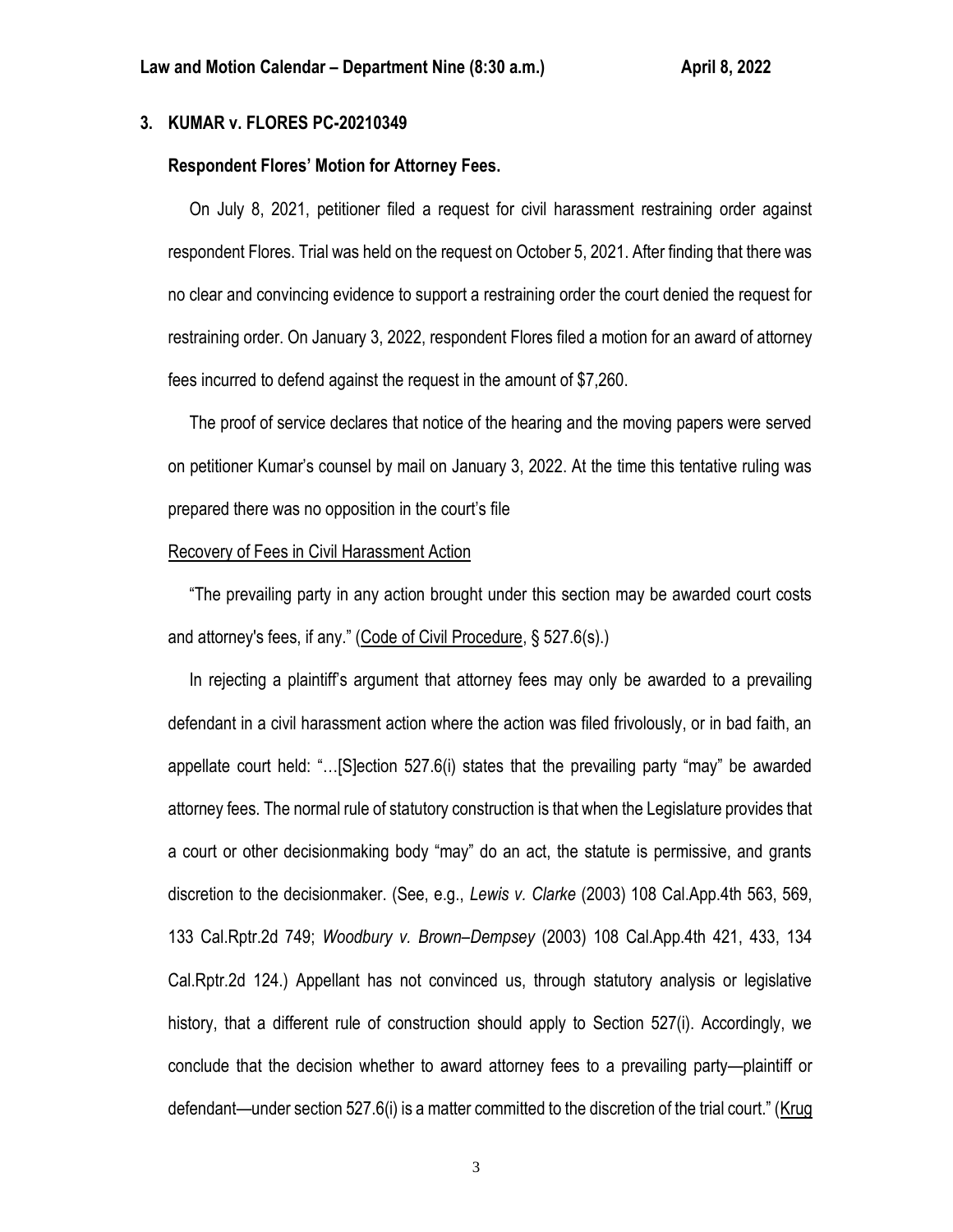v. Maschmeier (2009) 172 Cal.App.4th 796, 802.) The costs and attorney's fee provision are now found in Section 527.6(s).

 Respondent Flores prevailed on the case and is entitled to consideration of whether to award him attorney fees incurred to defend against the action.

 "It is well established that the determination of what constitutes reasonable attorney fees is committed to the discretion of the trial court, whose decision cannot be reversed in the absence of an abuse of discretion. (*La Mesa-Spring Valley School Dist. v. Otsuka*, 57 Cal.2d 309, 316, 19 Cal.Rptr. 479, 369 P.2d 7; *Horn v. Swoap*, 41 Cal.App.3d 375, 386, 116 Cal.Rptr. 113; *Excelsior etc. School Dist. v. Lautrup*, 269 Cal.App.2d 434, 447, 74 Cal.Rptr. 835.) The value of legal services performed in a case is a matter in which the trial court has its own expertise. (*Excelsior etc. School Dist. v. Lautrup*, supra at p. 448, 74 Cal.Rptr. 835.) The trial court may make its own determination of the value of the services contrary to, or without the necessity for, expert testimony. (*Barlin v. Barlin*, 156 Cal.App.2d 143, 149, 319 P.2d 87; *Mitchell v. Towne*, 31 Cal.App.2d 259, 266, 87 P.2d 908.) The trial court makes its determination after consideration of a number of factors, including the nature of the litigation, its difficulty, the amount involved, the skill required in its handling, the skill employed, the attention given, the success or failure, and other circumstances in the case. (*La Mesa-Spring Valley School Dist. v. Otsuka*, supra; *Excelsior etc. School Dist. v. Lautrup*, supra, 269 Cal.App.2d at p. 447, 74 Cal.Rptr. 835.)" (Melnyk v. Robledo (1977) 64 Cal.App.3d 618, 623-624.)

 "Correctly stated, the rule is that when the trial court is informed of the extent and nature of the services rendered, it may rely on its own experience and knowledge in determining their reasonable value. [Footnote omitted.] (See, e. g., *Lipka v. Lipka*, supra, 60 Cal.2d at p. 480, 35 Cal.Rptr. 71, 386 P.2d 671; *Elconin v. Yalen*, 208 Cal. 546, 549-550, 282 P. 791; *Kirk v. Culley*, 202 Cal. 501, 508-509, 261 P. 994; *Spencer v. Collins*, 156 Cal. 298, 307, 104 P. 320; *Patten v.*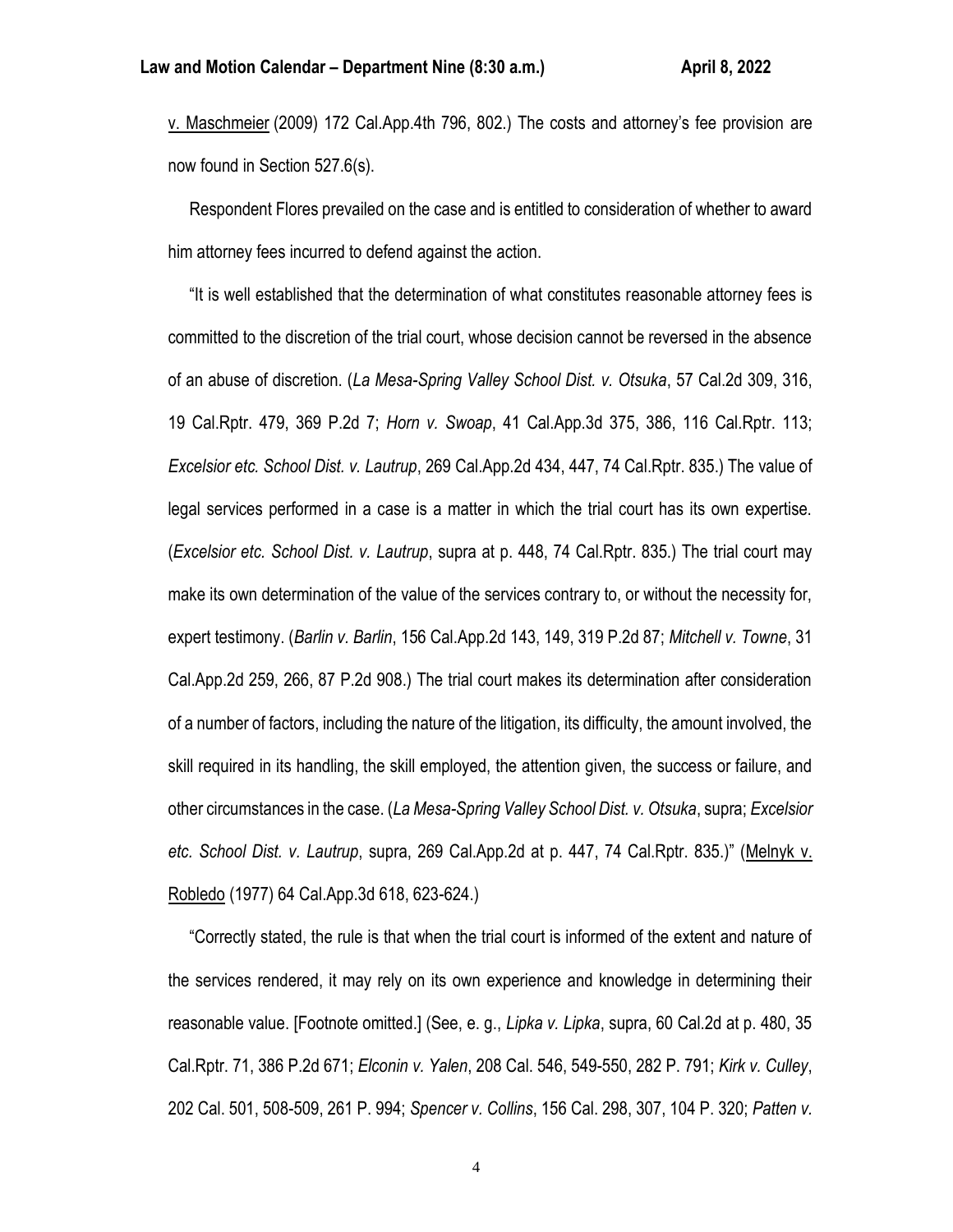*Pepper Hotel Co*., supra, 153 Cal. at p. 472, 96 P. 296; *Estate of Straus*, 144 Cal. 553, 557-558, 77 P. 1122; *Peyre v. Peyre*, supra, 79 Cal. at pp. 339-340, 21 P. 838; *Jones v. Jones*, supra, 135 Cal.App.2d at p. 64, 286 P.2d 908 (see fn. 3, Ante ); see also, 1 Witkin, Cal. Procedure (2d ed. 1970) Attorneys, s 97, pp. 106-107.)" (In re Marriage of Cueva (1978) 86 Cal.App.3d 290, 300–301.)

 "The use of the lodestar method for calculating attorney fees was established in California in Serrano III. As we recently noted, "[i]n so-called fee shifting cases, in which the responsibility to pay attorney fees is statutorily or otherwise transferred from the prevailing plaintiff or class to the defendant, the primary method for establishing the amount of 'reasonable' attorney fees is the lodestar method. The lodestar (or touchstone) is produced by multiplying the number of hours reasonably expended by counsel by a reasonable hourly rate. Once the court has fixed the lodestar, it may increase or decrease that amount by applying a positive or negative 'multiplier' to take into account a variety of other factors, including the quality of the representation, the novelty and complexity of the issues, the results obtained, and the contingent risk presented." (*Lealao*, supra, 82 Cal.App.4th 19, 26, 97 Cal.Rptr.2d 797.) "The purpose of such adjustment is to fix a fee at the fair market value for the particular action. In effect, the court determines, retrospectively, whether the litigation involved a contingent risk or required extraordinary legal skill justifying augmentation of the unadorned lodestar in order to approximate the fair market rate for such services." (*Ketchum v. Moses* (2001) 24 Cal.4th 1122, 1132, 104 Cal.Rptr.2d 377, 17 P.3d 735.) Under certain circumstances, a lodestar calculation may be enhanced on the basis of a percentage-of-the-benefit analysis. (Lealao, supra, at pp. 49-50, 97 Cal.Rptr.2d 797.)" (Thayer v. Wells Fargo Bank, N.A. (2001) 92 Cal.App.4th 819, 833.)

 Under the totality of the circumstances presented, it appears appropriate to award respondent Flores the reasonable amount of attorney fees incurred in defending against this action.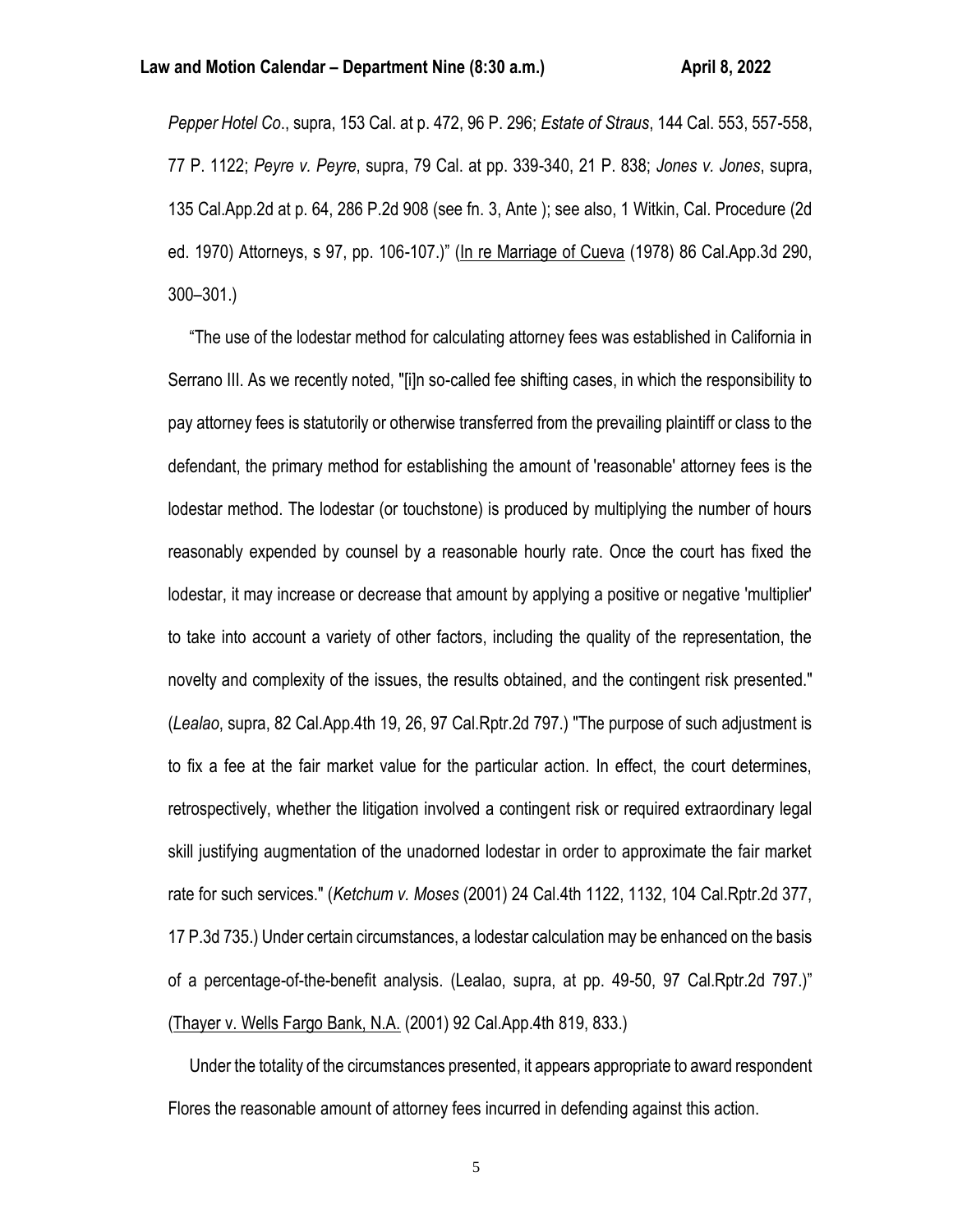Respondent has filed the declarations of both of his counsels. The declarations of counsel do not set forth any facts to justify each attorney billing for the joint time each of them spent in consultations within themselves, joint conferences with respondent, joint preparation of both counsels for trial, and both counsels appearing for trial. The court finds that payment of hourly charges for two attorneys at every step of the case is unreasonable. Absent opposition, the court finds that the reasonable amount of attorney fees incurred in the defense of this action is \$4,494.75. The court grants the motion and awards respondent Flores \$4,494.75.

 Petitioner Kumar appeared at the hearing on February 25, 2022. Defendant did not appear. Mr. Kumar stated he had not read the tentative ruling and was provided a copy of the tentative ruling. After trailing the matter to allow him to read the ruling, the case was recalled. The court advised Mr. Kumar that he cannot argue the matter until he has notified the other side of his request to present argument. The hearing was continued to April 8, 2022, and Mr. Kumar was instructed to give respondent's/defendant's counsel notice by phone, text, or email of his request for oral argument and the continuance. The February 25, 2022, minute order continuing the hearing was served by mail to plaintiff/petitioner and respondent's/defendant's counsel and cocounsel on February 25, 2022.

 At the time this ruling was prepared there was no proof in the court's file that Mr. Kumar served notice on respondent's/defendant's counsel that Mr. Kumar requests oral argument.

**TENTATIVE RULING # 3: RESPONDENT FLORES' MOTION FOR ATTORNEY FEES IS GRANTED. RESPONDENT FLORES IS AWARDED \$4,494.75 IN ATTORNEY FEES PAYABLE BY PETITIONER KUMAR. NO HEARING ON THIS MATTER WILL BE HELD (LEWIS V. SUPERIOR COURT (1999) 19 CAL.4TH 1232, 1247.), UNLESS A NOTICE OF INTENT TO APPEAR AND REQUEST FOR ORAL ARGUMENT IS TRANSMITTED ELECTRONICALLY THROUGH THE COURT'S WEBSITE OR BY TELEPHONE TO THE**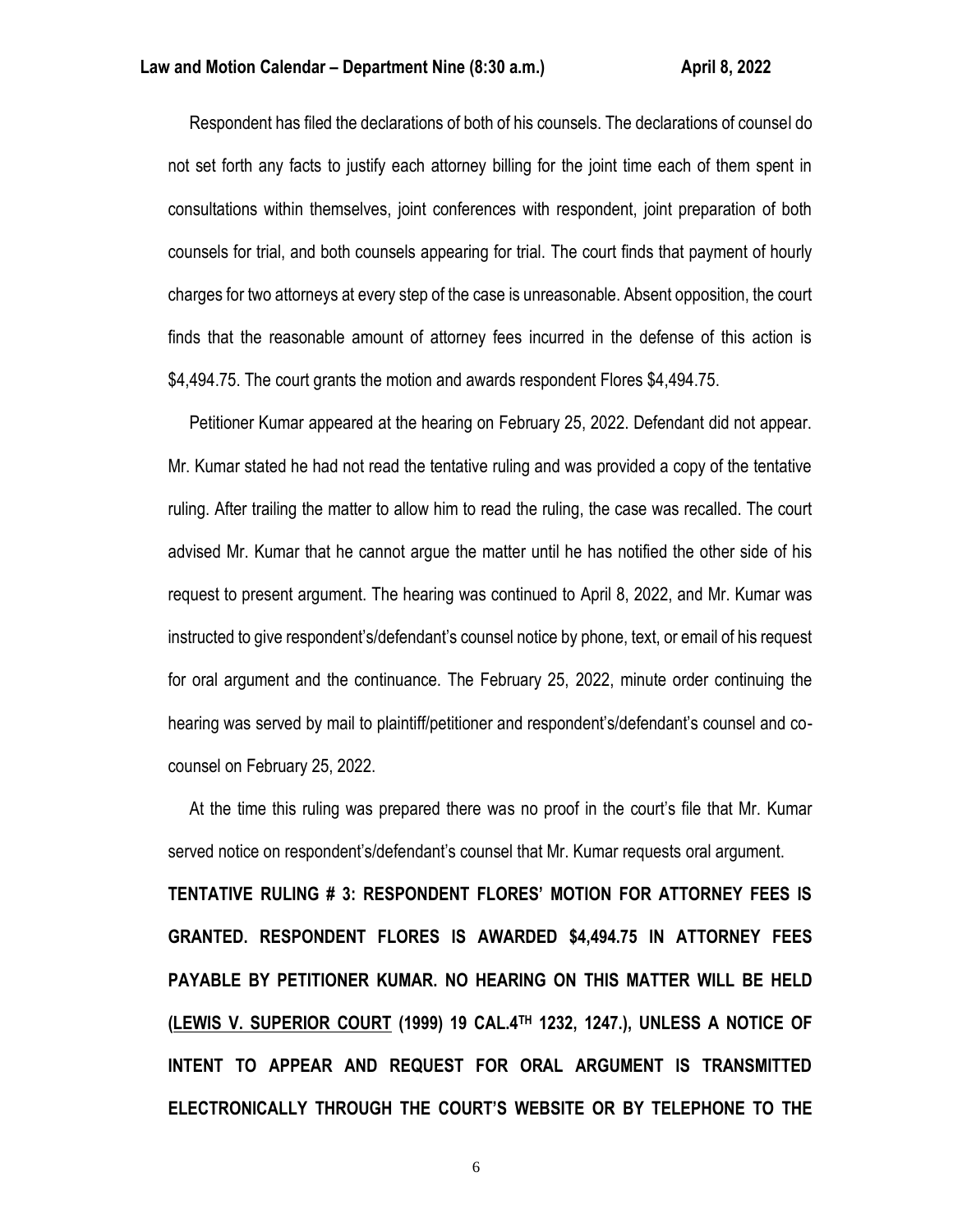**COURT AT (530) 621-6551 BY 4:00 P.M. ON THE DAY THE TENTATIVE RULING IS ISSUED. NOTICE TO ALL PARTIES OF AN INTENT TO APPEAR MUST BE MADE BY TELEPHONE OR IN PERSON. PROOF OF SERVICE OF SAID NOTICE MUST BE FILED PRIOR TO OR AT THE HEARING. LONG CAUSE HEARINGS MUST BE REQUESTED BY 4:00 P.M. ON THE DAY THE TENTATIVE RULING IS ISSUED AND THE PARTIES ARE TO PROVIDE THE COURT WITH THREE MUTUALLY AGREEABLE DATES ON FRIDAY AFTERNOONS AT 2:30 P.M. LONG CAUSE ORAL ARGUMENT REQUESTS WILL BE SET FOR HEARING ON ONE OF THE THREE MUTUALLY AGREEABLE DATES ON FRIDAY AFTERNOONS AT 2:30 P.M. THE COURT WILL ADVISE THE PARTIES OF THE LONG CAUSE HEARING DATE AND TIME BY 5:00 P.M. ON THE DAY THE TENTATIVE RULING IS ISSUED. PARTIES MAY PERSONALLY APPEAR AT THE HEARING. IF A PARTY OR PARTIES WISH TO APPEAR TELEPHONICALLY, THEY MUST APPEAR BY "VCOURT", WHICH MUST BE SCHEDULED AND PAID THROUGH THE COURT WEBSITE AT www.eldorado.courts.ca.gov/onlineservices/telephonic-appearances. MATTERS IN WHICH THE PARTIES' TOTAL TIME ESTIMATE FOR ARGUMENT IS 15 MINUTES OR LESS WILL BE HEARD ON THE LAW AND MOTION CALENDAR AT 8:30 A.M. ON FRIDAY, APRIL 8, 2022, EITHER IN PERSON OR BY VCOURT TELEPHONIC APPEARANCE UNLESS OTHERWISE NOTIFIED BY THE COURT.**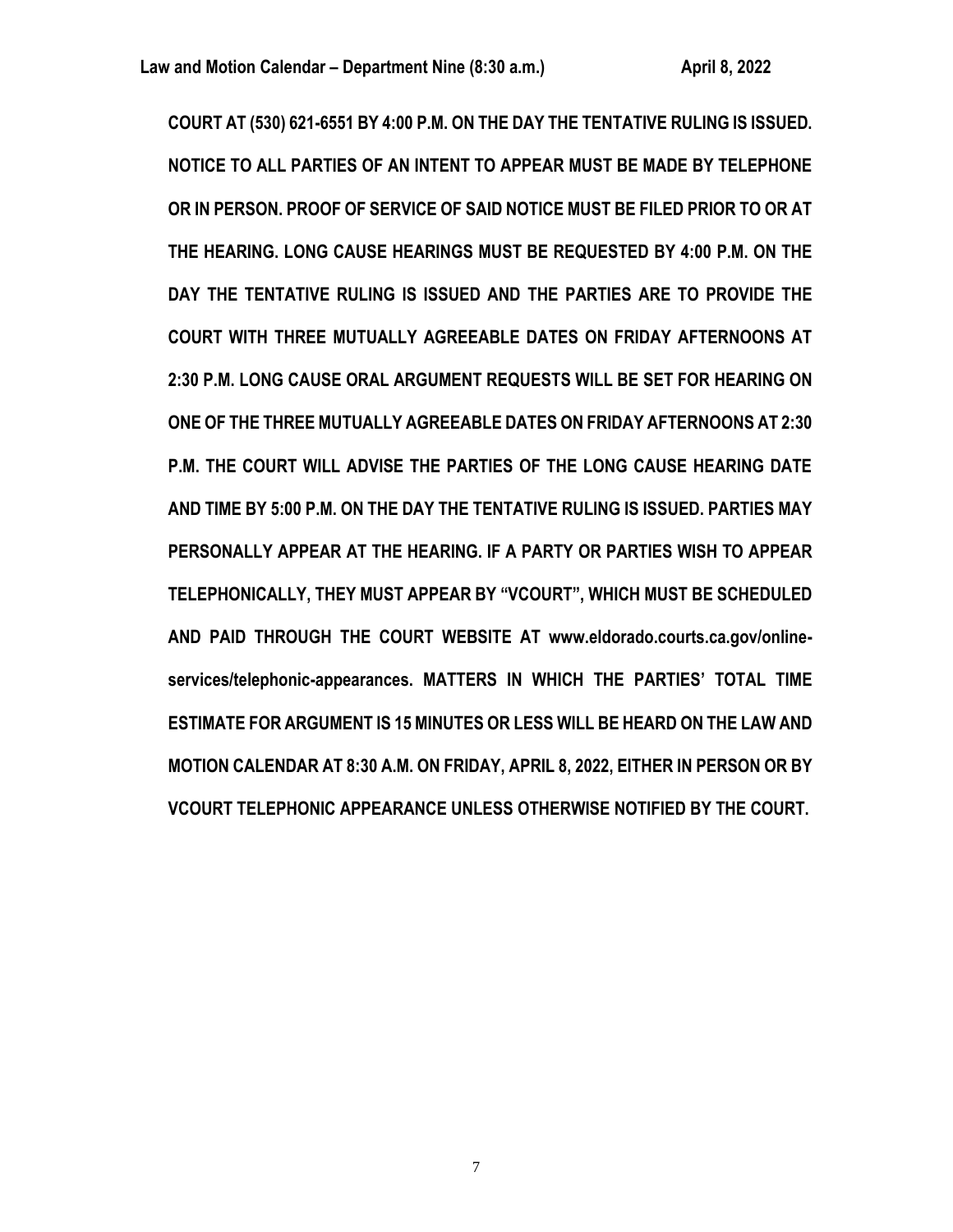## **4. AMERICAN EXPRESS BANK v. VANACORE PC-20170097**

# **Plaintiff's Motion to Vacate Dismissal and Enter Judgment Pursuant to Code of Civil Procedure, § 664.6.**

 On September 22, 2017, plaintiff and defendant entered a written stipulation for conditional entry of judgment settling the case. It appears that the individual parties executed the agreement. The parties agreed that the court reserved personal and subject matter jurisdiction to enforce the settlement until the settlement is fully performed and that the matter may be dismissed pursuant to Code of Civil Procedure, § 664.6. On November 2, 2017, the court dismissed the action pursuant to the written stipulation for conditional entry of judgment and retained jurisdiction pursuant to the provisions of Code of Civil Procedure, § 664.6 to enforce the written stipulation for conditional entry of judgment.

 Plaintiff moves to vacate the dismissal and enter judgment pursuant to the terms of the settlement agreement on the following grounds: defendant agreed to pay \$80,263.83 in monthly payments; while defendant has paid \$48,000 toward the settlement amount, defendant has failed to make any payments on the remaining settlement balance; plaintiff emailed defendant notice of the default and informed him of the time to cure the default as provided in the settlement agreement; defendant did not cure the default; and according to the terms of the agreement, plaintiff is entitled to entry of judgment in the amount of \$32,263.83, plus costs of suit.

 The proof of service declares that on February 22, 2022, notice of the hearing and the moving papers were served by mail and email on defendant Vanacore. There was no opposition to the motion in the court's file at the time this ruling was prepared.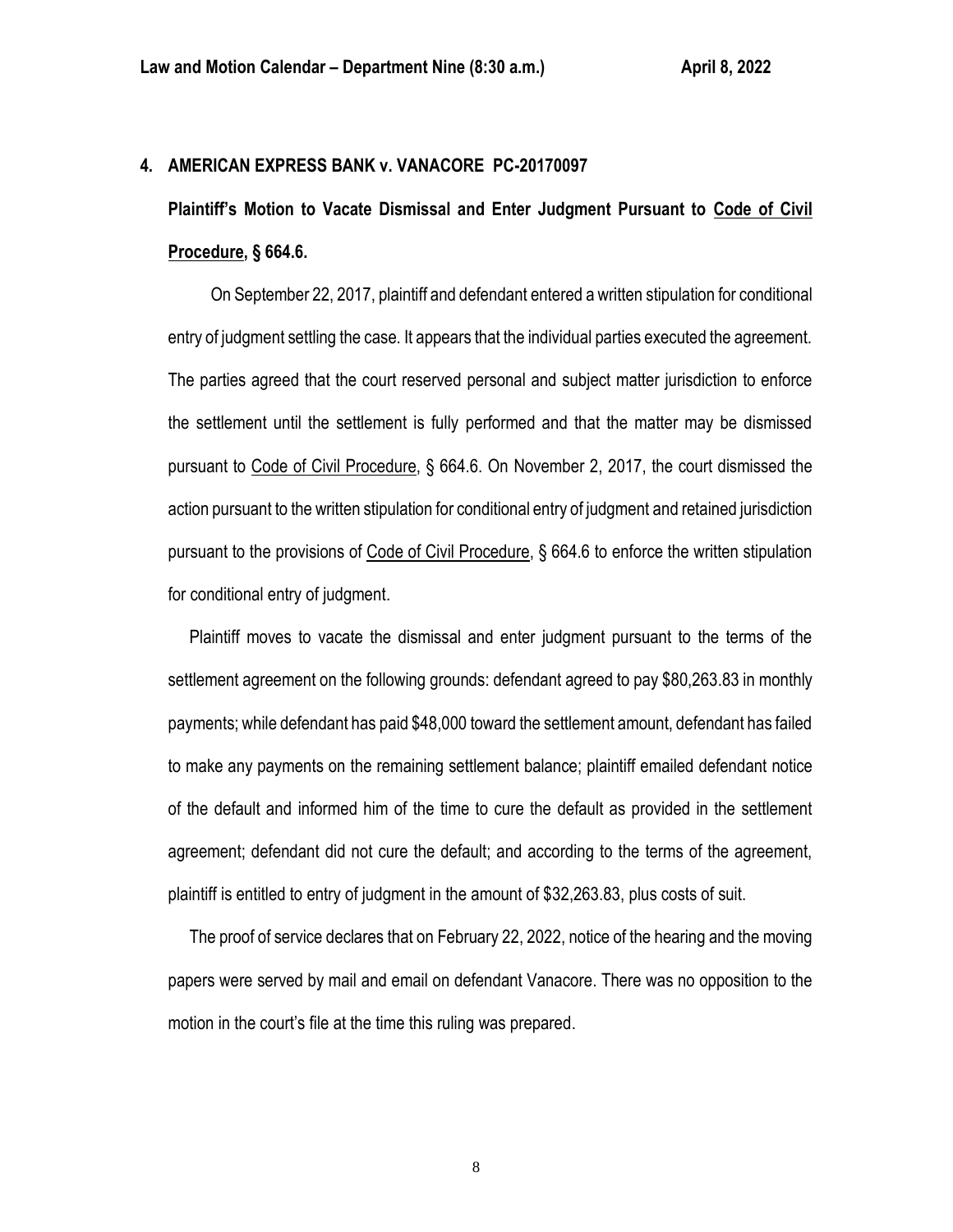The court may enter judgment pursuant to the terms of a settlement agreement and if requested by the parties, retain jurisdiction to enforce the settlement. (Code of Civil Procedure,  $§664.6.$ 

 Section 664.6 was enacted to provide a summary procedure for enforcing settlement agreements. In order to be enforceable under that statute, the settlement agreement must be either entered orally before a court or must be in writing and signed by the parties. (Weddington Productions, Inc. v. Flick (1998) 60 Cal.App.4<sup>th</sup> 793, 810.) The written settlement agreement must be signed by the parties themselves (Levy v. Superior Court (1995) 10 Cal. $4<sup>th</sup>$  578, 585-586.) and must be signed by the individual parties seeking enforcement and the individual parties against whom enforcement is sought. (Harris v. Rudin, Richman & Appel (1999) 74 Cal.App.4<sup>th</sup> 299, 305.)

 "Section 664.6 states that if the parties to pending litigation enter into a settlement either in a writing signed by the parties or orally before the court, the court, upon a motion, may enter judgment pursuant to the terms of the settlement. [Footnote Omitted.] The court retains jurisdiction to enforce a settlement under the statute even after a dismissal, but only if the parties requested such a retention of jurisdiction before the dismissal. (*Ibid.*) Such a request must be made either in a writing signed by the parties or orally before the court. (*Wackeen v. Malis* (2002) 97 Cal.App.4th 429, 439–440, 118 Cal.Rptr.2d 502.)" (Hines v. Lukes (2008) 167 Cal.App.4th 1174, 1182.)

 The parties agreed that defendant would pay \$80,263.83, plus \$585 in court costs; the court reserved personal and subject matter jurisdiction to enforce the settlement until the settlement is fully performed; and that the matter may be dismissed pursuant to Code of Civil Procedure, § 664.6. (Declaration of Brian P. McGurk, Exhibit A – Stipulation for Conditional Entry of Judgment, paragraphs 1 and 4.)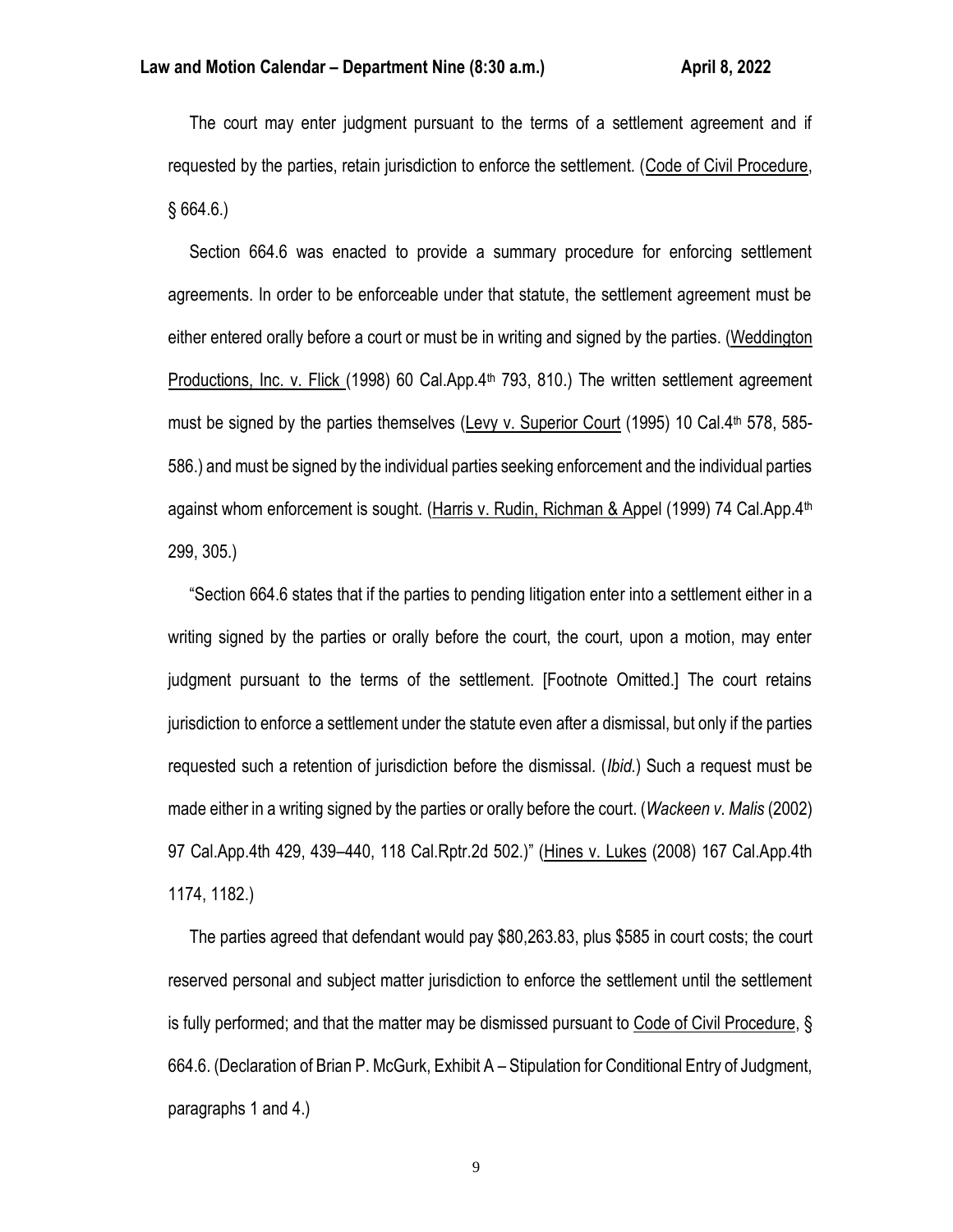Plaintiff's counsel declares on September 22, 2017 plaintiff and defendant entered into a written stipulation for conditional entry of judgment settling the case; defendant agreed to pay \$80,848.83, which included the court costs, in monthly payments; while defendant has paid \$48,000 toward the settlement amount, defendant has failed to make any payments on the remaining settlement balance; plaintiff emailed defendant notice of the default and informed him of the time to cure the default as provided in the settlement agreement; and defendant did not cure the default. (Declaration of Brian P. McGurk, paragraphs 4, 5, and 8-10.)

 A memorandum of costs was filed on March 3, 2022, which claimed \$675 in costs incurred in this litigation for filing and motion fees and fees for electronic filing or service. The poof of service declares that the memo of costs was served by mail on defendant Vanacore on February 22, 2022.

 It appears appropriate under the circumstances presented to grant the motion, vacate the dismissal, and enter judgment in favor of plaintiff and against defendant Vanacore in the amount of \$32,263.83, plus costs of suit of \$675.

**TENTATIVE RULING # 4: PLAINTIFF'S MOTION TO VACATE DISMISSAL AND ENTER JUDGMENT PURSUANT TO CODE OF CIVIL PROCEDURE, § 664.6 IS GRANTED. THE COURT ORDERS THE DISMISSAL VACATED AND JUDGMENT ENTERED IN FAVOR OF PLAINTIFF AND AGAINST DEFENDANT VANACORE IN THE AMOUNT OF \$32,263.83, PLUS COSTS OF SUIT OF \$675. NO HEARING ON THIS MATTER WILL BE HELD (LEWIS V. SUPERIOR COURT (1999) 19 CAL.4TH 1232, 1247.), UNLESS A NOTICE OF INTENT TO APPEAR AND REQUEST FOR ORAL ARGUMENT IS TRANSMITTED ELECTRONICALLY THROUGH THE COURT'S WEBSITE OR BY TELEPHONE TO THE COURT AT (530) 621- 6551 BY 4:00 P.M. ON THE DAY THE TENTATIVE RULING IS ISSUED. NOTICE TO ALL PARTIES OF AN INTENT TO APPEAR MUST BE MADE BY TELEPHONE OR IN PERSON.**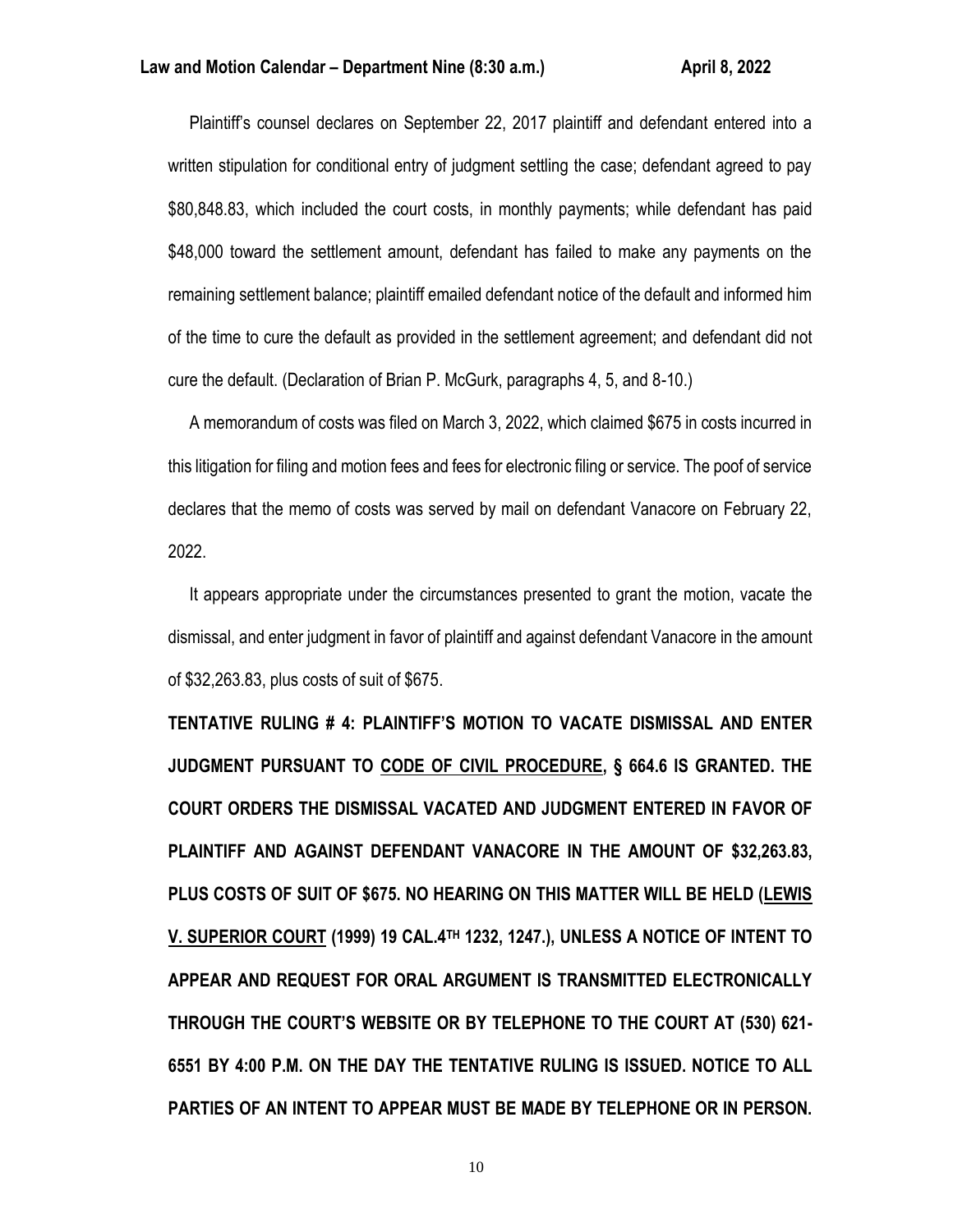**PROOF OF SERVICE OF SAID NOTICE MUST BE FILED PRIOR TO OR AT THE HEARING. LONG CAUSE HEARINGS MUST BE REQUESTED BY 4:00 P.M. ON THE DAY THE TENTATIVE RULING IS ISSUED AND THE PARTIES ARE TO PROVIDE THE COURT WITH THREE MUTUALLY AGREEABLE DATES ON FRIDAY AFTERNOONS AT 2:30 P.M. LONG CAUSE ORAL ARGUMENT REQUESTS WILL BE SET FOR HEARING ON ONE OF THE THREE MUTUALLY AGREEABLE DATES ON FRIDAY AFTERNOONS AT 2:30 P.M. THE COURT WILL ADVISE THE PARTIES OF THE LONG CAUSE HEARING DATE AND TIME BY 5:00 P.M. ON THE DAY THE TENTATIVE RULING IS ISSUED. PARTIES MAY PERSONALLY APPEAR AT THE HEARING. IF A PARTY OR PARTIES WISH TO APPEAR TELEPHONICALLY, THEY MUST APPEAR BY "VCOURT", WHICH MUST BE SCHEDULED AND PAID THROUGH THE COURT WEBSITE AT www.eldorado.courts.ca.gov/onlineservices/telephonic-appearances. MATTERS IN WHICH THE PARTIES' TOTAL TIME ESTIMATE FOR ARGUMENT IS 15 MINUTES OR LESS WILL BE HEARD ON THE LAW AND MOTION CALENDAR AT 8:30 A.M. ON FRIDAY, APRIL 8, 2022, EITHER IN PERSON OR BY VCOURT TELEPHONIC APPEARANCE UNLESS OTHERWISE NOTIFIED BY THE COURT.**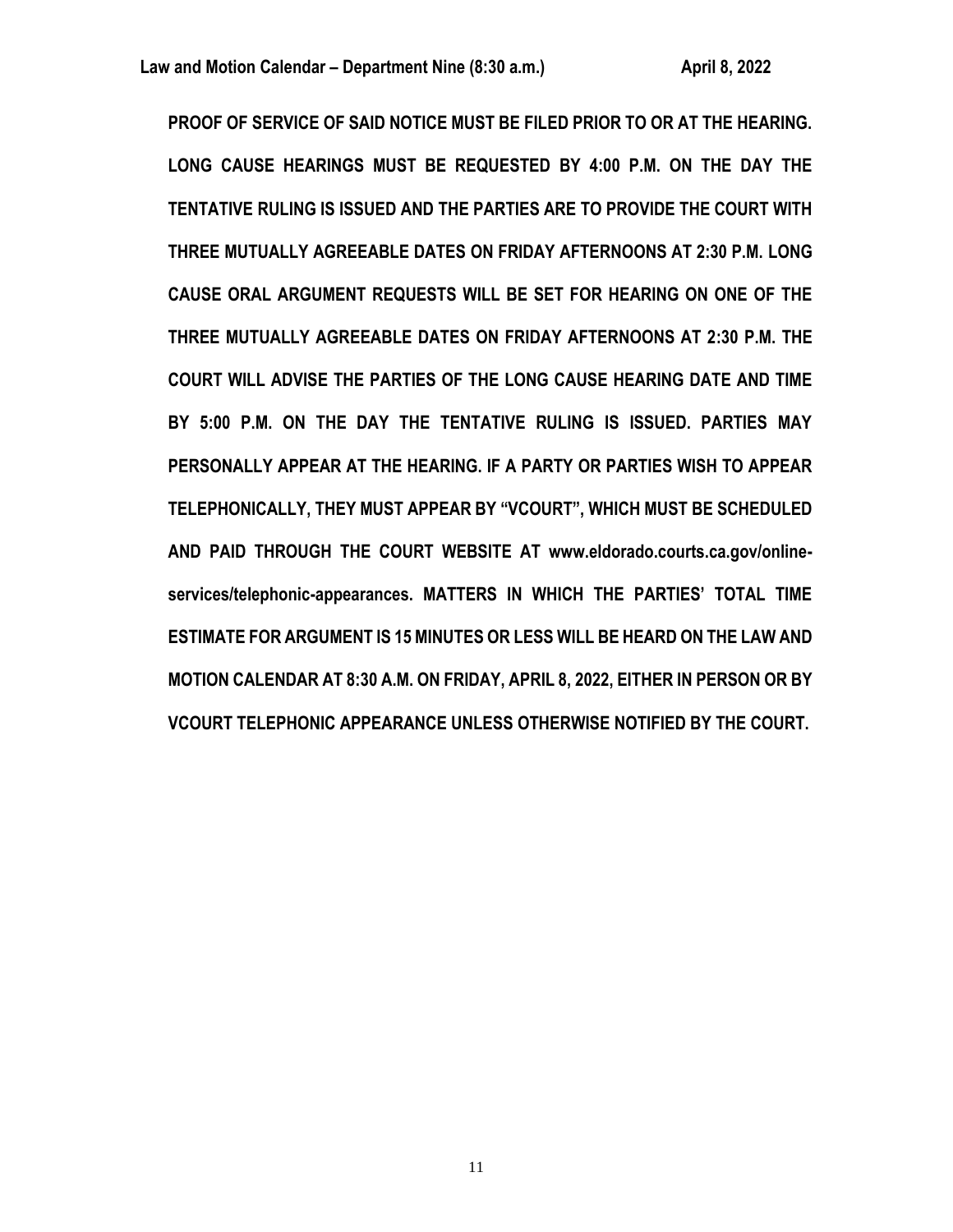## **5. CALIFORNIA HYDRONICS CORP. v. DIV 15 TECH PC-20210490**

### **Plaintiff's Application for Right to Attach Order and Writ of Attachment.**

 On September 1, 2021, plaintiff filed a complaint against defendant Dvi 15 Tech, a California Corporation asserting causes of action for breach of contract, common count, and quantum meruit allegedly arising from agreements in the form of purchase orders and failure to make payments due and owing in the amount of \$73,135.19.

 Plaintiff seeks issuance of a writ of attachment of any of the defendant's property as it is not a natural person in the total amount of \$251,938, representing \$5,000 in estimated costs and \$121,300 in estimated attorney fees to prosecute the action. The declaration filed in support of the verified application states: declarant is the CFO of plaintiff; plaintiff is a California Corporation doing business as a hydronics supplier and contractor, duly licensed by the State of California; a copy of defendant's credit application is attached as Exhibit A; in approximately 2019 defendant purchased a pump skid from plaintiff by submitting a purchase order, a true and correct copy is attached as Exhibit B; the pump skid identified in Exhibit B was delivered to the construction project on September 29, 2019 as confirmed by the bill of lading from the shipper, a true and correct copy being attached as Exhibit C; true and correct copies of pump skid related invoices are attached as Exhibits D-F; and while plaintiff has issued one credit in the amount of \$89.10 related to the pump skid, plaintiff has not been paid in full for the pump skid and there remains \$73,135.59 unpaid by defendant. (Declaration of Curtis Roe in Support of Application, paragraphs 2-10; and Exhibits A-F.)

 Plaintiff's counsel declares plaintiffs have so far incurred \$9,555.50 in attorney fees and \$1,111.25 in costs; and it is estimated that plaintiff will incur \$101,300 in additional attorney fees and an additional \$5,000 in costs, which includes trial preparation and trial time for two attorneys. (Declaration of M. Jonathan Robb, Jr in Support of Application, paragraphs 2-4.)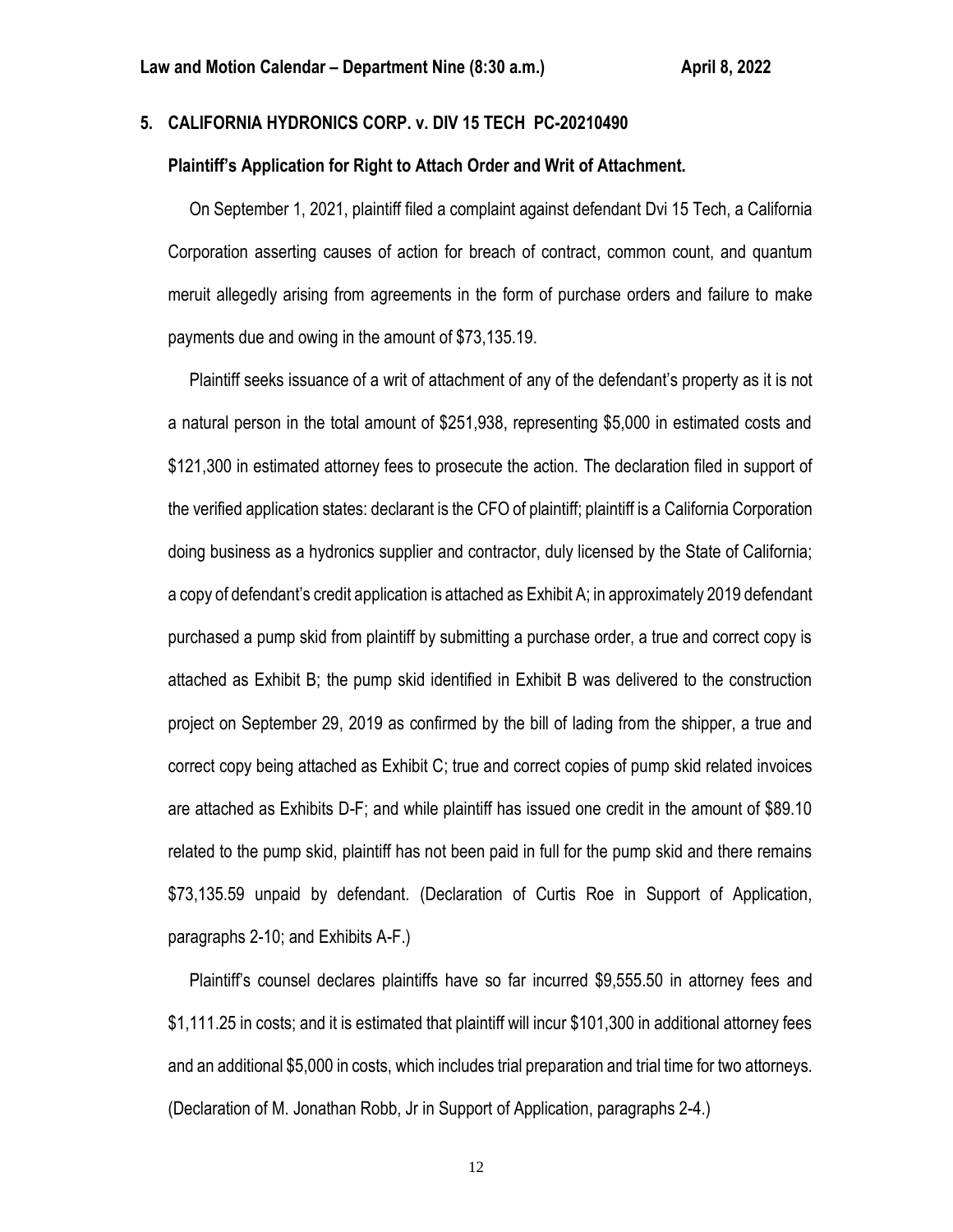"Upon the filing of the complaint or at any time thereafter, the plaintiff may apply pursuant to this article for a right to attach order and a writ of attachment by filing an application for the order and writ with the court in which the action is brought." (Code of Civil Procedure, § 484.010.)

Defendant filed its answer to the complaint on November 2, 2021.

 The proof of service filed with the court declares that defendant was served the documents related to the hearing on the application for writ of attachment by email on February 14, 2022.

 The date and time of hearing appears to have been assigned by the clerk when the papers were filed on February 16, 2022. Therefore, the document served on defense counsel on February 14, 2022, could not have noticed the date and time of the hearing on April 8, 2022. An amended notice of hearing was filed on February 22, 2022, which stated the hearing would take place on April 8, 2022, at 8:30 a.m. in Department Nine. The proof of service attached to the amended notice declares that "**PLAINTIFF'S NOTICE OF FURTHER CASE MANAGEMENT CONFERENCE**" was served by email to defense counsel on February 17, 2022. (Emphasis in original.)

 This needs to be clarified under oath by a corrected proof of service if it is a clerical error. Otherwise, the court has insufficient evidence to establish defendant was provided sufficient notice of the hearing date and time and cannot rule on the merits of the application

 There was no opposition to the application in the court's file at the time this ruling was prepared. Should it be established that the amended notice was served on the defendant, due to the defendant's failure to file and serve an opposition no later than five court days prior to the hearing, the defendant would not be permitted to oppose the issuance of the order. (Code of Civil Procedure, § 484.060(a).)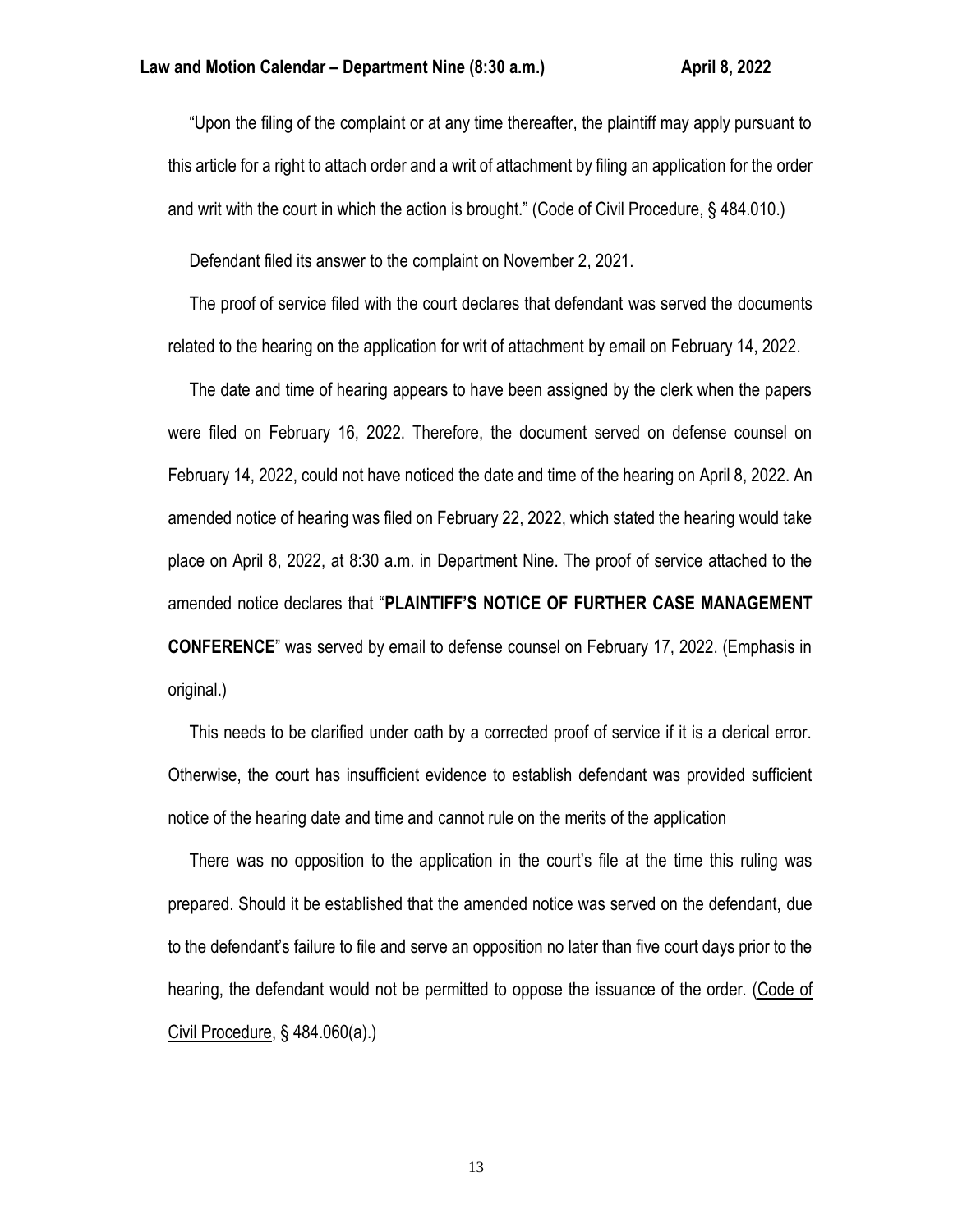Pursuant to Code of Civil Procedure, § 484.090 in order to issue an order of attachment, the court must find all of the following: (1) The claim upon which the attachment is based is one upon which an attachment may be issued; (2) the applicant has established the probable validity of the claim upon which the attachment is based; (3) the attachment is not sought for a purpose other than the recovery on the claim upon which the request for attachment is based; and (4) the amount to be secured by the attachment is greater than zero. In order to establish the probable validity of the claim, the applicant must show that it is more likely than not it will obtain a judgment against the defendant on its claim. (Code of Civil Procedure, § 481.190.) "Except as otherwise provided by statute, an attachment may be issued only in an action on a claim or claims for money, each of which is based upon a contract, express or implied, where the total amount of the claim or claims is a fixed or readily ascertainable amount not less than five hundred dollars (\$500) exclusive of costs, interest, and attorney's fees." (Code of Civil Procedure, § 483.010(a).)

 "The following property of the defendant is subject to attachment: ¶ (a) Where the defendant is a corporation, all corporate property for which a method of levy is provided by Article 2 (commencing with Section 488.300) of Chapter 8…" (Code of Civil Procedure, § 487.010(a).)

 "Except as provided in paragraph (2) of subdivision (a) of Section 3439.07 of the Civil Code, the following property is exempt from attachment: ¶ (a) All property exempt from enforcement of a money judgment. ¶ (b) Property which is necessary for the support of a defendant who is a natural person or the family of such defendant supported in whole or in part by the defendant. ¶ (c) "Earnings" as defined by Section 706.011. ¶ (d) All property not subject to attachment pursuant to Section 487.010." (Code of Civil Procedure, § 487.020.)

 "In determining the probable validity of a claim where the defendant makes an appearance, the court must consider the relative merits of the positions of the respective parties and make a determination of the probable outcome of the litigation. (Law Revision Commission Comment to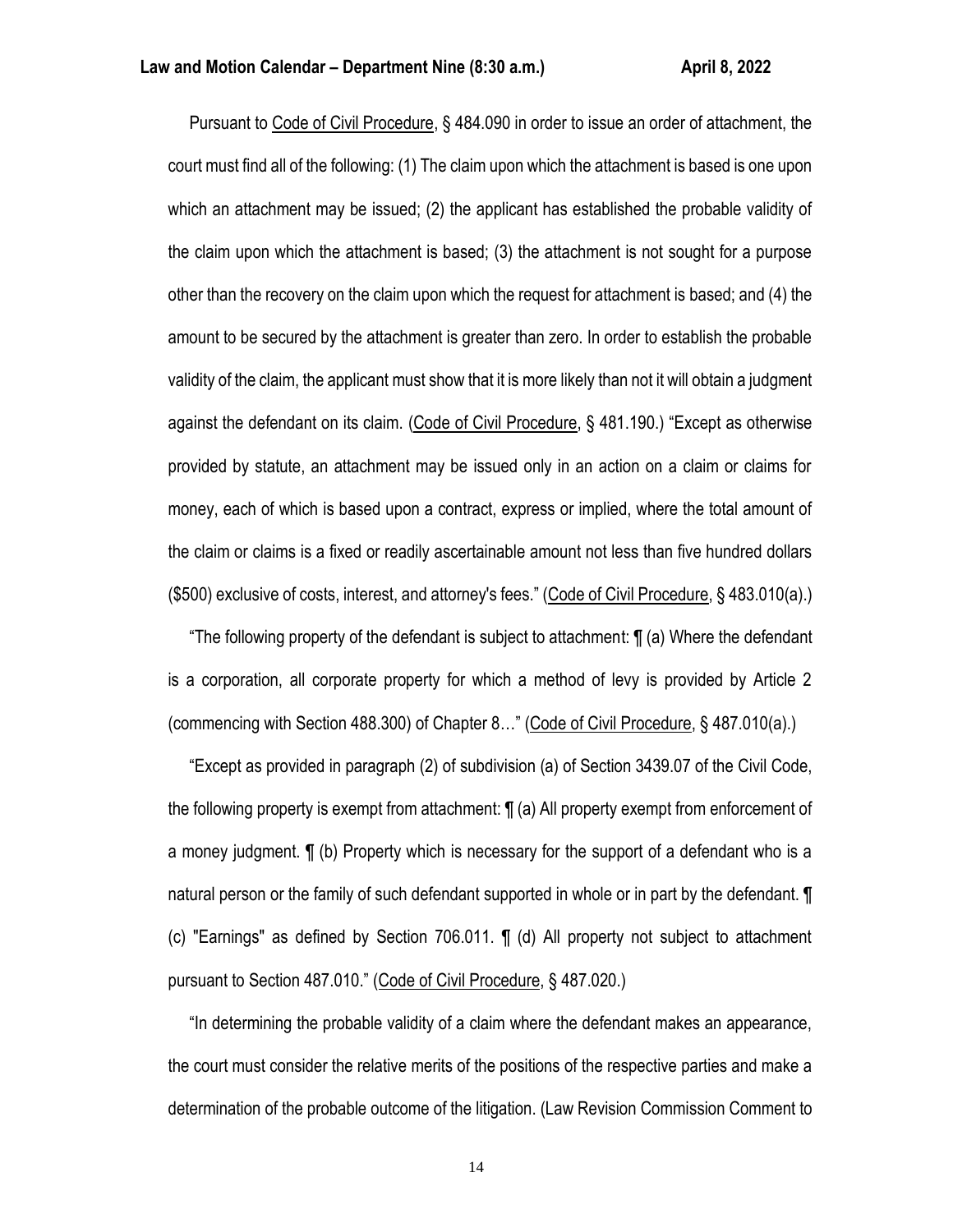section 481.190.)" (Loeb & Loeb v. Beverly Glen Music, Inc. (1985) 166 Cal.App.3d 1110, 1120.) Therefore, the burden is on the moving party to establish grounds for an order of attachment. (Loeb and Loeb, supra at page 1120; Pos-A-Traction, Inc. v. Kelly-Springfield Tire Co., Div. of Goodyear Tire & Rubber Co. (2000) 112 F.Supp.2d 1178, 1181.) "The application shall be supported by an affidavit showing that the plaintiff on the facts presented would be entitled to a judgment on the claim upon which the attachment is based." (Code of Civil Procedure, § 484.030.) A verified complaint that satisfies the requirements of Section 482.040 may be used in lieu of or in addition to an affidavit. (Code of Civil Procedure, § 482.040.) The opposition shall be accompanied by an affidavit supporting any factual issues raised and points and authorities supporting any legal issues raised. (Code of Civil Procedure, § 484.060(a).) Since attachment is a purely statutory remedy, it is subject to strict construction. (Jordan-Lyon Productions, Ltd. v. Cineplex Odeon Corp. (1994) 29 Cal.App.4th 1459, 1466.)

 The court questions why two attorneys are required to prepare for and appear at the trial of this action. Therefore, the estimated future attorney fees for trial would appear be more reasonable if the estimate was cut in half to \$34,650. This would result in a claim for \$9,555.50 in current attorney fees, \$1,111.25 in current costs, \$66,650 in estimated additional attorney fees, and additional estimated costs in the amount of \$5,000 in costs.

This would amount to a claim to be secured by the attachment in the amount of \$155,425.32.

 While an unopposed application appears to justify issuance of a right to attach order and writ of attachment in the amount of \$155,425.32, the court cannot rule on the merits of the application until the issue of service of the amended notice has been resolved.

#### Undertaking Required

 Before the issuance of a writ of attachment the plaintiff is required to file an undertaking to compensate the defendant any amount the defendant may recover for any wrongful attachment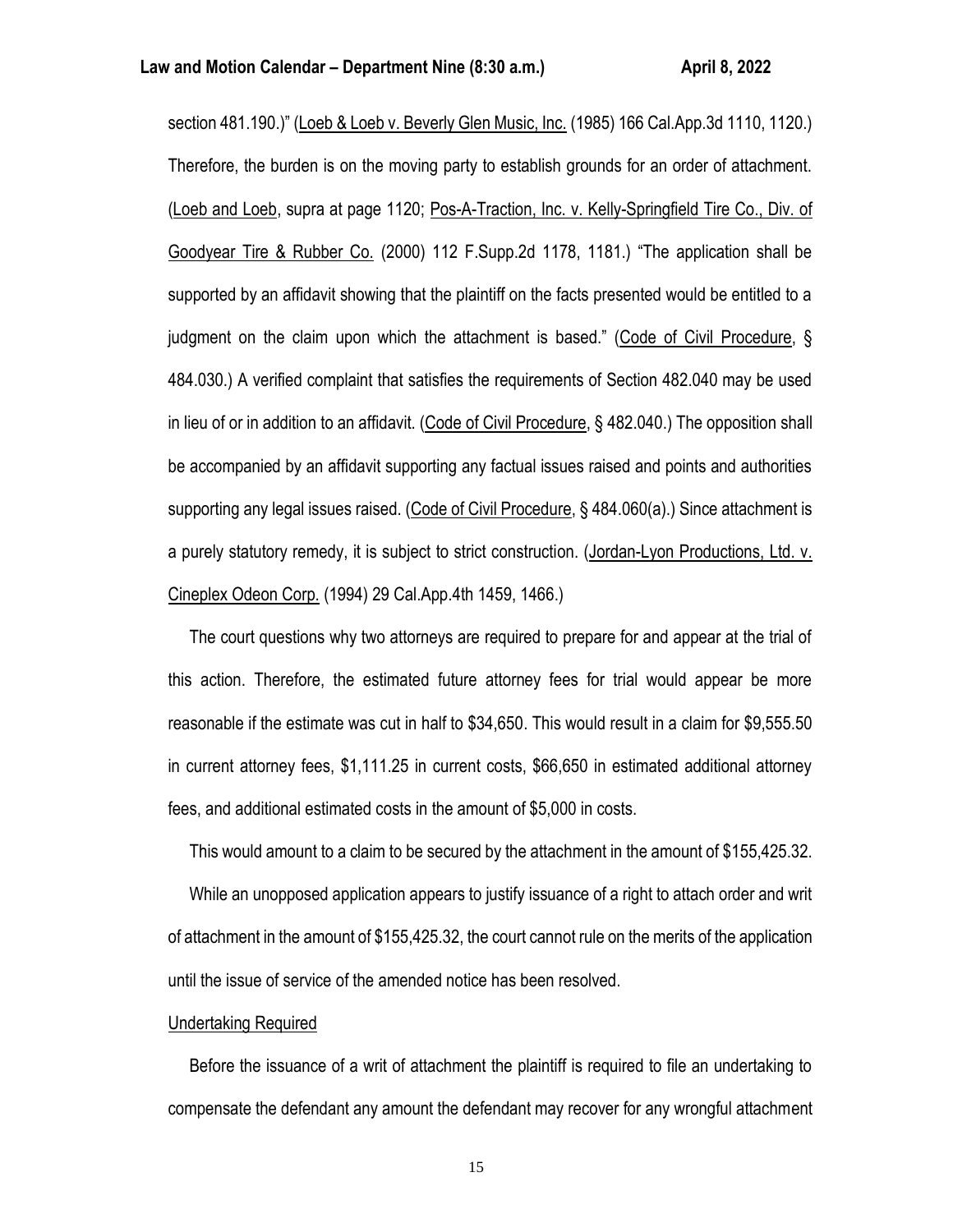by the plaintiff. (Code of Civil Procedure, § 489.210.) The undertaking shall be \$10,000. (Code of Civil Procedure, § 489.220(a).) That amount may be increased upon objection to the undertaking and the court finding that the probable recovery for a wrongful attachment exceeds the amount of the undertaking. (Code of Civil Procedure, § 489.220(b).)

 Should adequately proof of service of notice be submitted and the application granted, the court is inclined to set the undertaking is set as \$10,000, subject to objection and evidence that the undertaking is insufficient.

**TENTATIVE RULING # 5: APPEARANCES ARE REQUIRED AT 8:30 A.M. ON FRIDAY, APRIL 8, 2022, IN DEPARTMENT NINE. IF A PARTY OR PARTIES WISH TO APPEAR TELEPHONICALLY, THEY MUST APPEAR BY "VCOURT", WHICH MUST BE SCHEDULED AND PAID THROUGH THE COURT WEBSITE AT www.eldorado.courts.ca.gov/onlineservices/telephonic-appearances.**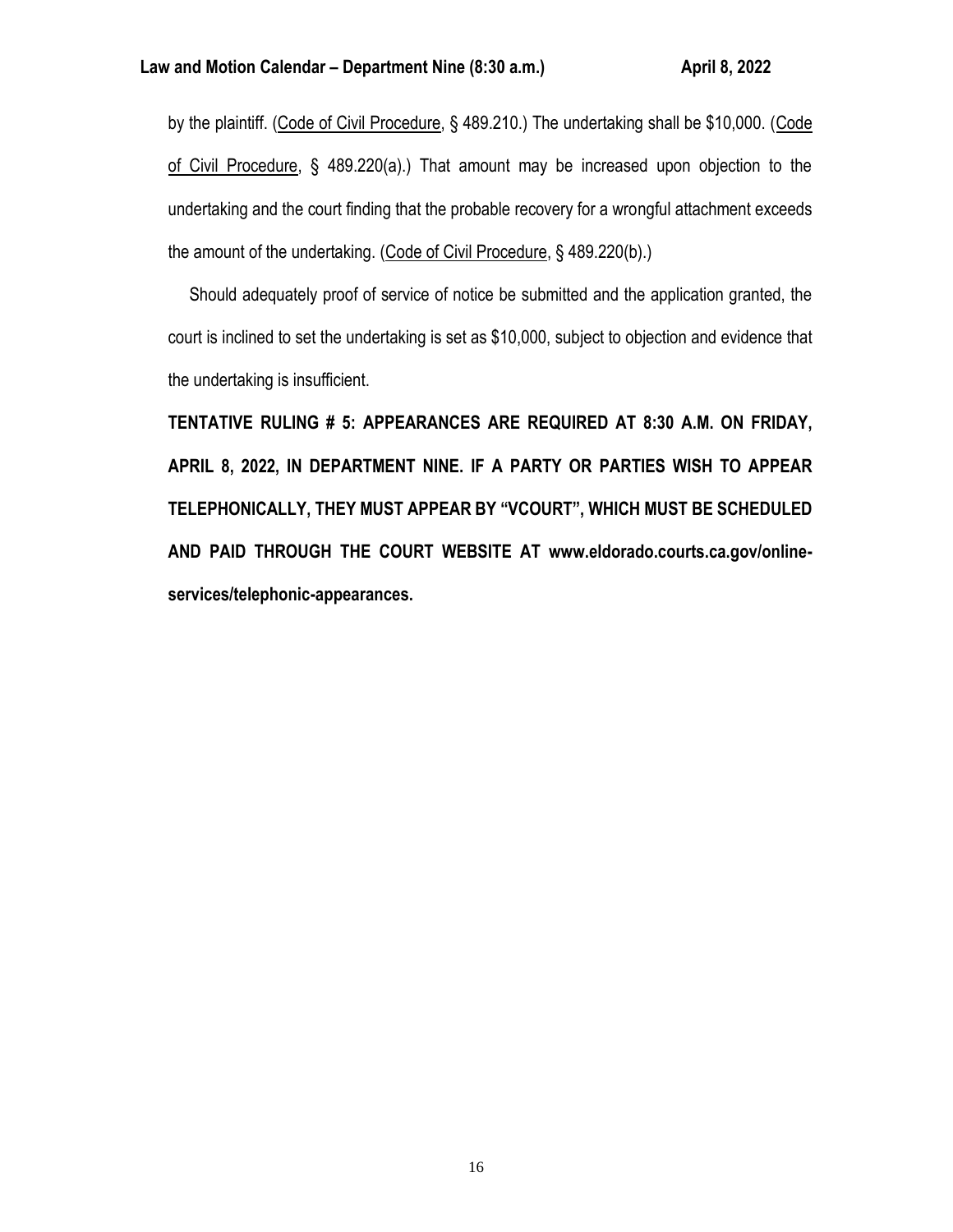**6. RENNER v. COOK PC-20190261**

**Motion to be Relieved as Counsel of Record for Plaintiff.**

**TENTATIVE RULING # 6: THE MOTION IS GRANTED. WITHDRAWAL WILL BE EFFECTIVE AS OF THE DATE OF FILING PROOF OF SERVICE OF THE FORMAL, SIGNED ORDER UPON THE CLIENT. NO HEARING ON THIS MATTER WILL BE HELD (LEWIS V. SUPERIOR COURT (1999) 19 CAL.4TH 1232, 1247.), UNLESS A NOTICE OF INTENT TO APPEAR AND REQUEST FOR ORAL ARGUMENT IS TRANSMITTED ELECTRONICALLY THROUGH THE COURT'S WEBSITE OR BY TELEPHONE TO THE COURT AT (530) 621-6551 BY 4:00 P.M. ON THE DAY THE TENTATIVE RULING IS ISSUED. NOTICE TO ALL PARTIES OF AN INTENT TO APPEAR MUST BE MADE BY TELEPHONE OR IN PERSON. PROOF OF SERVICE OF SAID NOTICE MUST BE FILED PRIOR TO OR AT THE HEARING. LONG CAUSE HEARINGS MUST BE REQUESTED BY 4:00 P.M. ON THE DAY THE TENTATIVE RULING IS ISSUED AND THE PARTIES ARE PROVIDE THE COURT WITH THREE MUTUALLY AGREEABLE DATES ON FRIDAY AFTERNOONS AT 2:30 P.M. LONG CAUSE ORAL ARGUMENT REQUESTS WILL BE SET FOR HEARING ON ONE OF THE THREE MUTUALLY AGREEABLE DATES ON FRIDAY AFTERNOONS AT 2:30 P.M. THE COURT WILL ADVISE THE PARTIES OF THE LONG CAUSE HEARING DATE AND TIME BY 5:00 P.M. ON THE DAY THE TENTATIVE RULING IS ISSUED. PARTIES MAY PERSONALLY APPEAR AT THE HEARING. IF A PARTY OR PARTIES WISH TO APPEAR TELEPHONICALLY, THEY MUST APPEAR BY "VCOURT", WHICH MUST BE SCHEDULED AND PAID THROUGH THE COURT WEBSITE AT www.eldoradocourt.org/onlineservices/vcourt.html. MATTERS IN WHICH THE PARTIES' TOTAL TIME ESTIMATE FOR ARGUMENT IS 15 MINUTES OR LESS WILL BE HEARD ON THE LAW AND MOTION CALENDAR AT 8:30 A.M. ON FRIDAY, APRIL 8, 2022, EITHER IN**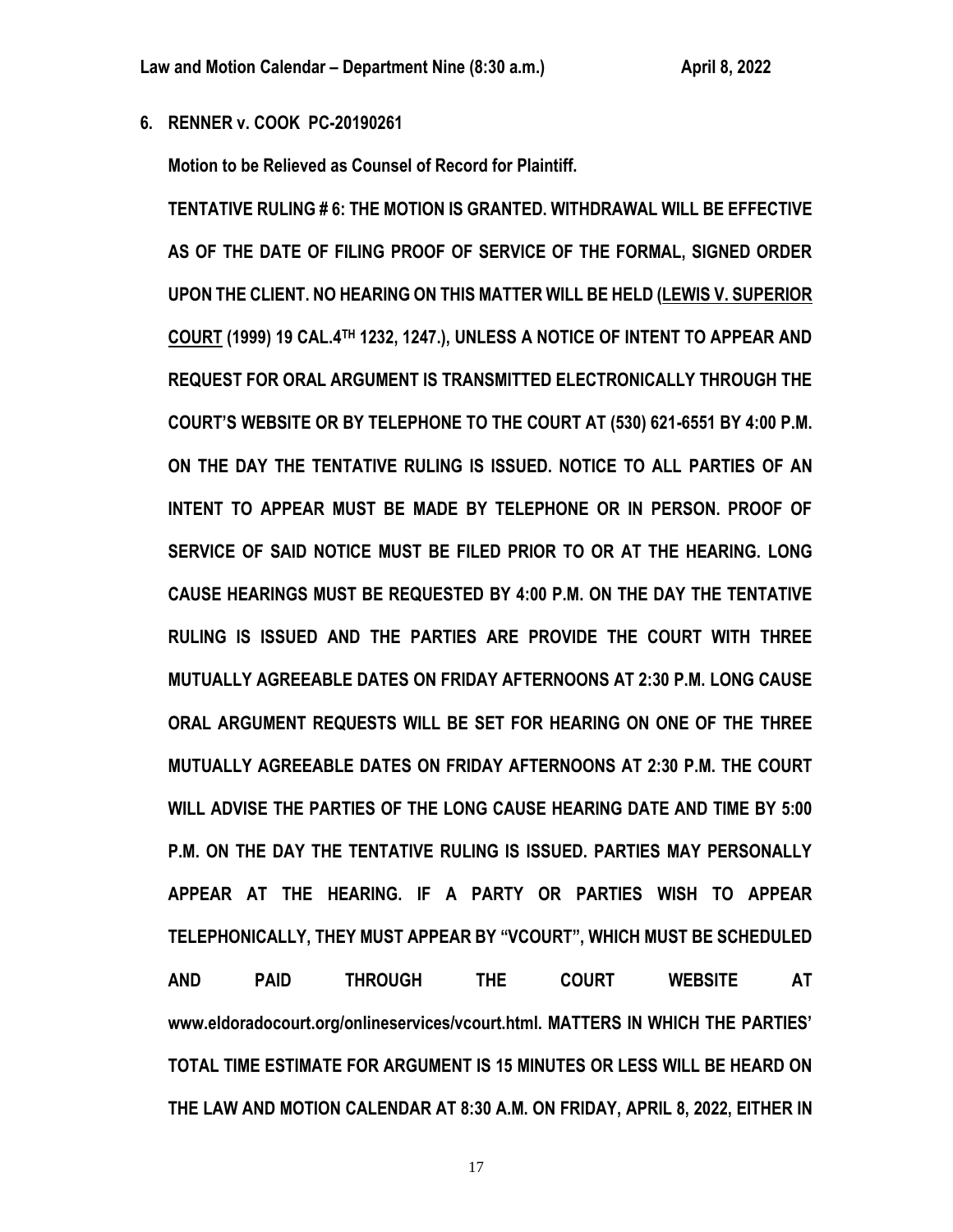**PERSON OR BY VCOURT TELEPHONIC APPEARANCE UNLESS OTHERWISE NOTIFIED BY THE COURT.**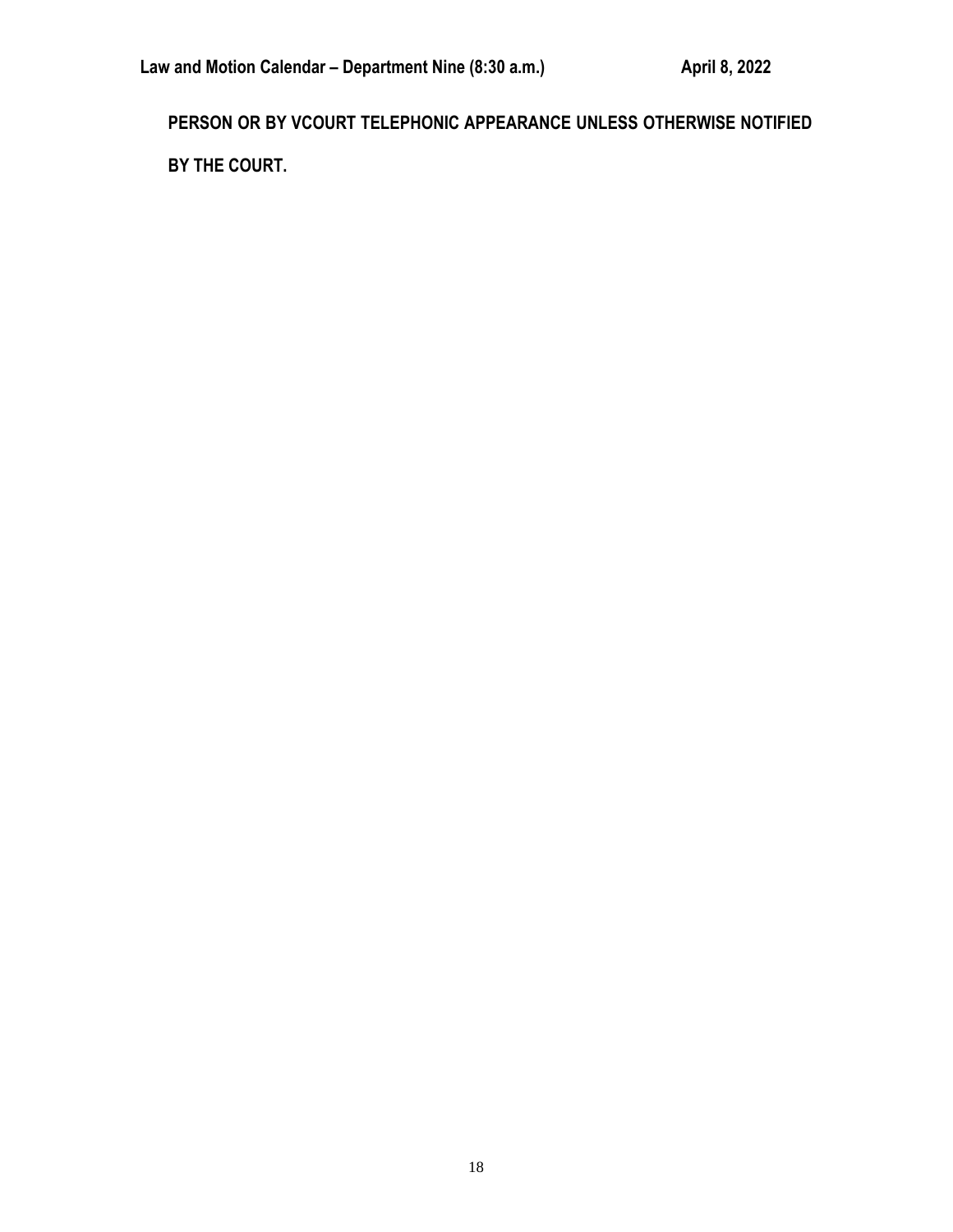# **7. COUNTY OF EL DORADO v. EDC INDUSTRIAL DEVELOPMENT, INC. PC-20210241 Hearing Re: Default Judgment.**

 On May 5, 2021, plaintiff County filed an eminent domain action against the defendant corporation as the record owner of the subject property. On August 31, 2021, the court entered an order authorizing the County to serve the California Secretary of State with the summons and complaint as the defendant is a dissolved corporation with no officer, director, or person having charge of the corporation and any agent upon whom process might be served can be found with due diligence. The proof of service of the summons and complaint filed on November 2, 2021, declares that the Secretary of State was served by personal service on September 20, 2021. Default was entered against defendant El Dorado County Industrial Development Corp., Inc., a Dissolved California Corporation on November 3, 2021.

 A notice of Deposit of Probable Amount of Compensation was filed on February 23, 2022. The County states it deposited \$1,000 as probable compensation for the portion of the parcel that the County seeks to take by eminent domain, which was appraised as being worth \$801 for .16 acres zoned for light industrial use. The proof of service declares that the notice of deposit was served on the Secretary of State by mail on February 18, 2022.

 After default the plaintiff may apply to the court for the relief demanded in the complaint; the court shall hear the evidence offered by the plaintiff and shall render judgment in his or her favor for such sum not exceeding the amount stated in the complaint, in the statement required by Section 425.11, or in the statement provided for by Section 425.115, as appears by such evidence to be just. (Code of Civil Procedure, § 585(b).)

 The Third District Court of Appeal has held: "A defendant's failure to answer the complaint has the same effect as admitting the well-pleaded allegations of the complaint, and as to these admissions *no further proof of liability is required.* (§ 431.20, subd. (a); *Kim, supra,* 201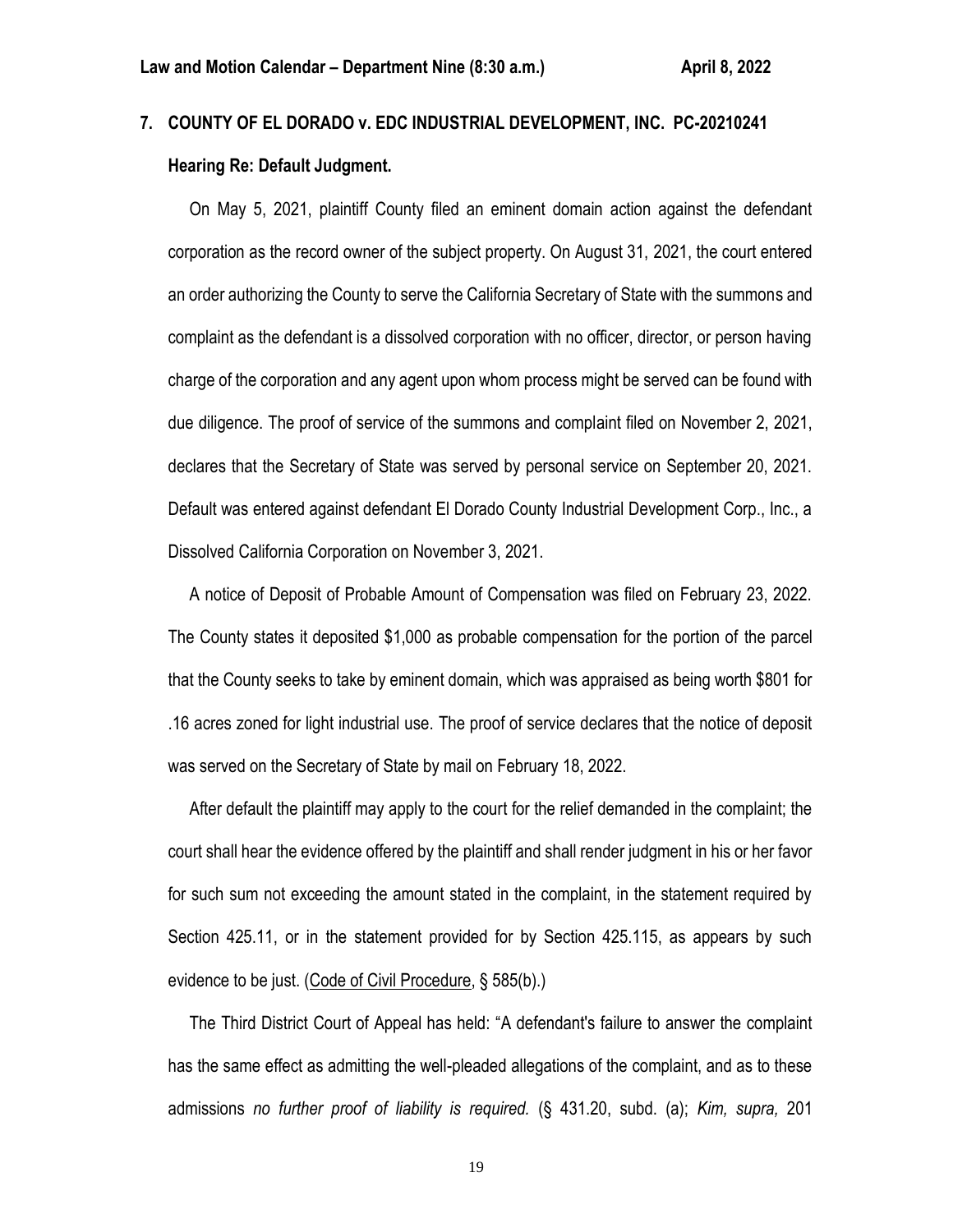Cal.App.4th at pp. 281–282, 133 Cal.Rptr.3d 774.) Thus, in a default situation such as this, if the complaint properly states a cause of action, the only additional proof required for the judgment is that needed to establish the amount of damages. (See *Beeman v. Burling, supra,* 216 Cal.App.3d at p. 1597, 265 Cal.Rptr. 719; see also *Ostling v. Loring, supra,* 27 Cal.App.4th at p. 1745, 33 Cal.Rptr.2d 391.) ¶ "The 'well-pleaded allegations' of a complaint refer to ' " 'all material facts properly pleaded, but not contentions, deductions or conclusions of fact or law.' " ' [Citations.]" (*Kim, supra*, 201 Cal.App.4th at p. 281, 133 Cal.Rptr.3d 774.) A well-pleaded complaint "set[s] forth the ultimate facts constituting the cause of action, not the evidence by which plaintiff proposes to prove those facts." (*Committee on Children's Television, Inc. v. General Foods Corp.* (1983) 35 Cal.3d 197, 211–212, 197 Cal.Rptr. 783, 673 P.2d 660, fn. omitted; see also *Doe v. City of Los Angeles* (2007) 42 Cal.4th 531, 550, 67 Cal.Rptr.3d 330, 169 P.3d 559 ["[T]he complaint ordinarily is sufficient if it alleges ultimate rather than evidentiary facts."].)" (Carlsen v. Koivumaki (2014) 227 Cal.App.4th 879, 898.)

 Counsel for plaintiff declares the record owner of the subject property is defendant El Dorado County Industrial Development Corp., Inc., which has been dissolved since 1978; a written offer for the full appraised value was sent to the address listed on the last equalized county assessment roll for the owner, but the offer was returned as undeliverable; the County has been unable to locate a living representative of the owner; since the owner could not be located, written notice of the hearing on the proposed resolution of necessity was mailed to the address listed on the last equalized county assessment roll, posted on the property, published on the press release page of the County's website, and printed in the *Mountain Democrat* newspaper; the County did not receive a response to the notice; after the notice required by Code of Civil Procedure, § 1245.235, at a meeting of the County Board of Supervisors on November 17, 2020, under Code of Civil Procedure, § 1245.210, et seq., the Board duly considered and adopted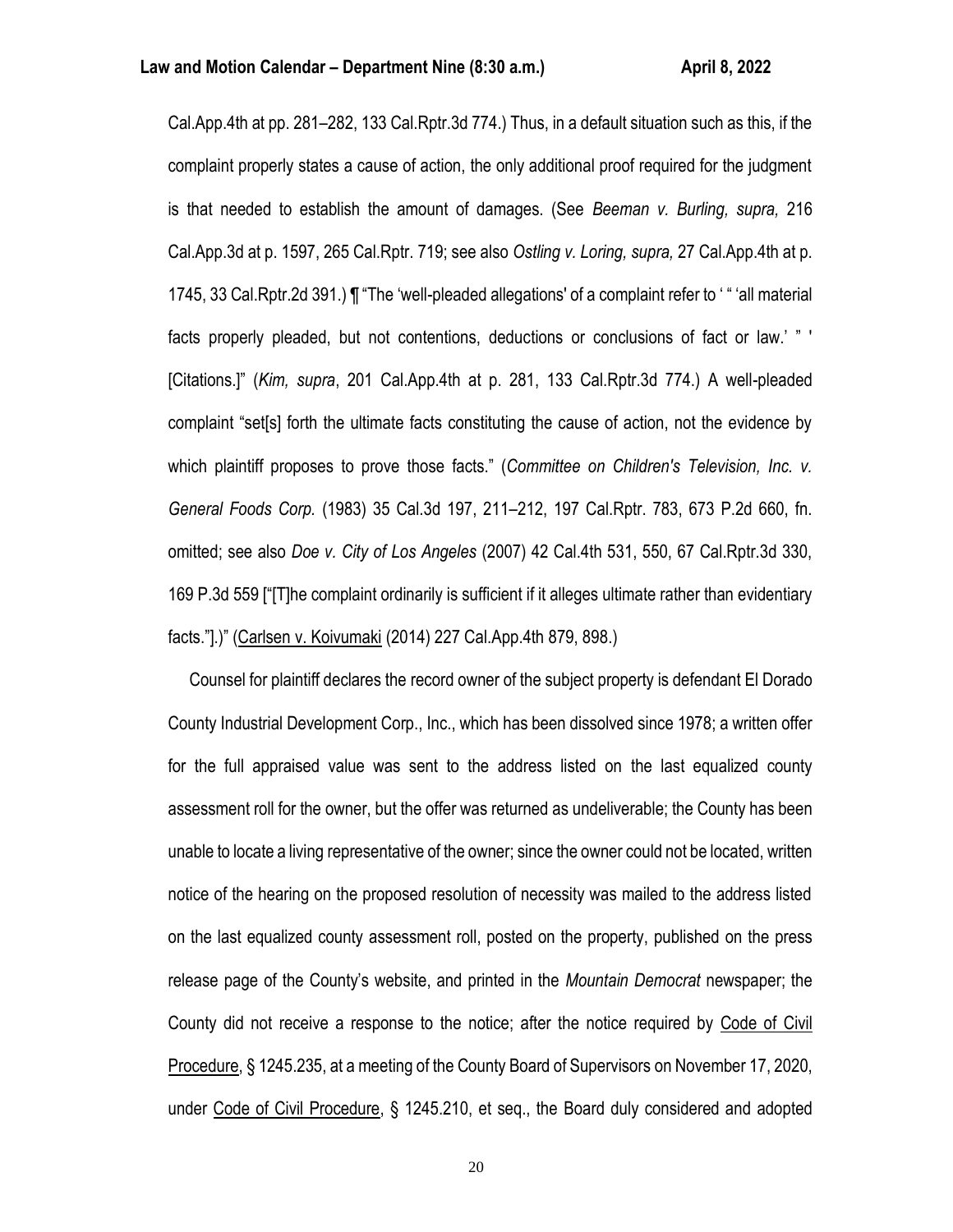Resolution Number 177-2020 stating and determining that the public interest and necessity require the acquisition of the subject property for a public use in construction and operation of Phase 1B of the Diamond Springs Parkway project and directed the filing of an eminent domain proceeding; through the eminent domain action the County seeks to condemn a fee simple interest in portions of the real property identified as Assessor's Parcel Number 327-270-003- 000; and on February 17, 2022 the County deposited \$1,000 with the State Treasury Compensation Fund as probable just compensation for the subject property.

In appears appropriate to enter a default judgment in plaintiff's favor.

**TENTATIVE RULING # 7: PLAINTIFF'S REQUEST TO ENTER A DEFAULT JUDGMENT IS GRANTED. JUDGMENT SHALL ENTER IN FAVOR OF PLAINTIFF COUNTY OF EL DORADO AND AGAINST DEFENDANT EL DORADO COUNTY INDUSTRIAL DEVELOPMENT CORP., INC., A DISSOLVED CALIFORNIA CORPORATION IN THIS ACTION FOR EMINENT DOMAIN CONCERNING THE SUBJECT PARCEL OF PROPERTY. NO HEARING ON THIS MATTER WILL BE HELD (LEWIS V. SUPERIOR COURT (1999) 19 CAL.4TH 1232, 1247.), UNLESS A NOTICE OF INTENT TO APPEAR AND REQUEST FOR ORAL ARGUMENT IS TRANSMITTED ELECTRONICALLY THROUGH THE COURT'S WEBSITE OR BY TELEPHONE TO THE COURT AT (530) 621-6551 BY 4:00 P.M. ON THE DAY THE TENTATIVE RULING IS ISSUED. NOTICE TO ALL PARTIES OF AN INTENT TO APPEAR MUST BE MADE BY TELEPHONE OR IN PERSON. PROOF OF SERVICE OF SAID NOTICE MUST BE FILED PRIOR TO OR AT THE HEARING. LONG CAUSE HEARINGS MUST BE REQUESTED BY 4:00 P.M. ON THE DAY THE TENTATIVE RULING IS ISSUED AND THE PARTIES ARE TO PROVIDE THE COURT WITH THREE MUTUALLY AGREEABLE DATES ON FRIDAY AFTERNOONS AT 2:30 P.M. LONG CAUSE ORAL ARGUMENT REQUESTS WILL BE SET FOR HEARING ON ONE OF THE THREE MUTUALLY**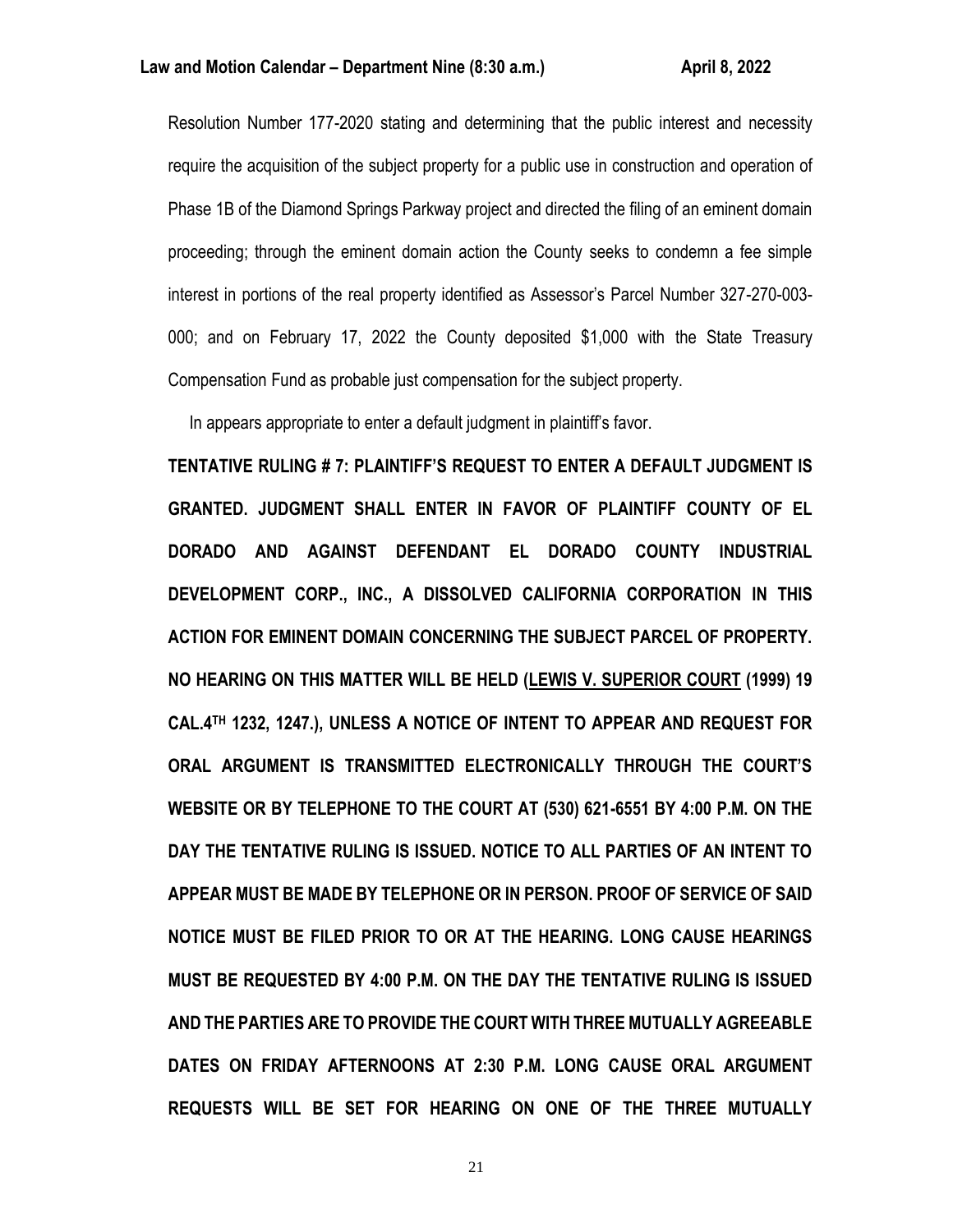**AGREEABLE DATES ON FRIDAY AFTERNOONS AT 2:30 P.M. THE COURT WILL ADVISE THE PARTIES OF THE LONG CAUSE HEARING DATE AND TIME BY 5:00 P.M. ON THE DAY THE TENTATIVE RULING IS ISSUED. PARTIES MAY PERSONALLY APPEAR AT THE HEARING. IF A PARTY OR PARTIES WISH TO APPEAR TELEPHONICALLY, THEY MUST APPEAR BY "VCOURT", WHICH MUST BE SCHEDULED AND PAID THROUGH THE COURT WEBSITE AT www.eldorado.courts.ca.gov/online-services/telephonicappearances. MATTERS IN WHICH THE PARTIES' TOTAL TIME ESTIMATE FOR ARGUMENT IS 15 MINUTES OR LESS WILL BE HEARD ON THE LAW AND MOTION CALENDAR AT 8:30 A.M. ON FRIDAY, APRIL 8, 2022, EITHER IN PERSON OR BY VCOURT TELEPHONIC APPEARANCE UNLESS OTHERWISE NOTIFIED BY THE COURT.**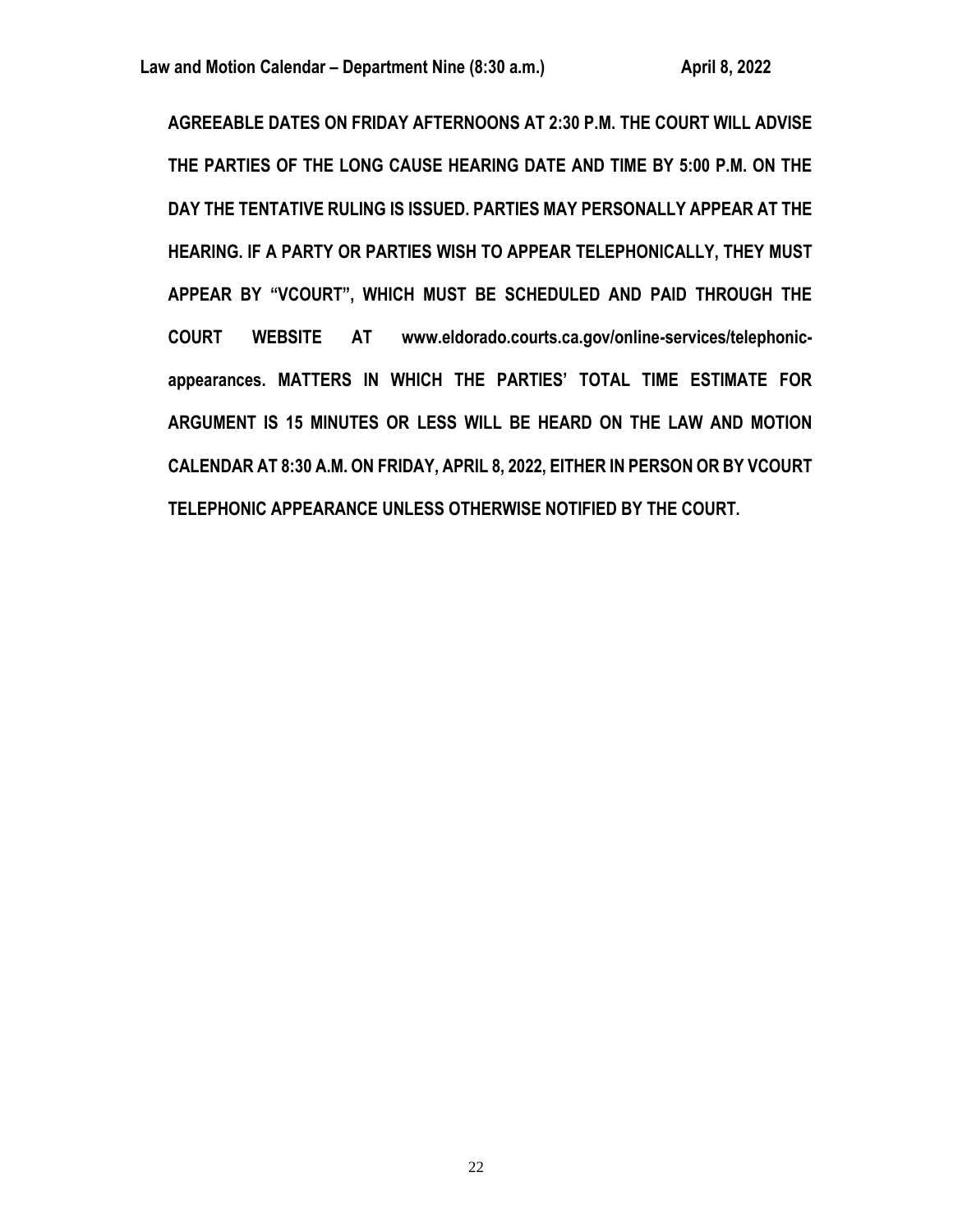**8. CONCEPCION v. MIN 22UD0043**

**Defendants' Motion to Strike Complaint, or, in the Alternative, to Dismiss the Case. TENTATIVE RULING # 8: THE CASE HAVING BEEN VOLUNTARILY DISMISSED WITHOUT PREJUDICE UPON REQUEST OF THE PLAINTIFFS ON APRIL 4, 2022, THIS MATTER IS DROPPED FROM THE CALENDAR.**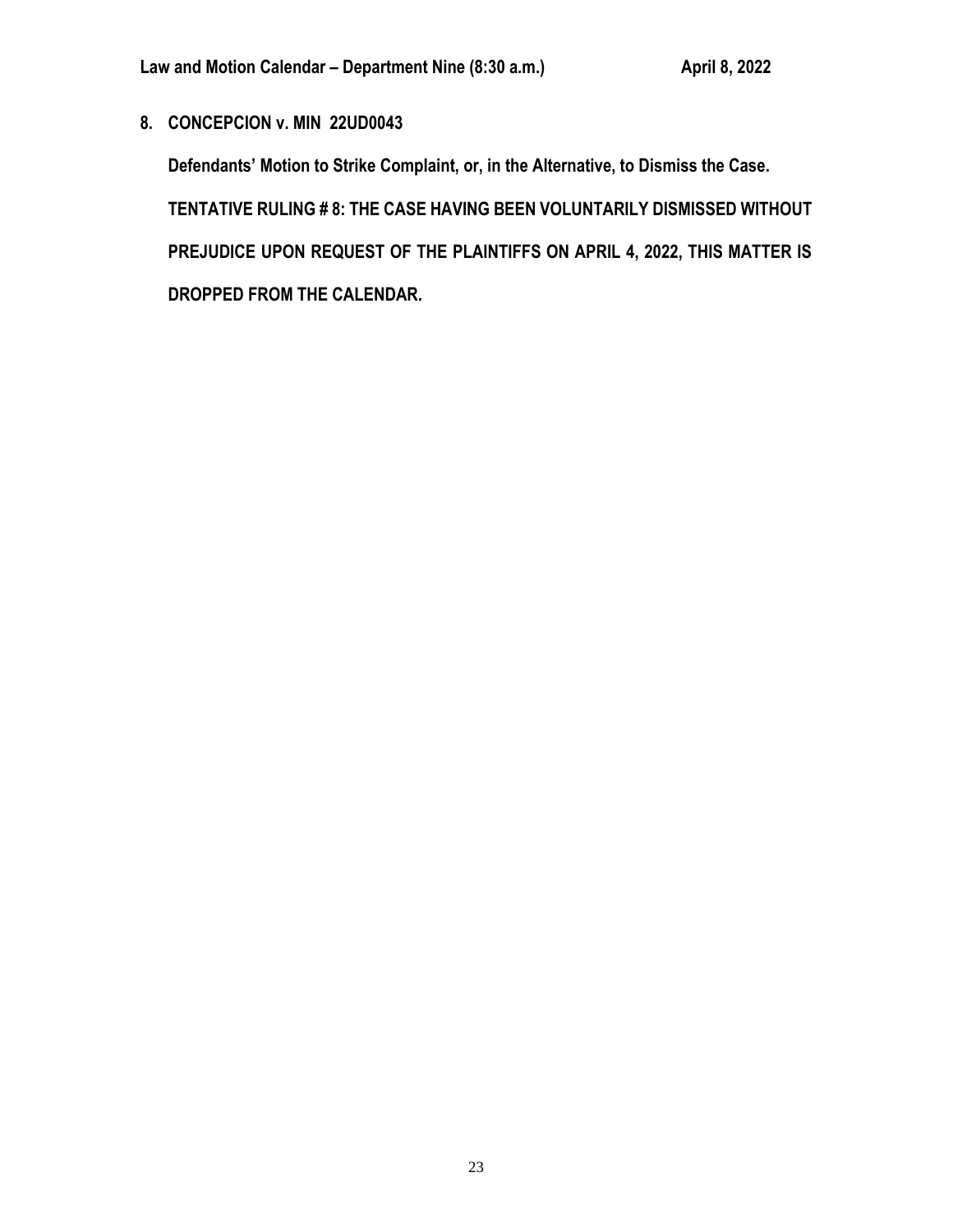# **9. BEAVER v. VRG PROPERTY MANAGEMENT PC-20210482**

- **(1) Defendant's Motion to Compel Answers to Form and Special Interrogatories without Objections.**
- **(2) Defendant's Motion to Compel Responses and Production of Documents without Objections.**
- **(3) Defendant's Motion to Deem Admitted Requests for Admission.**

 These motions were originally set for hearing on April 8, 2022. On February 4, 2022, the court granted defendant's motion to advance the hearing date and advanced the hearing on these motions to March 11, 2022. The motions were heard on ruled on March 11, 2002. The amended orders on the motion were entered on March 25, 2022.

**TENTATIVE RULING # 9: THIS HEARING DATE IS VACATED AS THE MOTIONS WERE PREVIOUSLY HEARD AND RULED ON.**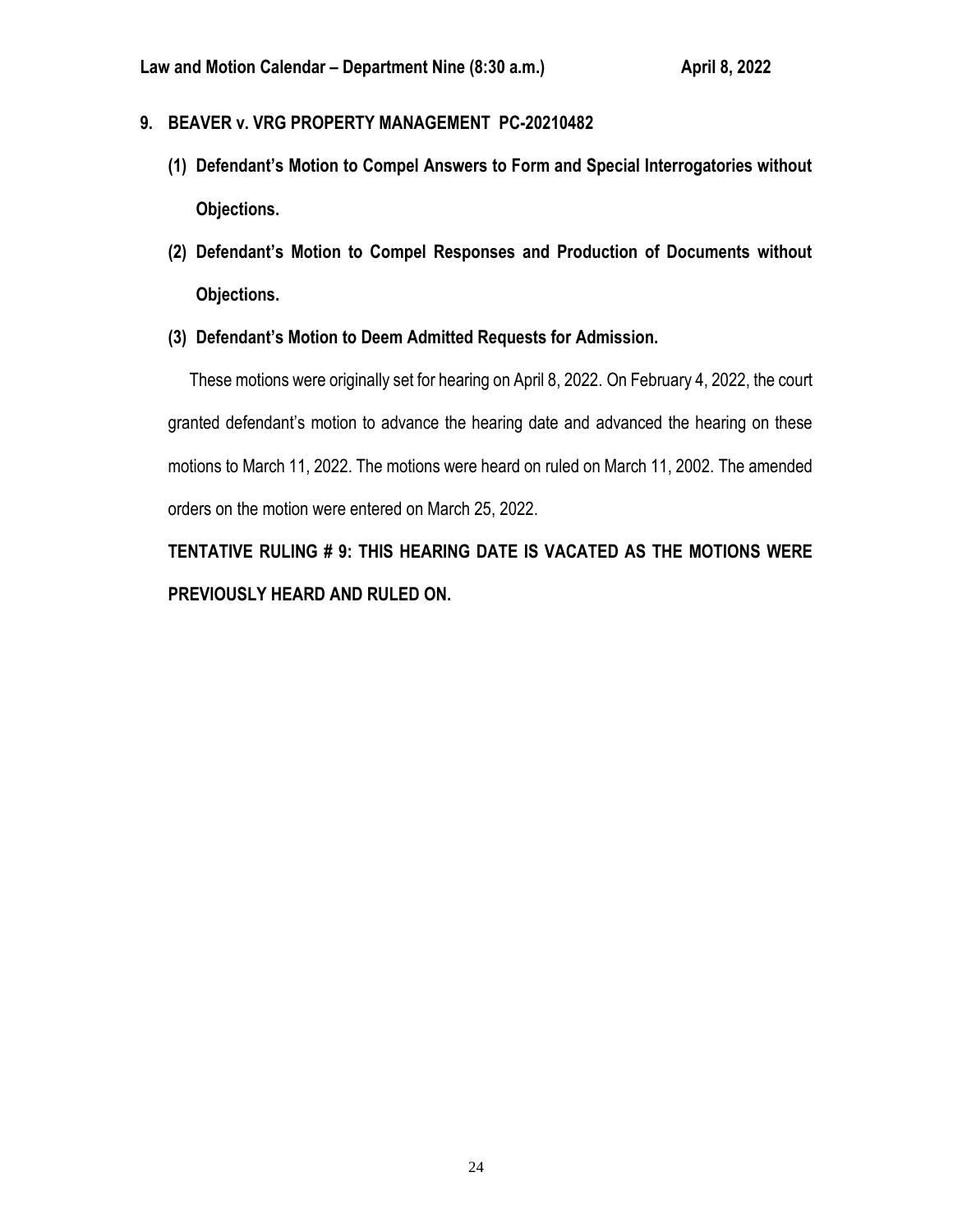# **10. FOULDS v. COLD SPRINGS MOBILE HOME PARK PC-20210033**

**Plaintiff's Motion to Compel Further Responses to Requests for Production. TENTATIVE RULING # 10: THIS MATTER IS CONTINUED TO 8:30 A.M. ON FRIDAY, APRIL 29, 2022, IN DEPARTMENT NINE.**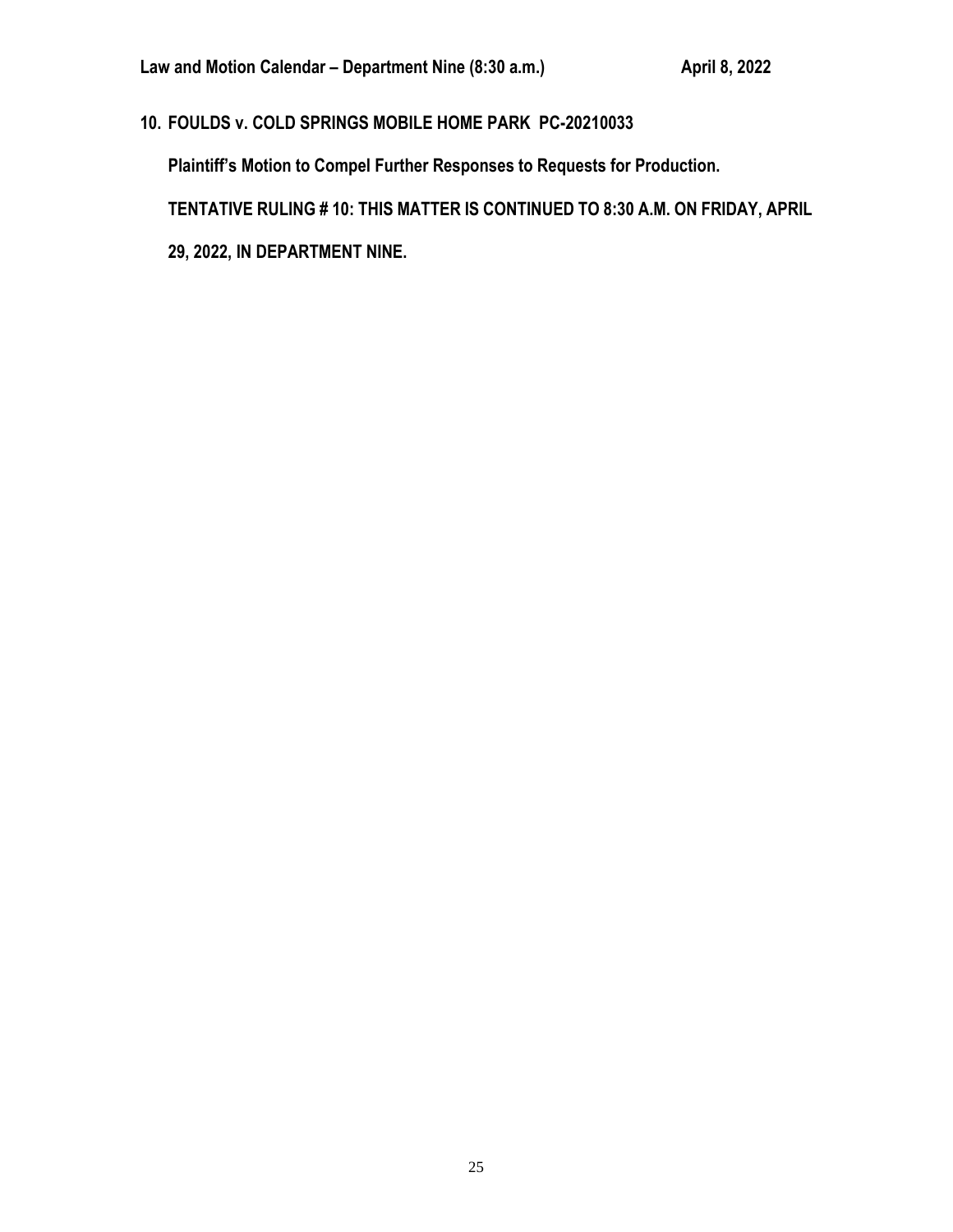## **11. DEBT MANAGEMENT PARTNERS, LLC v. SPECK PCL-20210411**

### **Plaintiff's Motion for Judgment on the Pleadings.**

 On May 8, 2021, plaintiff filed an action for breach of contract and common counts related to a loan account. Plaintiff alleges that defendant owes a principal balance in the amount of \$3,092.16; the last payment was on December 31, 2018; defendant defaulted by failure to pay the minimum monthly payments that were due; and despite plaintiff's demand for payment by defendant, there remains due and owing the principal amount of \$3,092.16. Defendant answered the complaint by general denial.

A court trial is set to commence on May 2, 2022.

 On February 4, 2022, the court granted plaintiff's motion to deem admitted requests for admission propounded upon defendant.

 Plaintiff moves for entry of judgment on the pleadings on the grounds that the complaint states a cause of action against defendant to collect the alleged debt and that defendant's answer by general denial has been controverted by deemed admissions leaving defendant with no defense to the action.

 Plaintiff requested the court to take judicial notice of several documents in the court's file, including a copy of the requests for admission submitted as Exhibit A to the motion to deem them admitted and the order deeming admitted the requests for admission.

 The proofs of service in the court's file declares that on February 28, 2022, defendant was served the moving papers, the request for judicial notice, and notice of this hearing by mail to defendant's address of record. There was no opposition to the motion in the court's file at the time this ruling was prepared.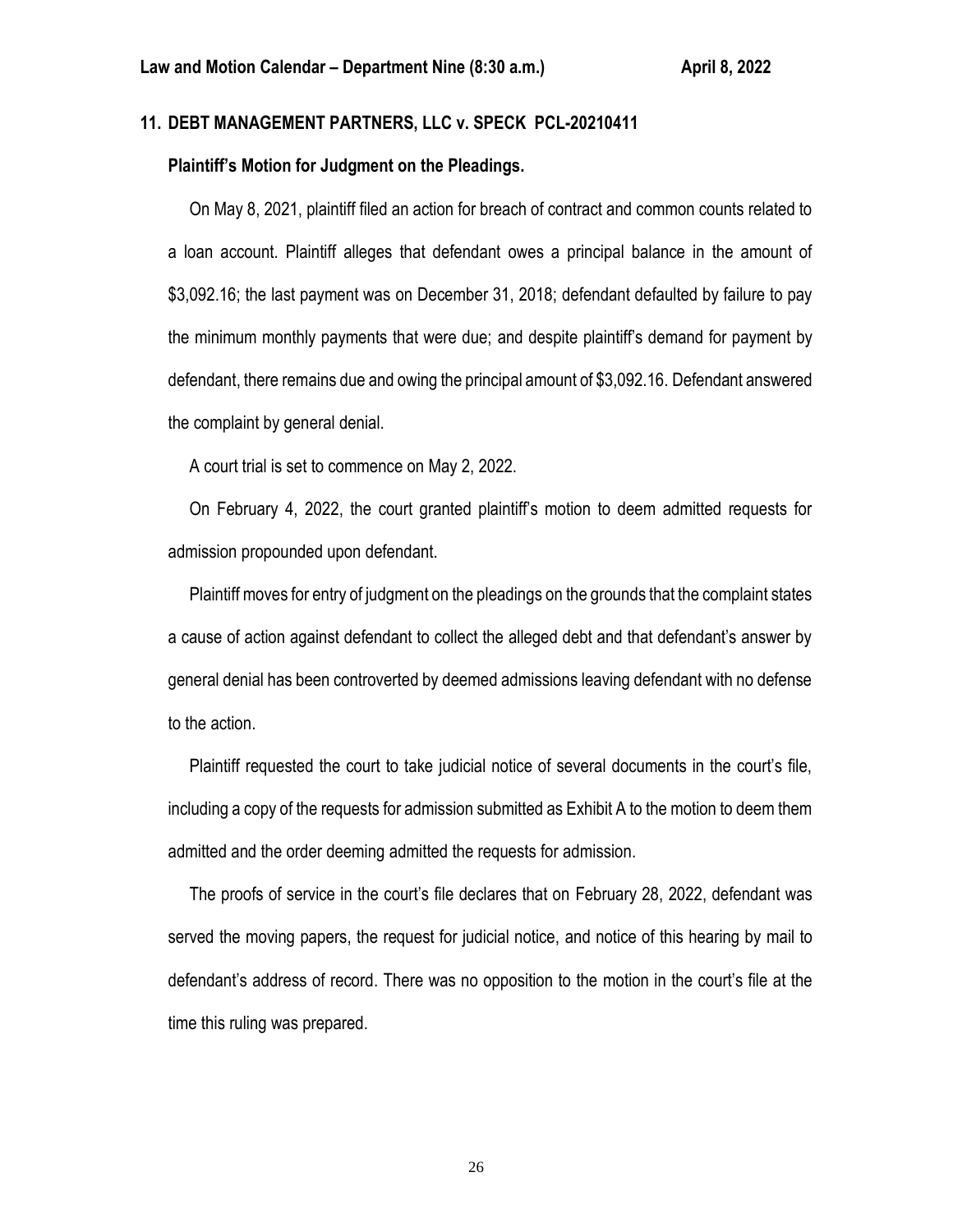### Meet and Confer Prior to Motion for Judgment on the Pleadings

 "(a) Before filing a motion for judgment on the pleadings pursuant to this chapter, the moving party shall meet and confer in person or by telephone with the party who filed the pleading that is subject to the motion for judgment on the pleadings for the purpose of determining if an agreement can be reached that resolves the claims to be raised in the motion for judgment on the pleadings. If an amended pleading is filed, the responding party shall meet and confer again with the party who filed the amended pleading before filing a motion for judgment on the pleadings against the amended pleading. ¶ (1) As part of the meet and confer process, the moving party shall identify all of the specific allegations that it believes are subject to judgment and identify with legal support the basis of the claims. The party who filed the pleading shall provide legal support for its position that the pleading is not subject to judgment, or, in the alternative, how the pleading could be amended to cure any claims it is subject to judgment. ¶ (2) The parties shall meet and confer at least five days before the date a motion for judgment on the pleadings is filed. If the parties are unable to meet and confer by that time, the moving party shall be granted an automatic 30-day extension of time within which to file a motion for judgment on the pleadings, by filing and serving, on or before the date a motion for judgment on the pleadings must be filed, a declaration stating under penalty of perjury that a good faith attempt to meet and confer was made and explaining the reasons why the parties could not meet and confer. The 30-day extension shall commence from the date the motion for judgment on the pleadings was previously filed, and the moving party shall not be subject to default during the period of the extension. Any further extensions shall be obtained by court order upon a showing of good cause. ¶ (3) The moving party shall file and serve with the motion for judgment on the pleadings a declaration stating either of the following: ¶ (A) The means by which the moving party met and conferred with the party who filed the pleading subject to the motion for judgment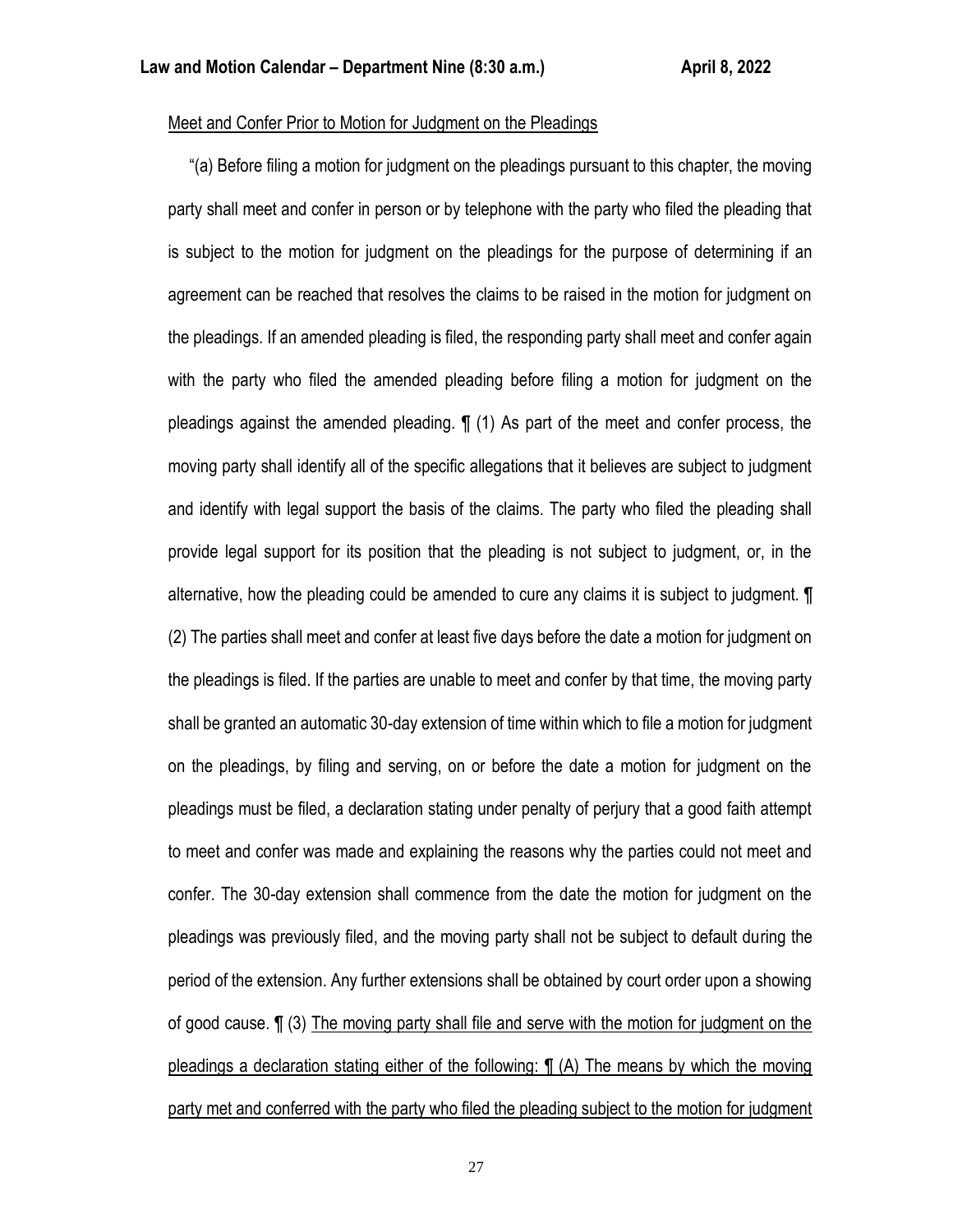on the pleadings, and that the parties did not reach an agreement resolving the claims raised by the motion for judgment on the pleadings. ¶ (B) That the party who filed the pleading subject to the motion for judgment on the pleadings failed to respond to the meet and confer request of the moving party or otherwise failed to meet and confer in good faith. ¶ (4) A determination by the court that the meet and confer process was insufficient is not grounds to grant or deny the motion for judgment on the pleadings." (Emphasis added) (Code of Civil Procedure, § 439(a).)

 The lack of proof that there was any meet and confer activities leads the court to the conclusion that there was an insufficient meet and confer process. However, the insufficient meet and confer process is not a valid ground to deny the motion.

### Motion for Judgment on the Pleadings Principles

 "(c)(1) The motion provided for in this section may only be made on one of the following grounds: ¶ (A) If the moving party is a plaintiff, that the complaint states facts sufficient to constitute a cause or causes of action against the defendant and the answer does not state facts sufficient to constitute a defense to the complaint...." (Code of Civil Procedure, § 438(c)(1)(A).)

 "The grounds for motion provided for in this section shall appear on the face of the challenged pleading or from any matter of which the court is required to take judicial notice. Where the motion is based on a matter of which the court may take judicial notice pursuant to Section 452 or 453 of the Evidence Code, the matter shall be specified in the notice of motion, or in the supporting points and authorities, except as the court may otherwise permit." (Emphasis added.) (Code of Civil Procedure, § 438(d).)

 "A motion for judgment on the pleadings performs the same function as a general demurrer...." (*Cloud v. Northrop Grumman Corp.* (1998) 67 Cal.App.4th 995, 999, 79 Cal.Rptr.2d 544.) "It is axiomatic that a demurrer lies only for defects appearing on the face of the pleadings." (*Harboring Villas Homeowners Assn. v. Superior Court* (1998) 63 Cal.App.4th 426, 429, 73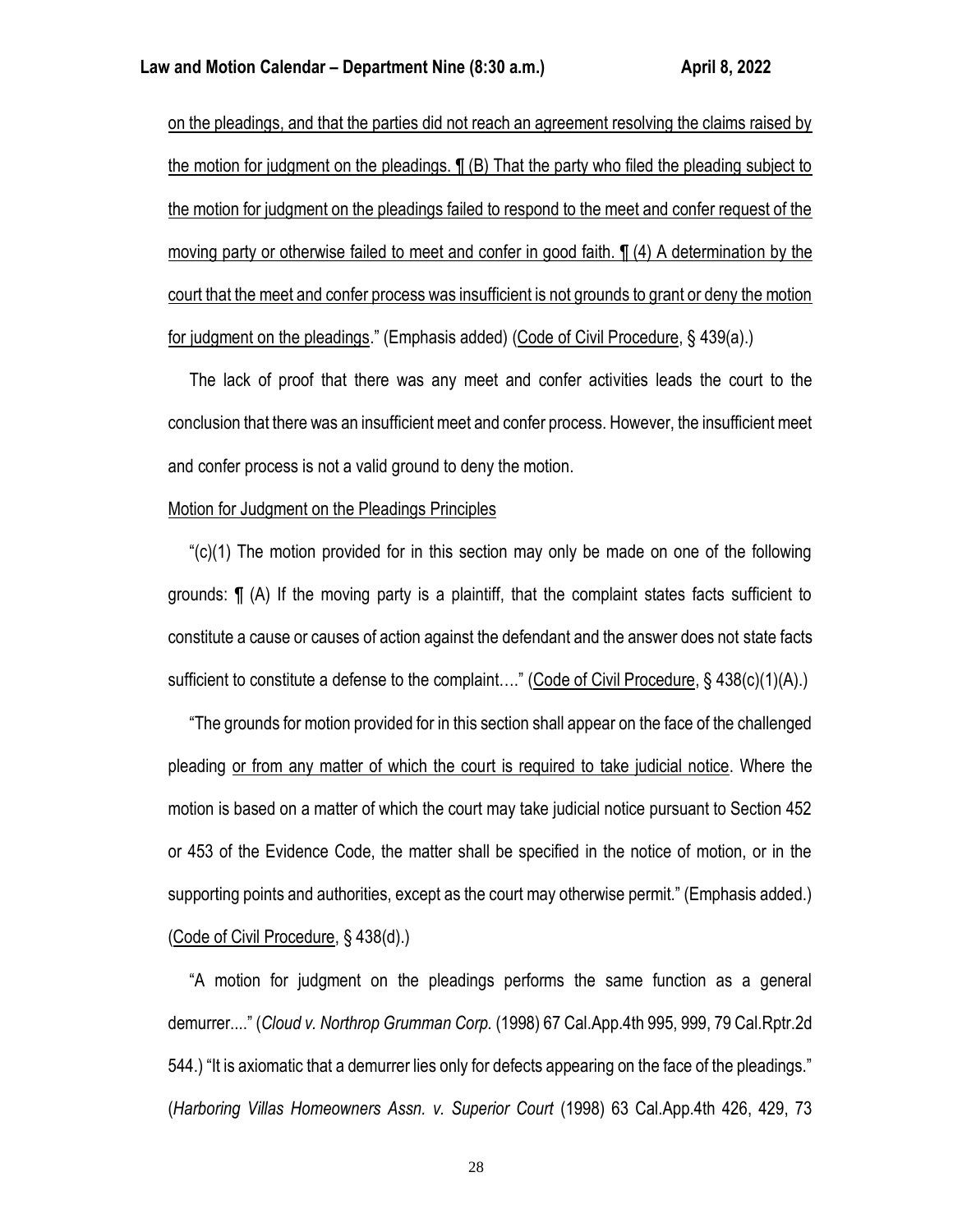Cal.Rptr.2d 646.) Consequently, when considering a motion for judgment on the pleadings, "[a]ll facts alleged in the complaint are deemed admitted...." (*Lance Camper Manufacturing Corp. v. Republic Indemnity Co.* (1996) 44 Cal.App.4th 194, 198, 51 Cal.Rptr.2d 622.) "Presentation of extrinsic evidence is therefore not proper on a motion for judgment on the pleadings." (*Cloud,* at p. 999, 79 Cal.Rptr.2d 544.)" (Sykora v. State Department of State Hospitals (2014) 225 Cal.App.4th 1530, 1534.)

 "A plaintiff's motion for judgment on the pleadings is analogous to a plaintiff's demurrer to an answer and is evaluated by the same standards. (See *Hardy v. Admiral Oil Co.* (1961) 56 Cal.2d 836, 840-842, 16 Cal.Rptr. 894, 366 P.2d 310; 4 Witkin, Cal. Procedure (1971) Proceedings Without Trial, § 165, pp. 2819- 2820.) The motion should be denied if the defendant's pleadings raise a material issue or set up an affirmative matter constituting a defense; for purposes of ruling on the motion, the trial court must treat all of the defendant's allegations as being true. (*MacIsaac v. Pozzo* (1945) 26 Cal.2d 809, 813, 161 P.2d 449.)" (Allstate Ins. Co. v. Kim W. (1984) 160 Cal.App.3d 326, 330-331.) However, where the defendant's pleadings show no defense to the action, then judgment on the pleadings in favor of the plaintiff is proper. (See Knoff v. City etc. of San Francisco (1969) 1 Cal.App.3d 184, 200.)

 In ruling on motions for judgment on the pleadings, the court need not treat as true contentions, deductions or conclusions of fact or law. (People ex rel. Harris v. Pac Anchor Transp., Inc. (2014) 59 Cal.4th 772, 777.)

 "It is true that a court may take judicial notice of a party's admissions or concessions, but only in cases where the admission "can not reasonably be controverted," such as in answers to interrogatories or requests for admission, or in affidavits and declarations filed on the party's behalf. (*Pang v. Beverly Hospital, Inc.* (2000) 79 Cal.App.4th 986, 989–990, 94 Cal.Rptr.2d 643; see also *Del E. Webb Corp. v. Structural Materials Co.* (1981) 123 Cal.App.3d 593, 604–605,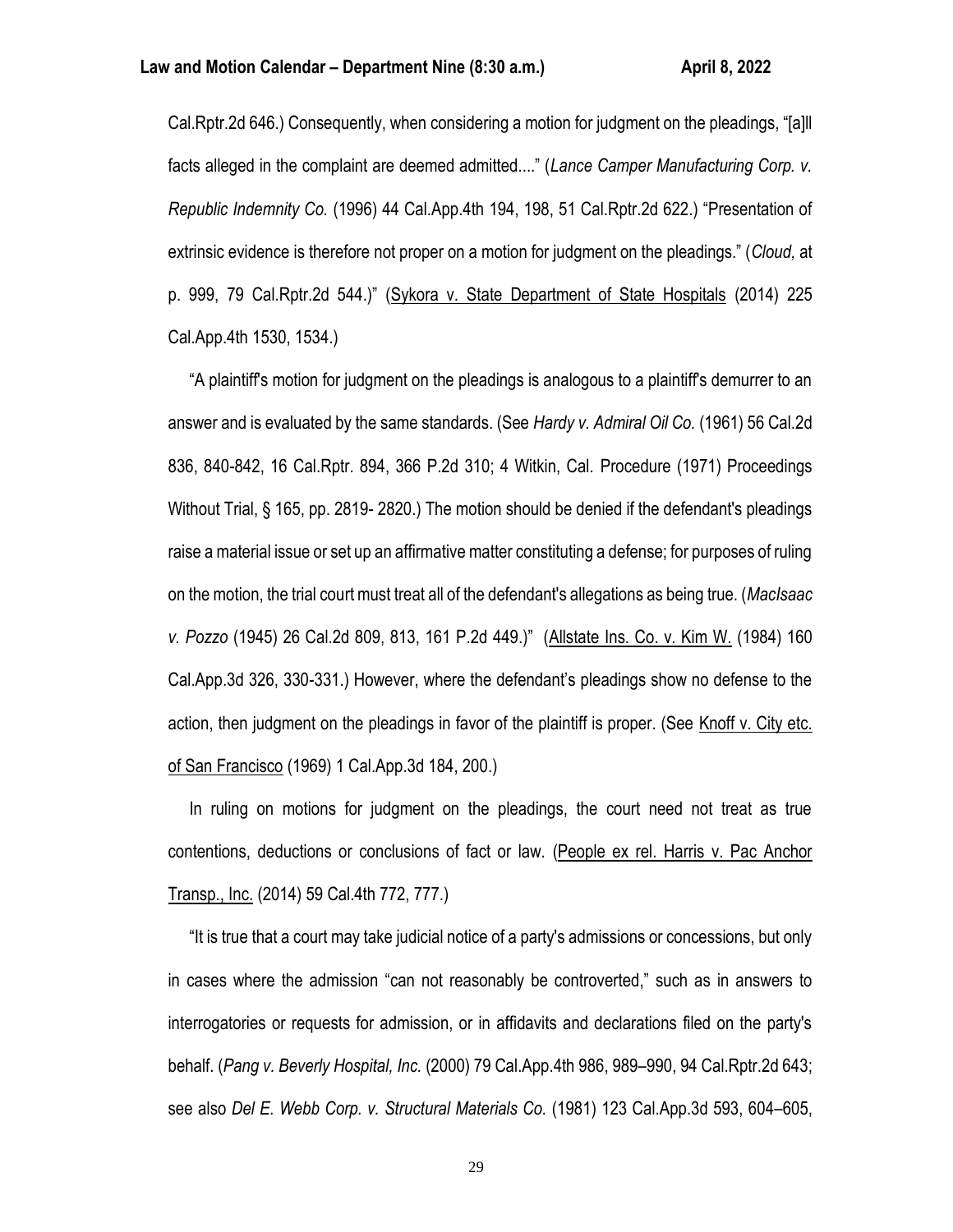176 Cal.Rptr. 824 ["The court will take judicial notice of records such as admissions, answers to interrogatories, affidavits, and the like, when considering a demurrer, only where they contain statements of the plaintiff or his agent which are inconsistent with the allegations of the pleading before the court."].)" (Arce v. Kaiser Foundation Health Plan, Inc. (2010) 181 Cal.App.4th 471, 485.)

 The following facts were deemed admitted by defendant and, therefore, cannot reasonably be controverted: defendant had loan with plaintiff; defendant became delinquent in the payments due on the loan; defendant left a balance due and owing on the loan; defendant received statements regarding the loan; defendant made a loan payment on December 31, 2018; and on May 31, 2019, there was a balance owing on the account in the amount of \$3,092.16.

 Defendant's deemed admissions also establish that the following documents attached to the requests for admission are genuine: the promissory note and disclosure statement; and the loan transaction history.

The court takes judicial notice of these deemed admissions as requested by plaintiff.

 "A motion for judgment on the pleadings should not be granted where it is possible to amend the pleadings to state a cause of action (*Tiffany v. Sierra Sands Unified School Dist.* (1980) 103 Cal.App.3d 218, 225, 162 Cal.Rptr. 669), but the burden of demonstrating such an abuse of discretion is on the appellant. (*Goodman v. Kennedy* (1976) 18 Cal.3d 335, 349, 134 Cal.Rptr. 375, 556 P.2d 737.)" (Atlas Assurance Co. v. McCombs Corp. (1983) 146 Cal.App.3d 135, 149.)

 Defendant was deemed to have admitted he owes plaintiff \$3,092.16. Defendant has not opposed the motion, has not advised the court how the answer could be amended to state a viable defense considering the deemed admissions, and it appears to the court that the deficiency cannot be remedied by amendment. Under the circumstances presented, it appears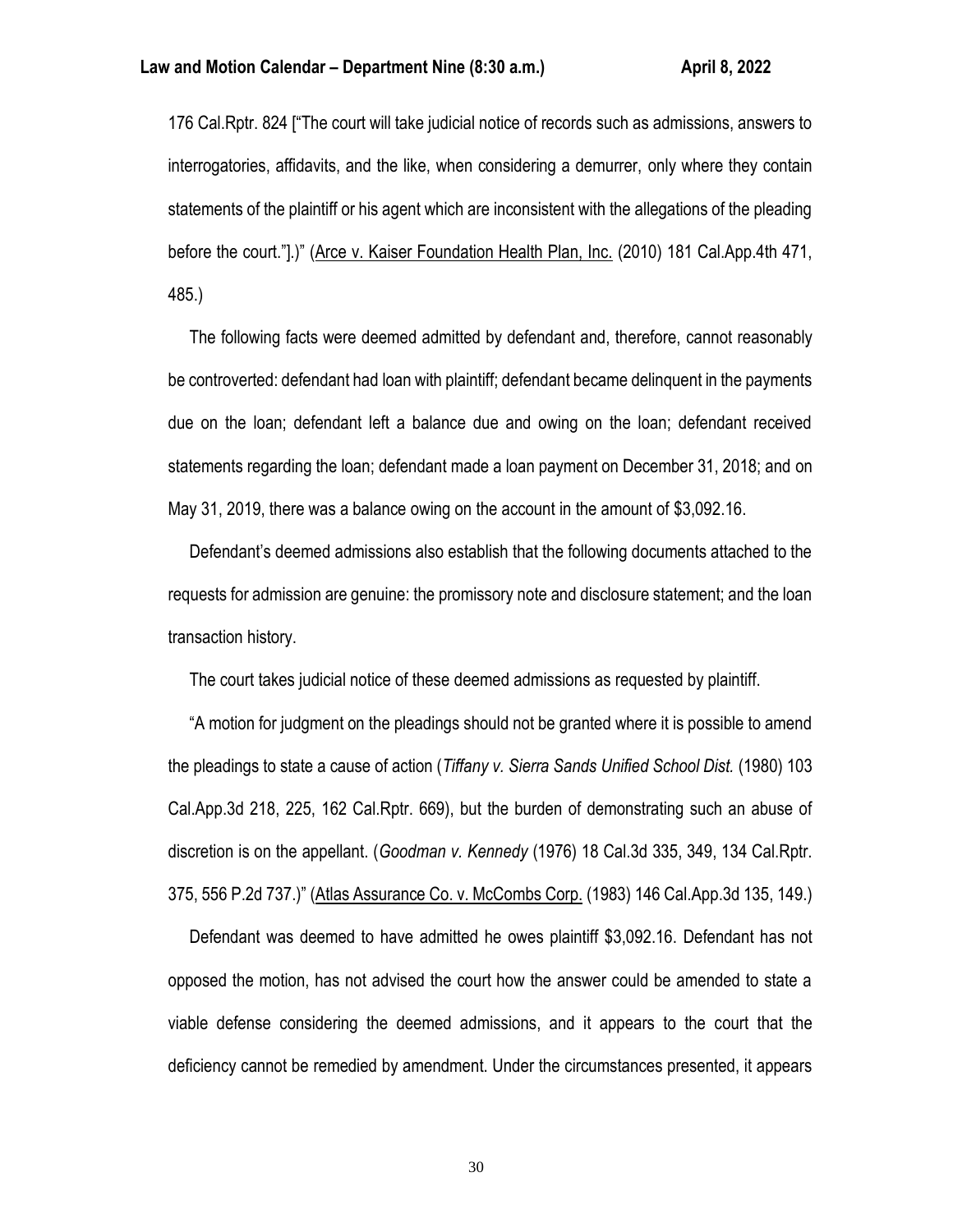appropriate to grant the motion without leave to amend and enter judgment in favor of plaintiff for the amount prayed.

**TENTATIVE RULING # 11: PLAINTIFF'S MOTION FOR JUDGMENT ON THE PLEADINGS IS GRANTED WITHOUT LEAVE TO AMEND. JUDGMENT IS ENTERED AGAINST DEFENDANT IN THE PRINCIPAL AMOUNT OF \$3,092.16. NO HEARING ON THIS MATTER WILL BE HELD (LEWIS V. SUPERIOR COURT (1999) 19 CAL.4TH 1232, 1247.), UNLESS A NOTICE OF INTENT TO APPEAR AND REQUEST FOR ORAL ARGUMENT IS TRANSMITTED ELECTRONICALLY THROUGH THE COURT'S WEBSITE OR BY TELEPHONE TO THE COURT AT (530) 621-6551 BY 4:00 P.M. ON THE DAY THE TENTATIVE RULING IS ISSUED. NOTICE TO ALL PARTIES OF AN INTENT TO APPEAR MUST BE MADE BY TELEPHONE OR IN PERSON. PROOF OF SERVICE OF SAID NOTICE MUST BE FILED PRIOR TO OR AT THE HEARING. LONG CAUSE HEARINGS MUST BE REQUESTED BY 4:00 P.M. ON THE DAY THE TENTATIVE RULING IS ISSUED AND THE PARTIES ARE TO PROVIDE THE COURT WITH THREE MUTUALLY AGREEABLE DATES ON FRIDAY AFTERNOONS AT 2:30 P.M. LONG CAUSE ORAL ARGUMENT REQUESTS WILL BE SET FOR HEARING ON ONE OF THE THREE MUTUALLY AGREEABLE DATES ON FRIDAY AFTERNOONS AT 2:30 P.M. THE COURT WILL ADVISE THE PARTIES OF THE LONG CAUSE HEARING DATE AND TIME BY 5:00 P.M. ON THE DAY THE TENTATIVE RULING IS ISSUED. PARTIES MAY PERSONALLY APPEAR AT THE HEARING. IF A PARTY OR PARTIES WISH TO APPEAR TELEPHONICALLY, THEY MUST APPEAR BY "VCOURT", WHICH MUST BE SCHEDULED AND PAID THROUGH THE COURT WEBSITE AT www.eldorado.courts.ca.gov/online-services/telephonic-appearances. MATTERS IN WHICH THE PARTIES' TOTAL TIME ESTIMATE FOR ARGUMENT IS 15 MINUTES OR LESS WILL BE HEARD ON THE LAW AND MOTION CALENDAR AT 8:30 A.M. ON FRIDAY, APRIL**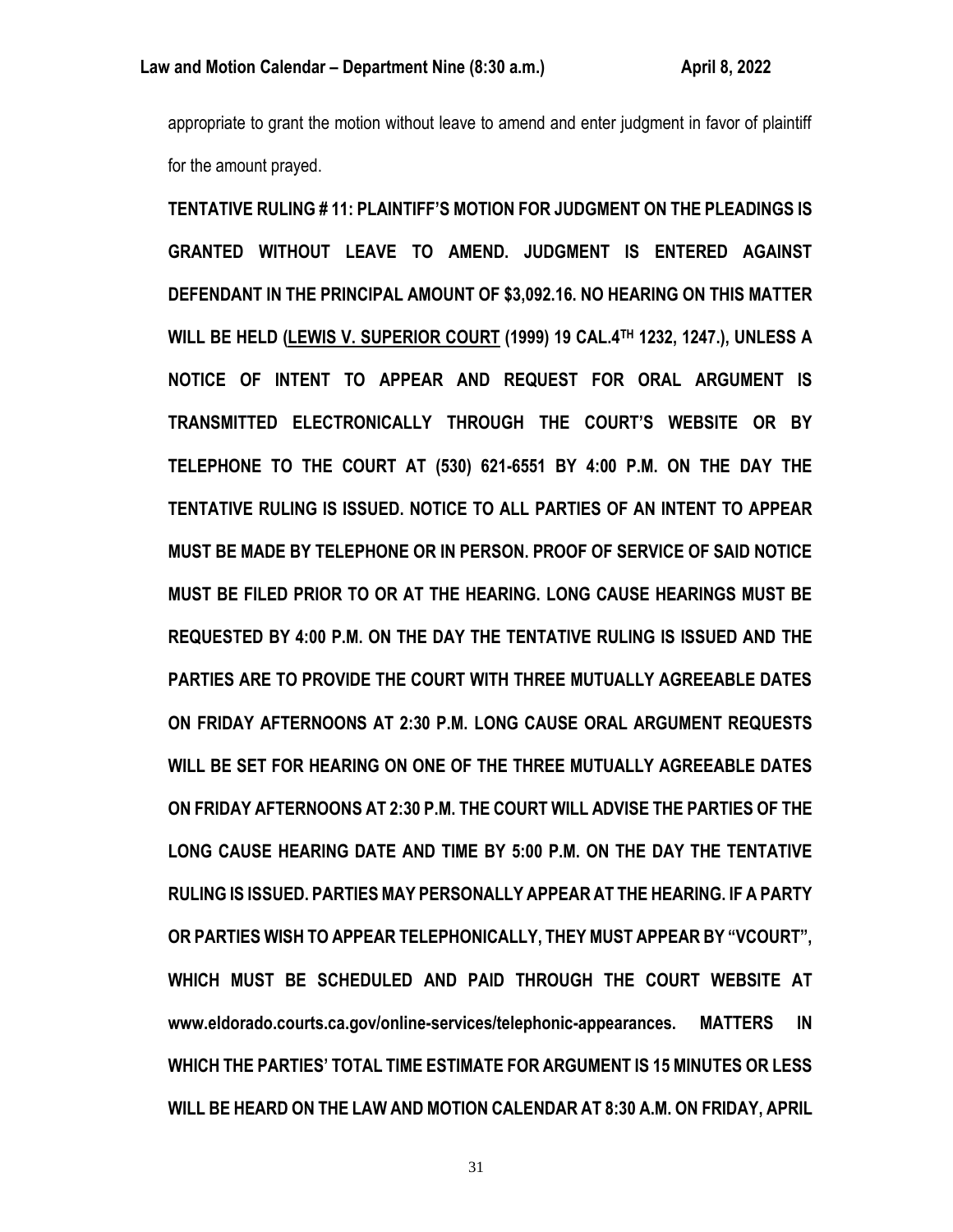**8, 2022, EITHER IN PERSON OR BY VCOURT TELEPHONIC APPEARANCE UNLESS OTHERWISE NOTIFIED BY THE COURT.**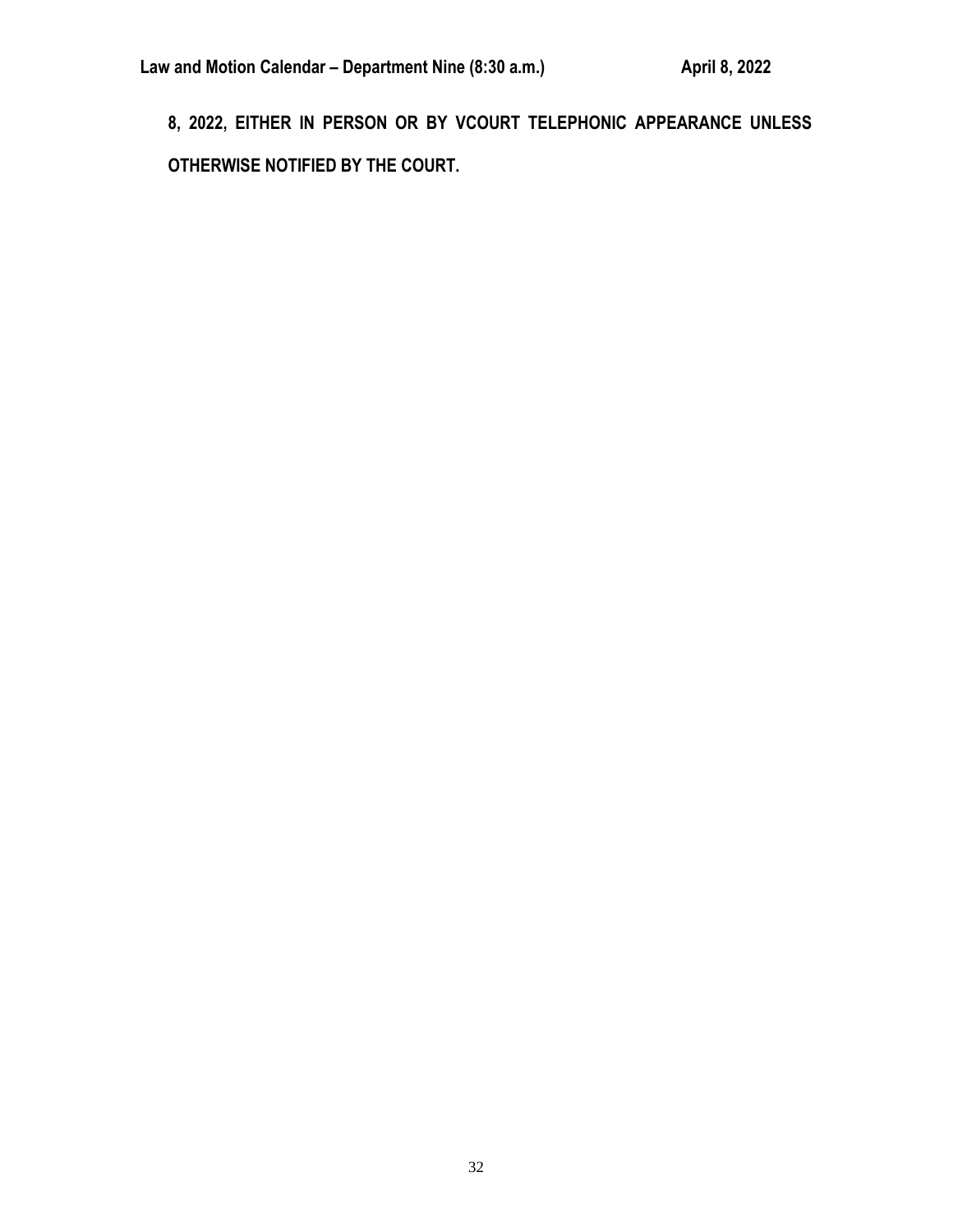# **12. WOODRING v. COVEY 21CV0317**

### **Demurrer to Complaint.**

Defendant personal representative of the **Estate of Flora Sanchez** (Case Number PP-20200103) demurs to the complaint on the ground that the alleged loan debt is barred by the two year statute of limitation for an oral contract as the debt was allegedly incurred more than 22 years prior to the filing of the complaint; title to the real property allegedly purchased with the loan was transferred by plaintiff to decedent and her husband over 18 years prior to the filing of the complaint; and the subject real property was sold to an unrelated third party seven years prior to the complaint being filed.

 Plaintiff opposes the demurrer on the following grounds: the meet and confer activities were insufficient as plaintiff was only contacted once by defense counsel requesting an extension to respond; while she proposed to extend the time to respond, the statement by defense counsel that they had reached an agreement to resolve the objections and underlying dispute is not entirely true; plaintiff does not feel that her oral agreement with her parents was breached as they agreed that plaintiff would not be repaid until the condo was sold, her parents needed to sell the condo to find a more appropriate place to live, while moving out, the condo flooded on December 10, 2013 that caused it to be red flagged as uninhabitable until it was repaired months afterwards in order to sell it, and the parties entered into a new oral agreement to search for and purchase a single family residence for her parents; and having realized her parents could no longer live alone, plaintiff purchased a home with her own funds and had her parents move in with her as their primary caregiver, therefore, the action was tolled.

#### Meet and Confer Requirement

 "(a) Before filing a demurrer pursuant to this chapter, the demurring party shall meet and confer in person or by telephone with the party who filed the pleading that is subject to demurrer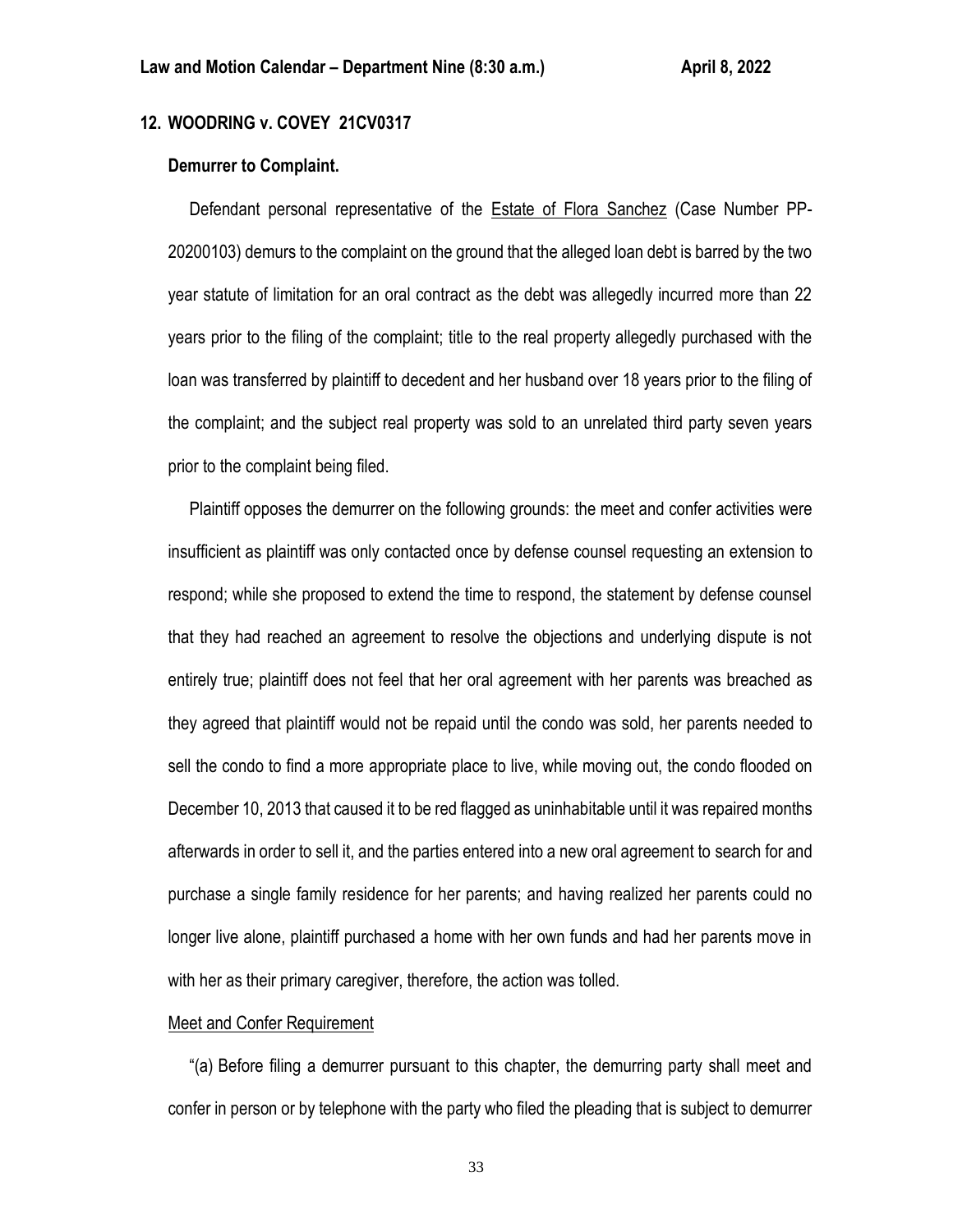for the purpose of determining whether an agreement can be reached that would resolve the objections to be raised in the demurrer. If an amended complaint, cross-complaint, or answer is filed, the responding party shall meet and confer again with the party who filed the amended pleading before filing a demurrer to the amended pleading. ¶ (1) As part of the meet and confer process, the demurring party shall identify all of the specific causes of action that it believes are subject to demurrer and identify with legal support the basis of the deficiencies. The party who filed the complaint, cross-complaint, or answer shall provide legal support for its position that the pleading is legally sufficient or, in the alternative, how the complaint, cross-complaint, or answer could be amended to cure any legal insufficiency. ¶ (2) The parties shall meet and confer at least five days before the date the responsive pleading is due. If the parties are not able to meet and confer at least five days prior to the date the responsive pleading is due, the demurring party shall be granted an automatic 30-day extension of time within which to file a responsive pleading, by filing and serving, on or before the date on which a demurrer would be due, a declaration stating under penalty of perjury that a good faith attempt to meet and confer was made and explaining the reasons why the parties could not meet and confer. The 30-day extension shall commence from the date the responsive pleading was previously due, and the demurring party shall not be subject to default during the period of the extension. Any further extensions shall be obtained by court order upon a showing of good cause. ¶ (3) The demurring party shall file and serve with the demurrer a declaration stating either of the following:  $\P(\mathsf{A})$  The means by which the demurring party met and conferred with the party who filed the pleading subject to demurrer, and that the parties did not reach an agreement resolving the objections raised in the demurrer. ¶ (B) That the party who filed the pleading subject to demurrer failed to respond to the meet and confer request of the demurring party or otherwise failed to meet and confer in good faith. ¶ (4) Any determination by the court that the meet and confer process was insufficient shall not be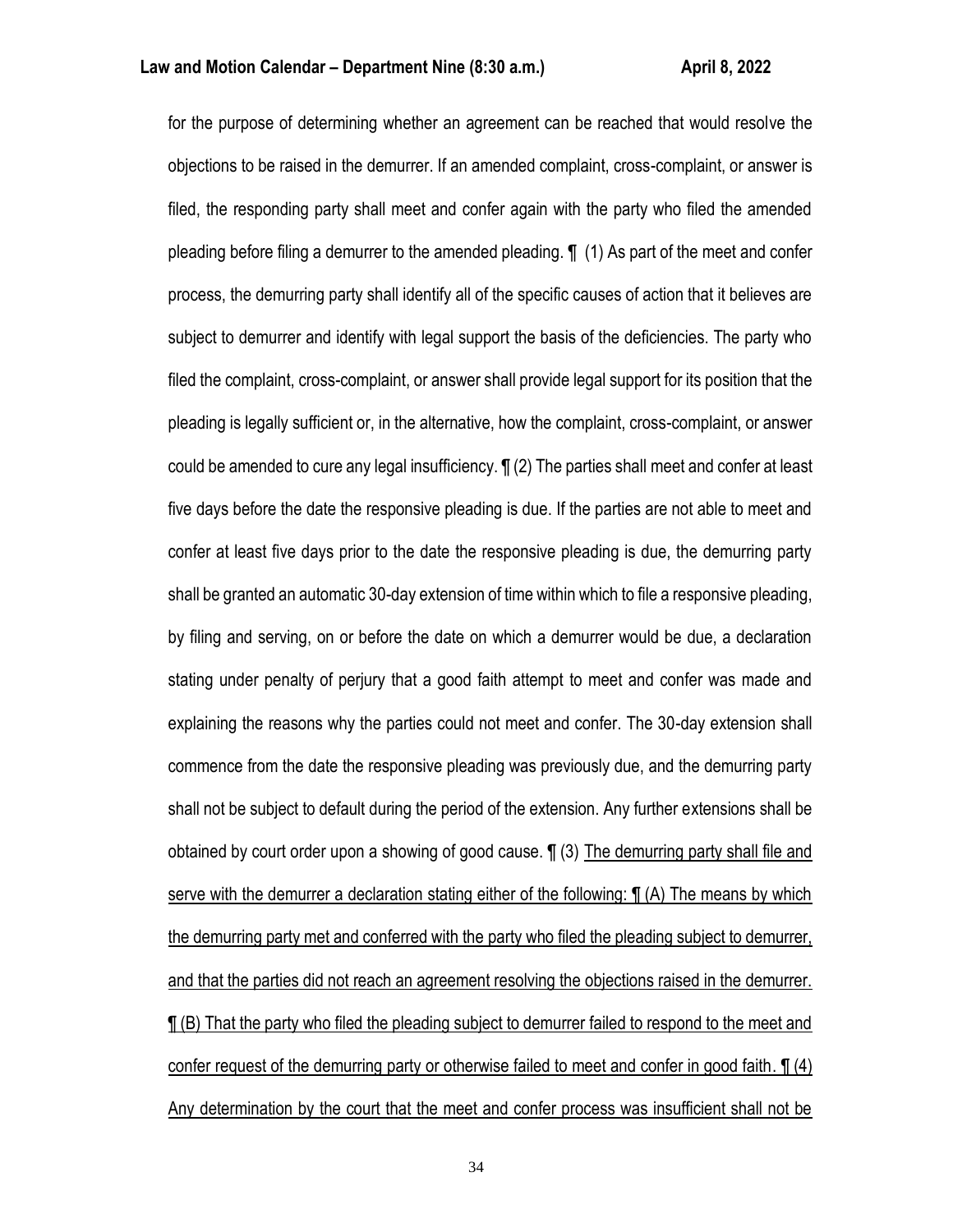grounds to overrule or sustain a demurrer." (Emphasis added.) (Code of Civil Procedure, § 430.41(a).)

 Defense counsel declares: the parties met and conferred in writing and in person regarding defendant's objections to the breach of contract claim and legal support for the alleged deficiencies; and an agreement was reached that would have resolved the objections and the underlying dispute, however, plaintiff refused to honor that agreement requiring the filing of the demurrer.

 Plaintiff disputes the characterization of the meet and confer activities in an unverified "Answer" (Opposition) to the demurrer.

 Even assuming for the sake of argument only that the meet and confer activities were inadequate, that would not be grounds to overrule or sustain a demurrer.

### Demurrer Principles

 When any ground for objection to an answer appears on its face, or from any matter of which the court is required to or may take judicial notice, the objection on that ground may be taken by demurrer to the pleading. (Code of Civil Procedure, § 430.30(a).)

 "'A demurrer admits all material and issuable facts properly pleaded. [Citations.] However, it does not admit contentions, deductions or conclusions of fact or law alleged therein.' (*Daar v. Yellow Cab Co.* (1967) 67 Cal.2d 695, 713 [63 Cal.Rptr. 724, 433 P.2d 732].) Also, '... "plaintiff need only plead facts showing that he may be entitled to some relief [citation]." [Citation.] Furthermore, we are not concerned with plaintiff's possible inability or difficulty in proving the allegations of the complaint.' (*Gruenberg v. Aetna Ins. Co.* (1973) 9 Cal.3d 566, 572 [108 Cal.Rptr. 480, 510 P.2d 1032].)" (Highlanders, Inc. v. Olsan (1978) 77 Cal.App.3d 690, 696-697.)

 "A demurrer challenges only the legal sufficiency of the complaint, not the truth of its factual allegations or the plaintiff's ability to prove those allegations. (*Amarel v. Connell* (1988) 202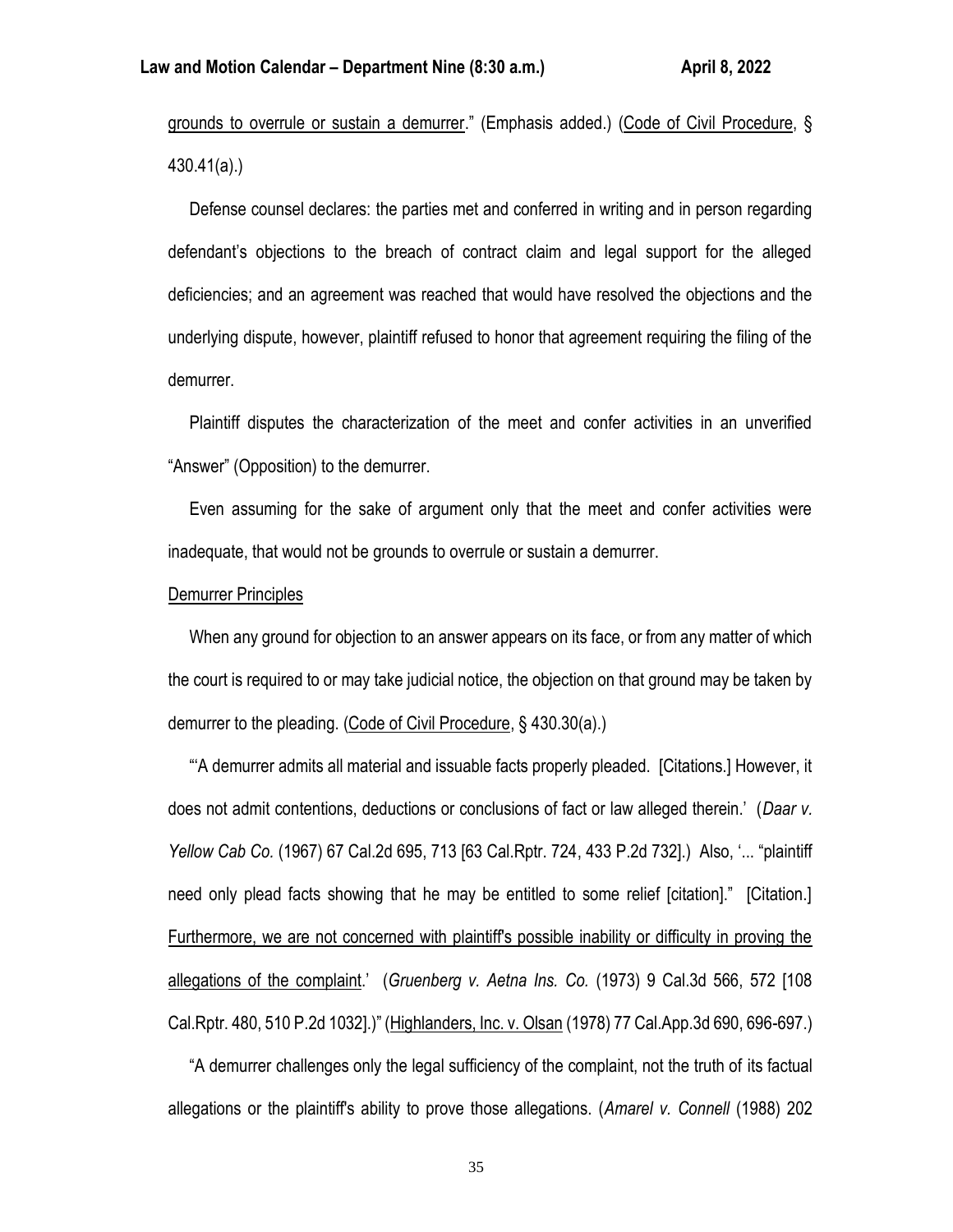Cal.App.3d 137, 140 [248 Cal.Rptr. 276].) We therefore treat as true all of the complaint's material factual allegations, but not contentions, deductions or conclusions of fact or law. (*Id*. at p. 141; *Blank v. Kirwan* (1985) 39 Cal.3d 311, 318 [216 Cal.Rptr. 718, 703 P.2d 58].) We can also consider the facts appearing in exhibits attached to the complaint. (See *Dodd v. Citizens Bank of Costa Mesa*, supra, 222 Cal.App.3d at p. 1627.) We are required to construe the complaint liberally to determine whether a cause of action has been stated, given the assumed truth of the facts pleaded. (*Rogoff v. Grabowski* (1988) 200 Cal.App.3d 624, 628 [246 Cal.Rptr. 185].)" (Picton v. Anderson Union High School Dist. (1996) 50 Cal.App.4th 726, 732-733.)

 ""To determine whether a cause of action is stated, the appropriate question is whether, upon a consideration of all the facts alleged, it appears that the plaintiff is entitled to any judicial relief against the defendant, notwithstanding that the facts may not be clearly stated, or may be intermingled with a statement of other facts irrelevant to the cause of action shown, or although the plaintiff may demand relief to which he is not entitled under the facts alleged. (*Elliott v. City of Pacific Grove*, 54 Cal.App.3d 53, 56, 126 Cal.Rptr. 371.) Mistaken labels and confusion of legal theory are not fatal because the doctrine of "theory of the pleading" has long been repudiated in this state. (*Lacy v. Laurentide Finance Corp*., 28 Cal.App.3d 251, 256-257, 104 Cal.Rptr. 547.)" (Spurr v. Spurr (1979) 88 Cal.App.3d 614, 617.)

 The rule is that a general demurrer should be overruled if the pleading, liberally construed, states a cause of action under any theory. (Brousseau v. Jarrett (1977) 73 Cal.App.3d 864, 870- 871.)

 With the above cited principles in mind, the court will rule on the demurrers to the complaint. Breach of Contract – Statute of Limitations

 "'A demurrer on the ground of the bar of the statute of limitations will not lie where the action may be, but is not necessarily barred.' (*Moseley v. Abrams* (1985) 170 Cal.App.3d 355, 359, 216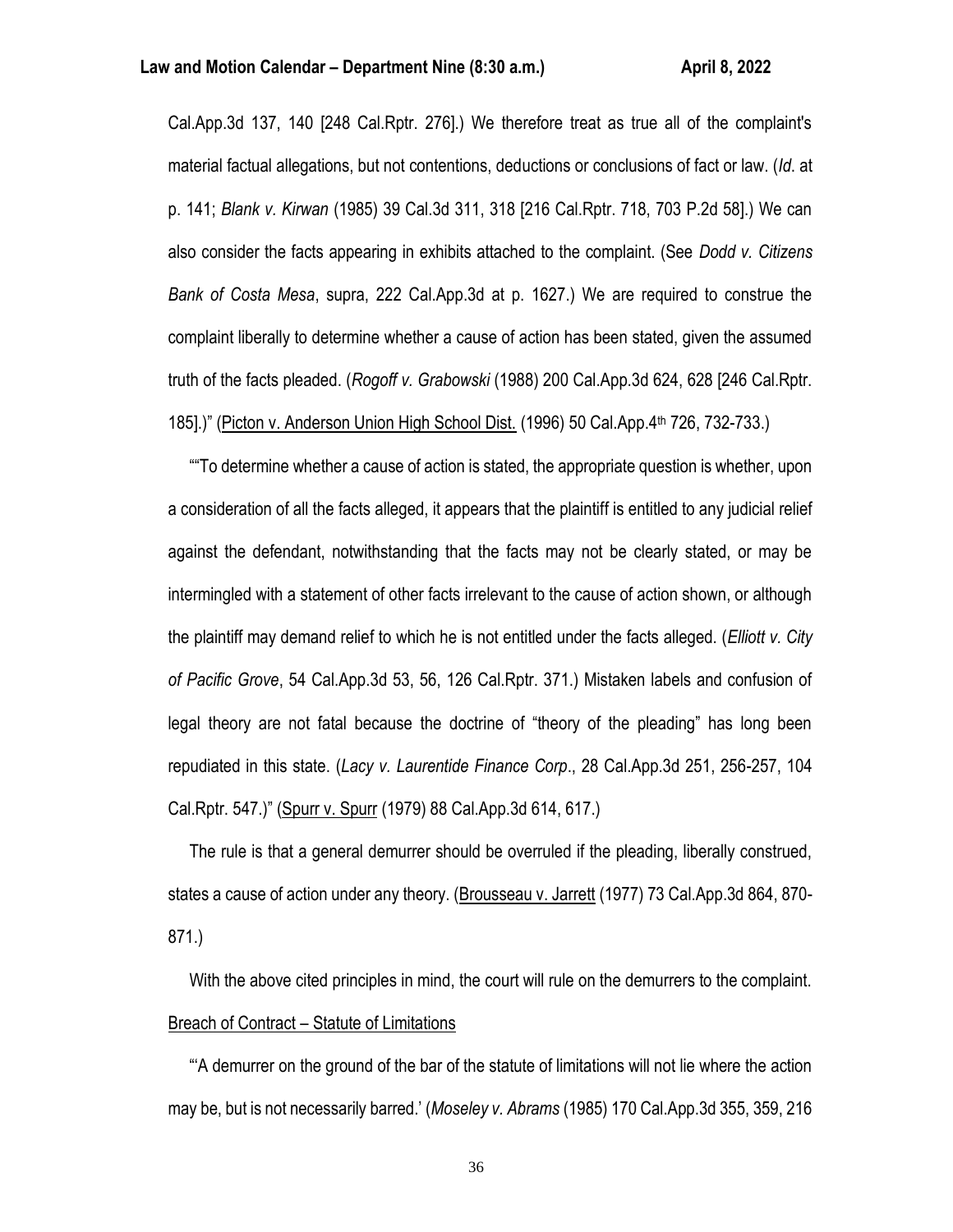Cal.Rptr. 40; *Liptak v. Diane Apartments, Inc.* (1980) 109 Cal.App.3d 762, 775, 167 Cal.Rptr. 440.) It must appear clearly and affirmatively that, upon the face of the complaint, the right of action is necessarily barred. (*Valvo v. University of Southern California* (1977) 67 Cal.App.3d 887, 895, 136 Cal.Rptr. 865; *Mangini v. Aerojet-General Corp.* (1991) 230 Cal.App.3d 1125, 1155, 281 Cal.Rptr. 827.) This will not be the case unless the complaint alleges every fact which the defendant would be required to prove if he were to plead the bar of the applicable statute of limitation as an affirmative defense. (*Farris v. Merritt* (1883) 63 Cal. 118, 119.)" (Lockley v. Law Office of Cantrell, Green, Pekich, Cruz & McCort (2001) 91 Cal.App.4th 875, 881.) Where the dates alleged in the complaint state that certain conduct occurred "on or about" that date, then for the purposes of demurrer the date stated is not certain enough to establish that the allegations of the complaint show the action is necessarily barred when a date in very near proximity to the date specified will satisfy the applicable statute of limitations. (Childs v. State of California (1983) 144 Cal.App.3d 155, 159-162.) The appellate court in Childs, supra, held at page 161 that since the complaint would be timely filed under the applicable statute of limitation where the conduct that began the running of the statute occurred even one day after the "on or about" date alleged, the pleading of "on or about" that date was sufficient to withstand a general demurrer, as it reveals only that plaintiff's action *may* be barred by operation of the statute of limitation. (Emphasis in original.) The appellate court further held: "Our survey of the cases addressing the issue persuades us that use of the term "on or about" when pleading dates constitutes a proper pleading only where the date specifically alleged is well within the applicable time constraint and where the actual date on which the subject event occurred is within close proximity to the alleged date. (*Cohn v. Wright,* 89 Cal. 86, 26 P. 643; *People v. Aday,* 226 Cal.App.2d 520, 38 Cal.Rptr. 199; *Boscus v. Waldmann,* supra, 31 Cal.App. 245, 160 P. 180.)" (Childs v. State of California (1983) 144 Cal.App.3d 155, 160.)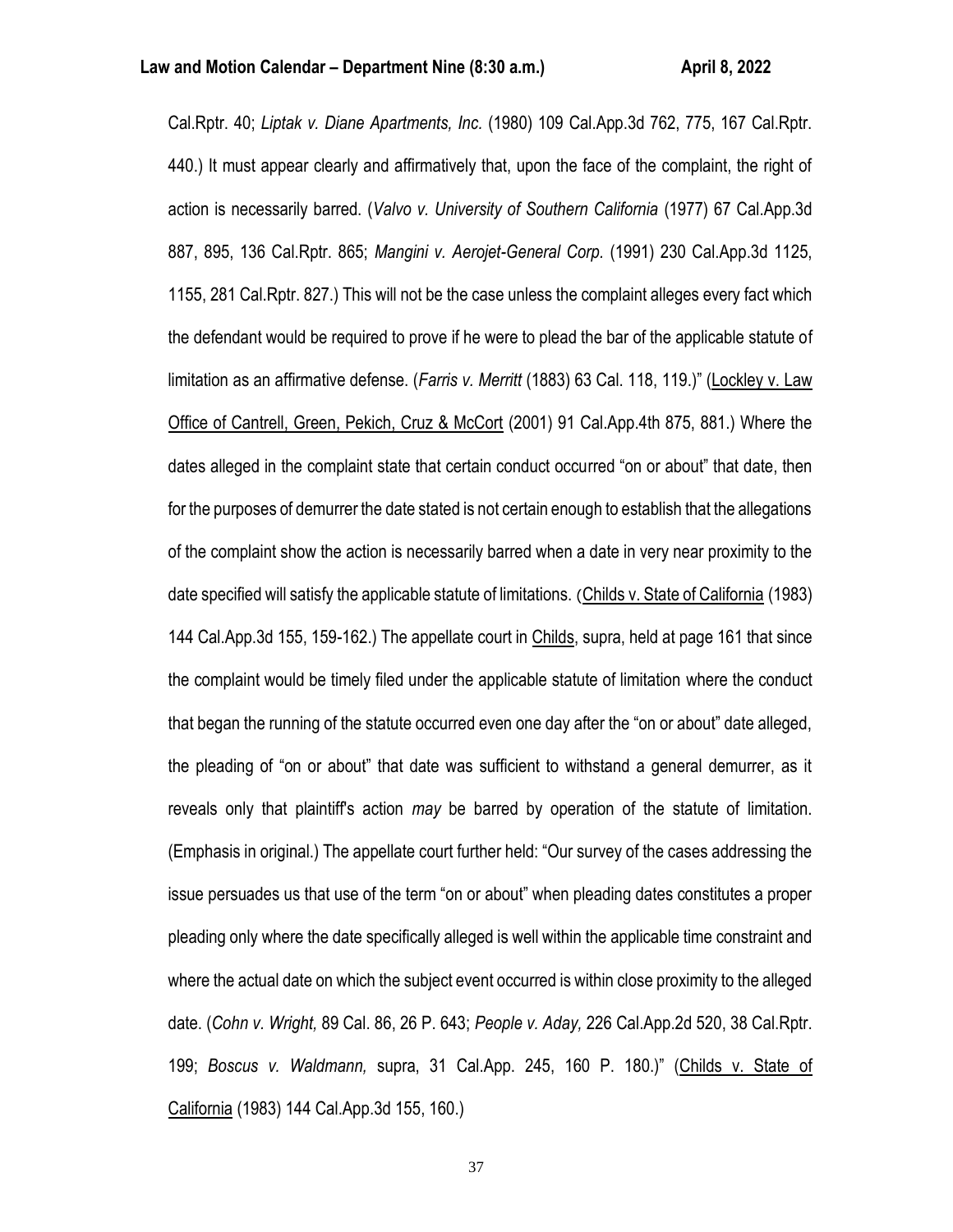"A general demurrer based on the statute of limitations is only permissible where the dates alleged in the complaint show that the action is barred by the statute of limitations. (See *Saliter v. Pierce Brothers Mortuaries* (1978) 81 Cal.App.3d 292, 300, 146 Cal.Rptr. 271.) The running of the statute must appear 'clearly and affirmatively' from the dates alleged. It is not sufficient that the complaint might be barred. (*Marshall v. Gibson, Dunn & Crutcher* (1995) 37 Cal.App.4th 1397, 1403, 44 Cal.Rptr.2d 339.) If the dates establishing the running of the statute of limitations do not clearly appear in the complaint, there is no ground for general demurrer. The proper remedy 'is to ascertain the factual basis of the contention through discovery and, if necessary, file a motion for summary judgment....' (*United Western Medical Centers v. Superior Court* (1996) 42 Cal.App.4th 500, 505, 49 Cal.Rptr.2d 682.)" (Roman v. County of Los Angeles (2000) 85 Cal.App.4th 316, 324-325.)

 The verified Judicial Council Form complaint alleges: plaintiff's deceased parents, Emilio and Flora Sanchez entered into an oral agreement on August 13, 1999 wherein plaintiff loaned the defendant decedents over \$25,000 to purchase a condo in which they would live; checks were written by plaintiff payable to the Title Company for the down payment and closing costs which are included as attachment 2-9; on or about May 18, 2020 decedent passed away without paying the balance due; the property was purchased in plaintiff's name, because her parents could not obtain a loan due to a prior bankruptcy; the property became their primary residence on September 13, 1999; on April 9, 2003 plaintiff grant deeded the property to her parents so they could have tax write offs; and plaintiff was never repaid the loan as they lived month to month and never had the money to pay her back.

 "Under a breach of contract theory, the plaintiff must demonstrate a contract, the plaintiff's performance or excuse for nonperformance, the defendant's breach, and damage to the plaintiff.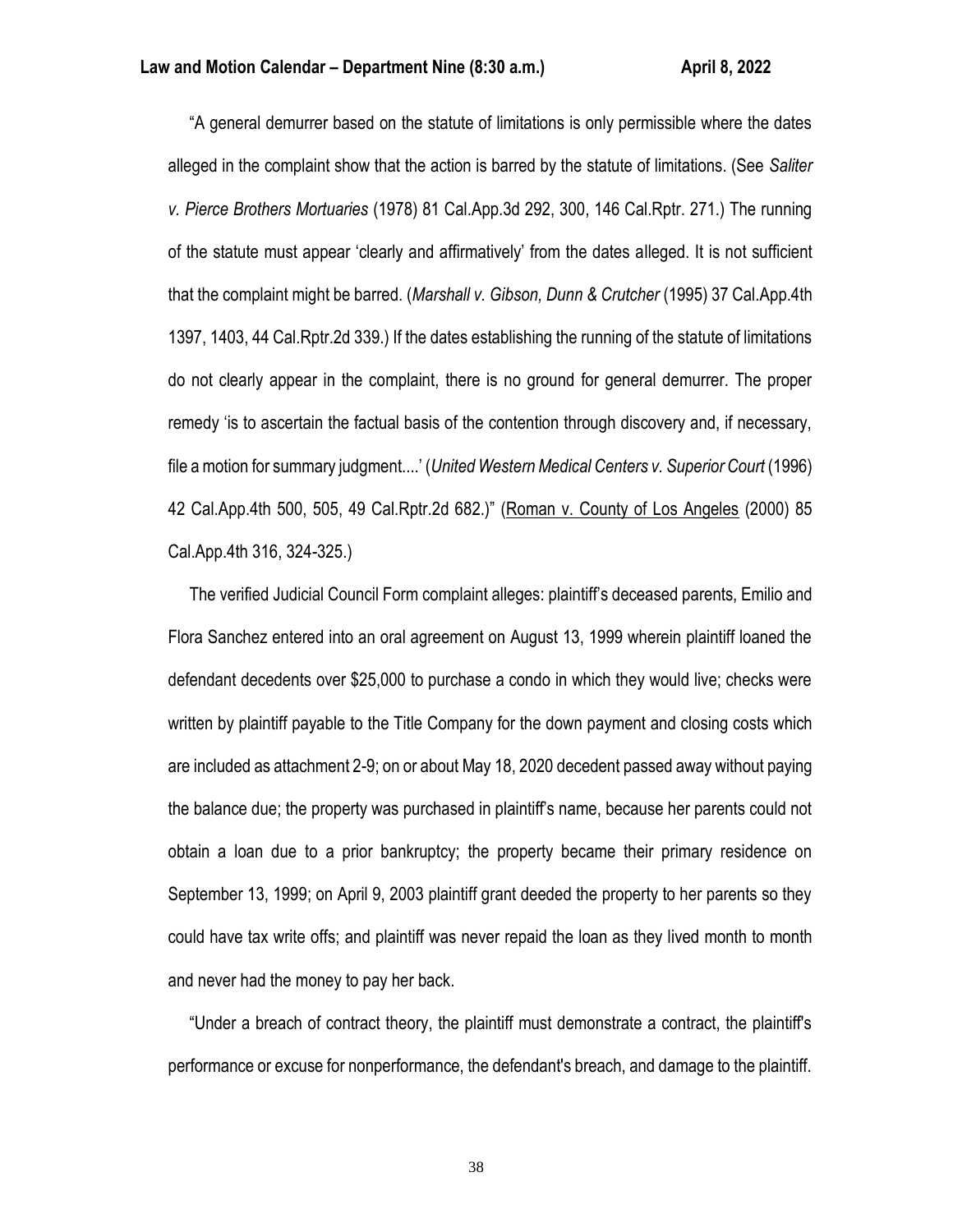(4 Witkin, Cal. Procedure (4th ed. 1997) Pleading, § 476, p. 570.)" (Amelco Electric v. City of Thousand Oaks (2002) 27 Cal.4th 228, 243.)

 "Within two years: 1. An action upon a contract, obligation or liability not founded upon an instrument of writing, except as provided in Section 2725 of the Commercial Code or subdivision 2 of Section 337 of this code; or an action founded upon a contract, obligation or liability, evidenced by a certificate, or abstract or guaranty of title of real property, or by a policy of title insurance; provided, that the cause of action upon a contract, obligation or liability evidenced by a certificate, or abstract or guaranty of title of real property or policy of title insurance shall not be deemed to have accrued until the discovery of the loss or damage suffered by the aggrieved party thereunder." (Code of Civil Procedure, § 339(1).)

 "…a cause of action for breach of contract ordinarily accrues at the time of breach even though the injured party is unaware of his right to sue (Witkin, Cal. Procedure (1954) p. 624)." (Donahue v. United Artists Corp. (1969) 2 Cal.App.3d 794, 802.)

 "A cause of action for breach of contract does not accrue before the time of breach. (*Spear v. California State Automobile Association, supra,* 2 Cal.4th at p. 1042, 9 Cal.Rptr.2d 381, 831 P.2d 821; *Trustees of Capital Wholesale Electric etc. Fund v. Shearson Lehman Bros., Inc.* (1990) 221 Cal.App.3d 617, 627, fn. 4, 270 Cal.Rptr. 566; *Niles v. Louis H. Rapoport & Sons* (1942) 53 Cal.App.2d 644, 651, 128 P.2d 50; see also 3 Witkin, Cal. Procedure (3d ed. 1985) Actions, § 375, p. 402.) We have established that: "There can be no *actual* breach of a contract until the time specified therein for performance has arrived." (*Taylor v. Johnston* 1975) 15 Cal.3d 130, 137, 123 Cal.Rptr. 641, 539 P.2d 425, italics in original.) Nonetheless, if a party to a contract expressly or by implication repudiates the contract before the time for his or her performance has arrived, an anticipatory breach is said to have occurred. (*Ibid.*; *Gold Min. & Water Co. v. Swinerton* (1943) 23 Cal.2d 19, 29, 142 P.2d 22; see *Story v. San Rafael Military Academy*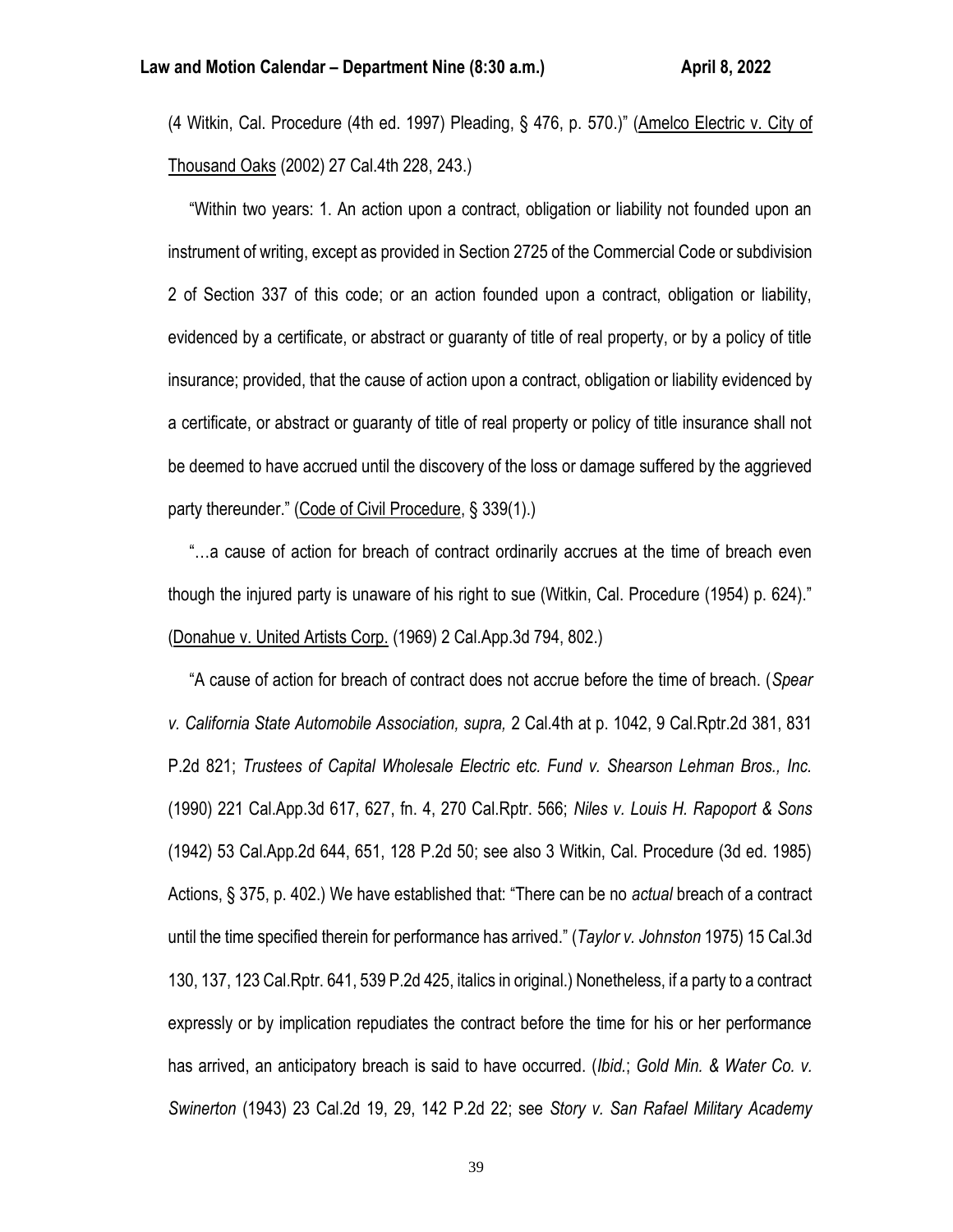(1960) 179 Cal.App.2d 416, 417, 3 Cal.Rptr. 847 [applying the doctrine in the context of an employment contract]; see also Civ.Code, § 1440 [in the case of an anticipatory repudiation, the plaintiff may enforce the obligation without previously performing].) The rationale for this rule is that the promisor has engaged not only to perform under the contract, but also not to repudiate his or her promise. (4 Corbin, Contracts (1951 ed.) § 959, p. 852.)" (Romano v. Rockwell Internat., Inc. (1996) 14 Cal.4th 479, 488-489.)

 "Suit was not commenced until December 1963. It is undisputed that the money was advanced between 1951 and 1958, and that the asserted loans were not evidenced by anything in writing. The applicable statute of limitations is two years. (Code Civ.Proc. s 339). ¶ From plaintiff's testimony, it could reasonably be concluded that the loans were payable on demand, or within a reasonable time if no demand was made. For purposes of the statute of limitations, loans payable on demand are deemed payable at their inception, and the statute begins to run from such time. (*Carrasco v. Greco Canning Co.*, 58 Cal.App.2d 673, 137 P.2d 463, and see annotations in 71 A.L.R.2d 284 and 159 A.L.R. 1021.) The evidence clearly supports the conclusion that, prior to this suit, more than two years had elapsed since the last of the loans became payable." (Emphasis added.) (Buffington v. Ohmert (1967) 253 Cal.App.2d 254, 256.)

 "Plaintiff argues that Defendant's breach of contract claim is barred by the applicable statute of limitations because "[t]he statute of limitations on Demand Notes begins to run when Demand Notes are signed, not upon their demand." (Dkt. No. 118 at 12.) Plaintiff cites no authority for this argument; however, he is correct that the statute of limitations begins to run upon execution of a demand note. There is a four-year statute of limitations under California law for breach of contract claims, *see* Cal. Civ. Proc. Code § 337, and "loans payable on demand are deemed payable at their inception, and the statute begins to run from such time," *Buffington v. Ohmert*,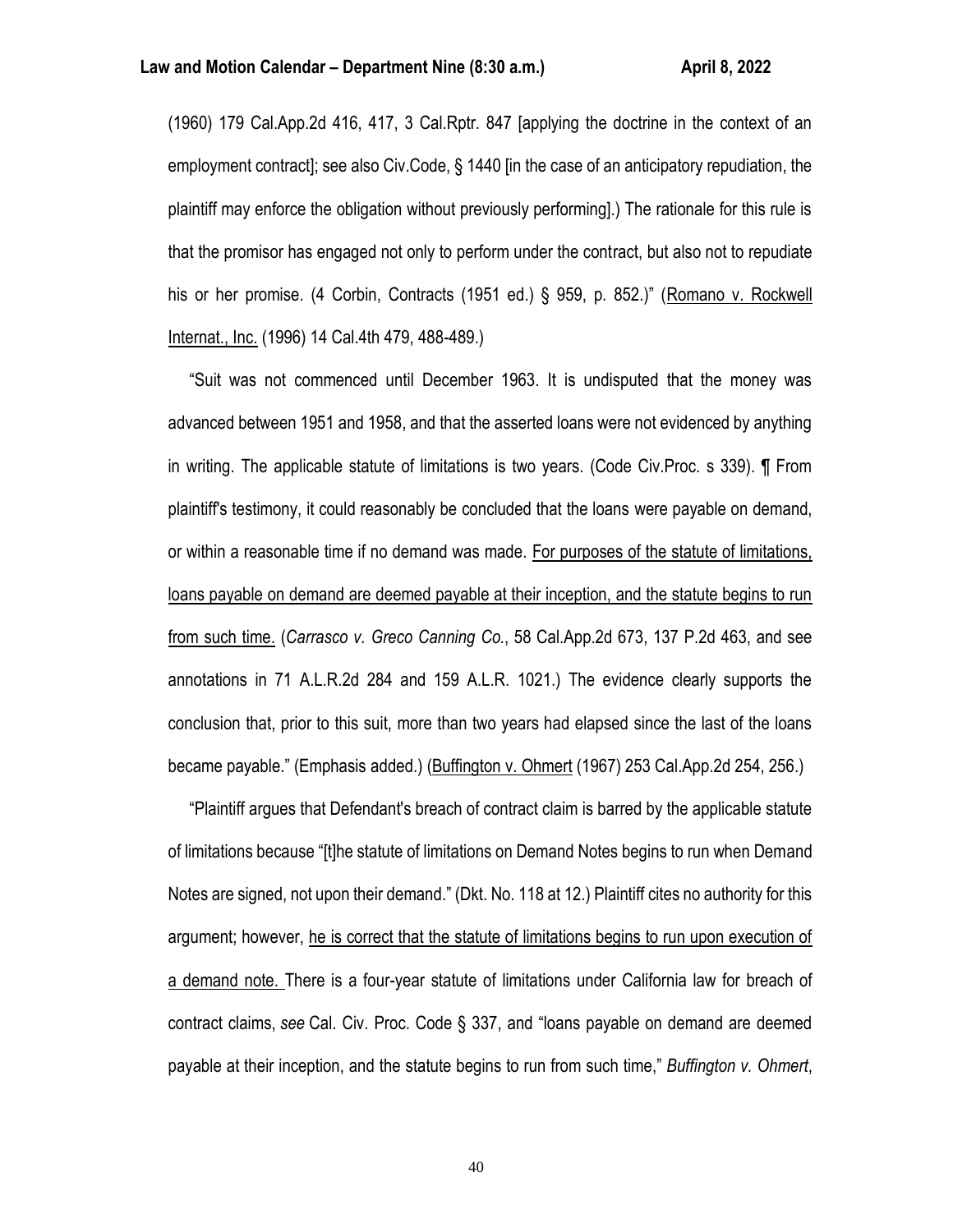253 Cal. App. 2d 254, 256, 61 Cal.Rptr. 360 (Cal. Ct. App. 1967)." (Emphasis added.) (t'Bear v. Forman (N.D. Cal. 2019) 359 F.Supp.3d 882, 905.)

 The complaint as pled does not allege any facts to establish there was any time or event designated to repay the alleged oral loan agreement. Therefore, as pled, the loan was payable on the date of inception of the loan, which was August 13, 1999. The statute of limitations for breach of an oral agreement is two years. Therefore, under the allegations of the complaint, the breach occurred at the inception of the loan on August 13, 1999, and the two-year statute of limitations for the oral loan agreement expired on August 13, 2001. It appears clearly and affirmatively that, upon the face of the complaint, the right of action is necessarily barred by the applicable statute of limitations. The demurrer to the complaint is sustained. The question becomes whether leave to amend should be granted.

 "It is an abuse of discretion to deny leave to amend if there is a reasonable possibility that the pleading can be cured by amendment. (*Goodman v. Kennedy* (1976) 18 Cal.3d 335, 349, 134 Cal.Rptr. 375, 556 P.2d 737.) Regardless of whether a request therefore was made, unless the complaint shows on its face that it is incapable of amendment, denial of leave to amend constitutes an abuse of discretion. (*McDonald v. Superior Court* (1986) 180 Cal.App.3d 297, 303-304, 225 Cal.Rptr. 394.) The burden is on the plaintiff to demonstrate how he or she can amend the complaint. It is not up to the judge to figure that out. (*Blank v. Kirwan*, supra, 39 Cal.3d 311, 318, 216 Cal.Rptr. 718, 703 P.2d 58.) Plaintiff can make this showing in the first instance to the appellate court. (*Careau & Co. v. Security Pacific Business Credit, Inc.* (1990) 222 Cal.App.3d 1371, 1386, 272 Cal.Rptr. 387.)" (Roman v. County of Los Angeles (2000) 85 Cal.App.4th 316, 322.)

 Plaintiff asserts the following facts in the opposition: the agreement with her deceased parents was that plaintiff would not be repaid until the condo was sold, her parents needed to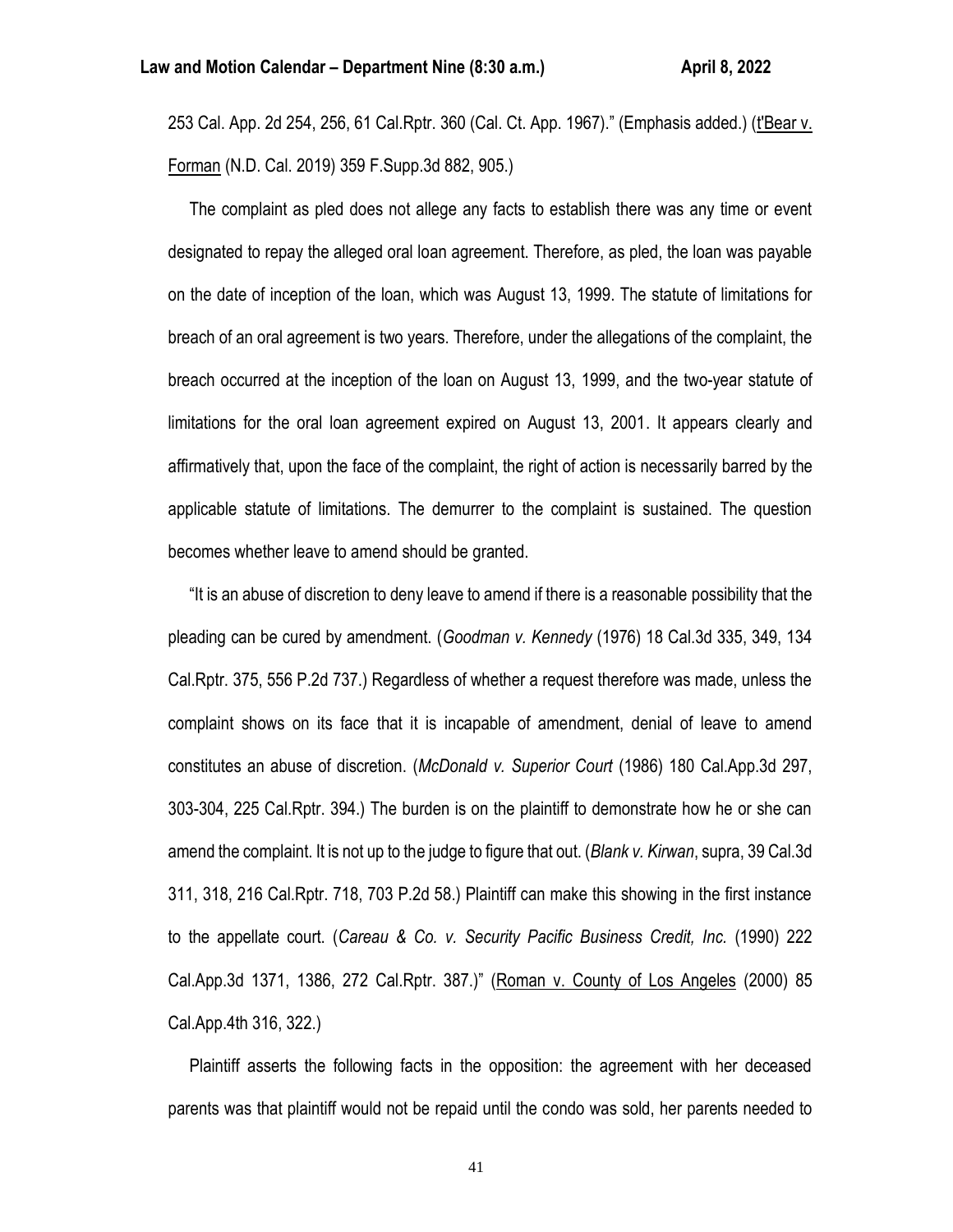sell the condo to find a more appropriate place to live, while moving out, the condo flooded on December 10, 2013 that caused it to be red flagged as uninhabitable until it was repaired months afterwards in order to sell it, and the parties entered into a new oral agreement to search for and purchase a single family residence for her parents for them; and having realized her parents could no longer live alone, plaintiff purchased a home with her own funds and had her parents move in with her as their primary caregiver.

 Plaintiff has essentially asserted that the parties first agreed that the time to perform by repayment of the loan was set as the date the condo was sold; and that the parties later modified the oral agreement to repay the alleged oral loan by an oral agreement to apply the funds from the condo sale to search for and purchase a single-family residence for her parents to live in. The date of renewal of the agreement is not stated and the date when plaintiff decided to purchase the residence with her own funds instead is not disclosed. Therefore, the alleged facts and circumstances concerning the alleged oral loan agreement and modification of the agreement before the court does not establish that the action is necessarily barred should the additional facts be pled in an amended complaint. In other words, there is a reasonable possibility that the pleading can be cured by amendment; and the complaint does not show on its face that it is incapable of amendment.

The demurrer to the complaint is sustained with ten days leave to amend.

**TENTATIVE RULING # 12: DEFENDANT'S DEMURRER TO THE COMPLAINT IS SUSTAINED WITH TEN DAYS LEAVE TO AMEND. NO HEARING ON THIS MATTER WILL BE HELD (LEWIS V. SUPERIOR COURT (1999) 19 CAL.4TH 1232, 1247.), UNLESS A NOTICE OF INTENT TO APPEAR AND REQUEST FOR ORAL ARGUMENT IS TRANSMITTED ELECTRONICALLY THROUGH THE COURT'S WEBSITE OR BY TELEPHONE TO THE COURT AT (530) 621-6551 BY 4:00 P.M. ON THE DAY THE TENTATIVE RULING IS ISSUED.**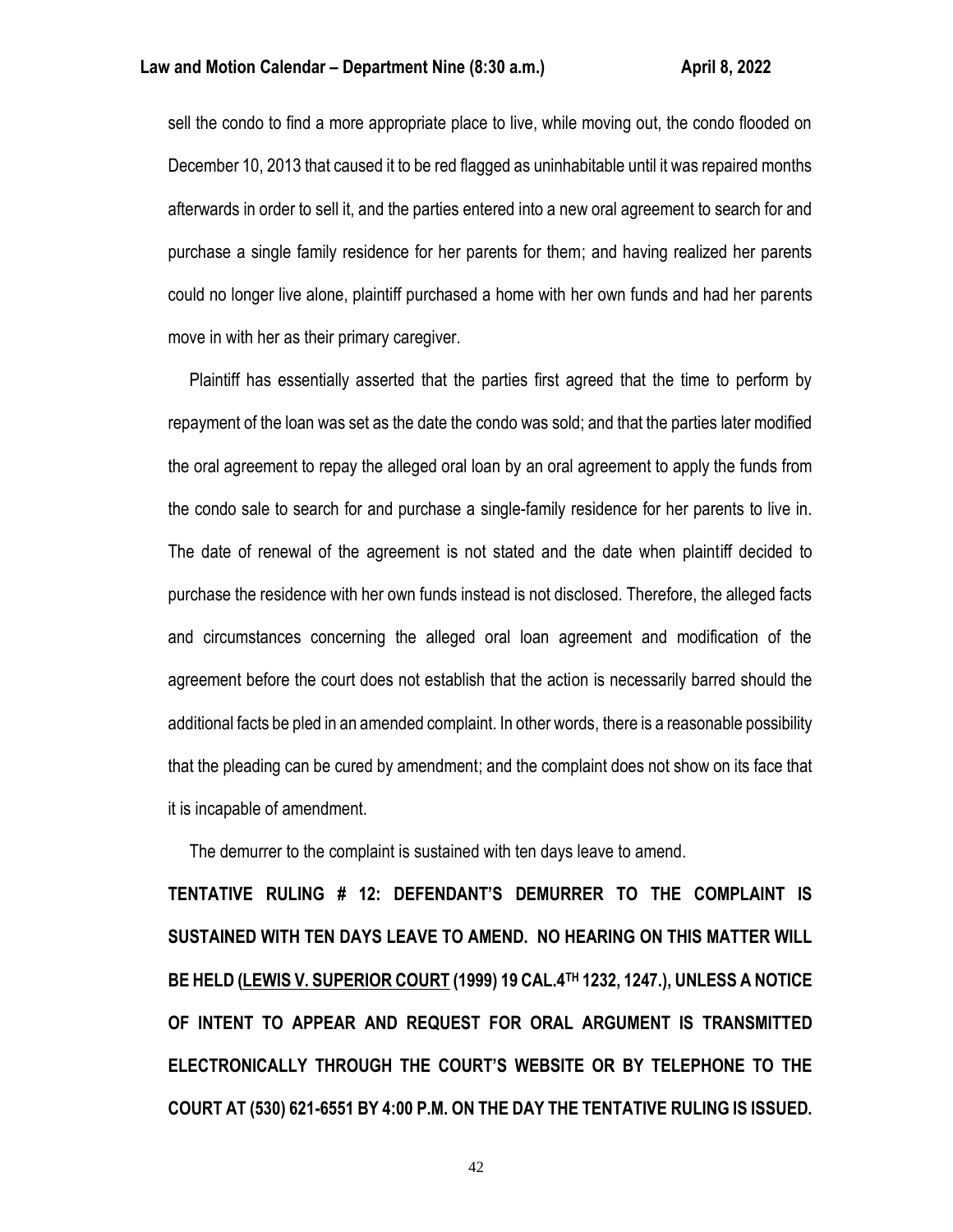**NOTICE TO ALL PARTIES OF AN INTENT TO APPEAR MUST BE MADE BY TELEPHONE OR IN PERSON. PROOF OF SERVICE OF SAID NOTICE MUST BE FILED PRIOR TO OR AT THE HEARING. LONG CAUSE HEARINGS MUST BE REQUESTED BY 4:00 P.M. ON THE DAY THE TENTATIVE RULING IS ISSUED AND THE PARTIES ARE TO PROVIDE THE COURT WITH THREE MUTUALLY AGREEABLE DATES ON FRIDAY AFTERNOONS AT 2:30 P.M. LONG CAUSE ORAL ARGUMENT REQUESTS WILL BE SET FOR HEARING ON ONE OF THE THREE MUTUALLY AGREEABLE DATES ON FRIDAY AFTERNOONS AT 2:30 P.M. THE COURT WILL ADVISE THE PARTIES OF THE LONG CAUSE HEARING DATE AND TIME BY 5:00 P.M. ON THE DAY THE TENTATIVE RULING IS ISSUED. PARTIES MAY PERSONALLY APPEAR AT THE HEARING. IF A PARTY OR PARTIES WISH TO APPEAR TELEPHONICALLY, THEY MUST APPEAR BY "VCOURT", WHICH MUST BE SCHEDULED AND PAID THROUGH THE COURT WEBSITE AT www.eldorado.courts.ca.gov/onlineservices/telephonic-appearances. MATTERS IN WHICH THE PARTIES' TOTAL TIME ESTIMATE FOR ARGUMENT IS 15 MINUTES OR LESS WILL BE HEARD ON THE LAW AND MOTION CALENDAR AT 8:30 A.M. ON FRIDAY, APRIL 8, 2022, EITHER IN PERSON OR BY VCOURT TELEPHONIC APPEARANCE UNLESS OTHERWISE NOTIFIED BY THE COURT.**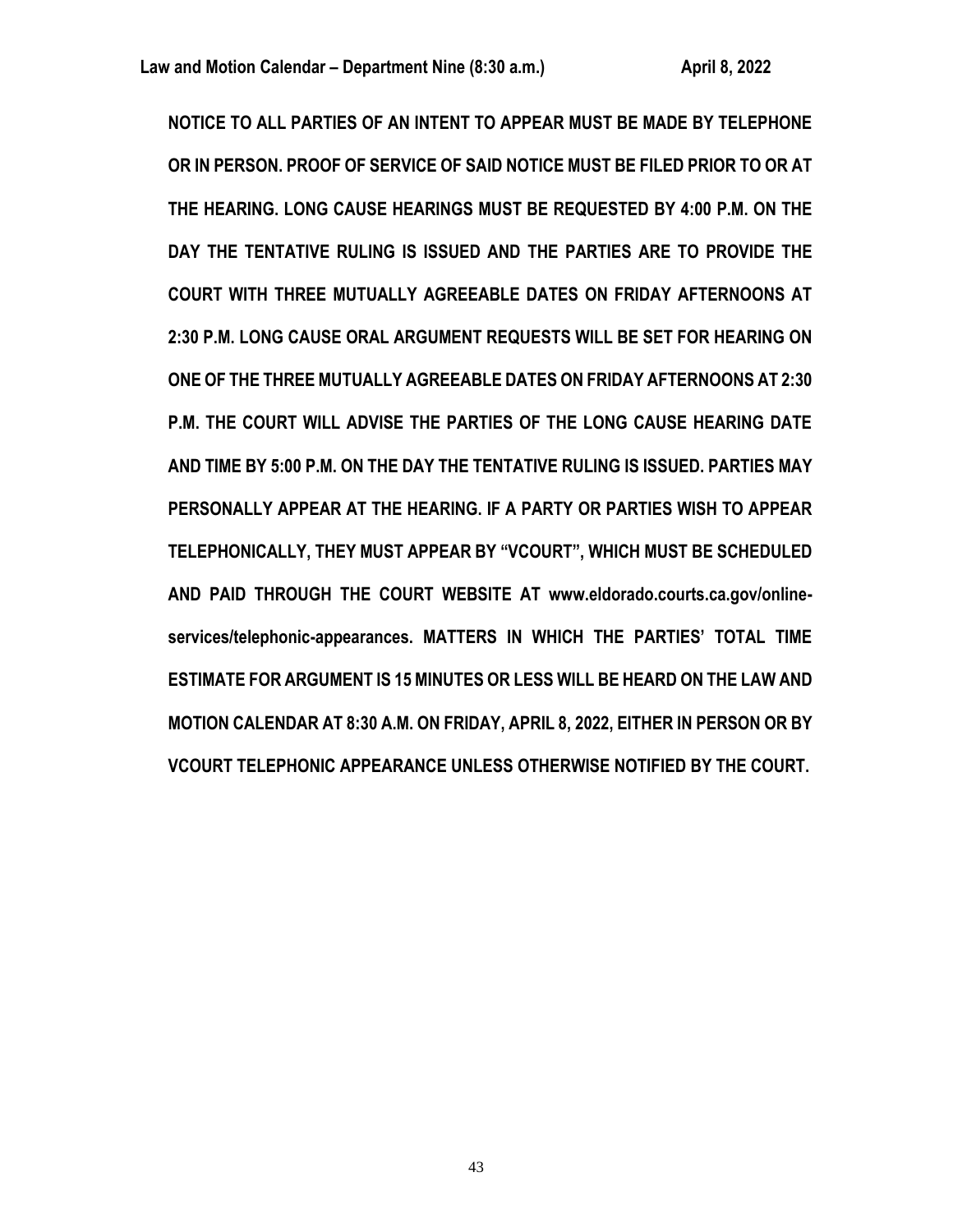## **13. SHTULVARG CORP. v. HWANG 21CV0220**

### **Defendants Hwang's and Lee's Demurrer to 1 st Amended Complaint.**

 On January 28, 2022, plaintiff filed a 1st amended complaint asserting causes of action for breach of contract, breach of the implied covenant of good faith and fair dealing, unfair competition and breach of the Uniform Trade Secrets Act.

Defendants Hwang and Lee assert: the entire  $1st$  amended complaint is uncertain as it cannot be determined which causes of action are directed at which defendants and it is uncertain as to how the defendants' complained of conduct caused plaintiff damages where sushi restaurant customers choose to patronize restaurants other than plaintiff's restaurant; the facts alleged do not sufficiently allege that defendants Hwang and Lee breached any contract they had with plaintiff; the breach of implied covenant cause of action is duplicative of the breach of contract cause of action and is defective for the same reasons; the conduct complained of is not unfair competition as a matter of law; and the 1<sup>st</sup> amended complaint fails to state a cause of action for violation of the Trade Secrets Act as plaintiff has failed to allege, and cannot truthfully allege, that that the recipes were not among the assets transferred.

 The proof of service declares that on March 1, 2022, notice of the hearing and the demurrer papers were served by mail and email to plaintiff's counsel. There was no opposition in the court's file at the time this ruling was prepared.

 No papers opposing the demurrers having been filed with the court at least nine court days before the hearing (Code of Civil Procedure, § 1005(b).), the court exercises its discretion to treat the plaintiffs' failure to file an opposition as an admission that the demurrers are meritorious and sustains the demurrers with ten days leave to amend. (See Local Rule 7.10.02C.)

**TENTATIVE RULING # 13: DEFENDANTS HWANG'S AND LEE'S DEMURRERS TO ALL CAUSES OF ACTION OF THE 1ST AMENDED COMPLAINT ARE SUSTAINED WITH TEN**